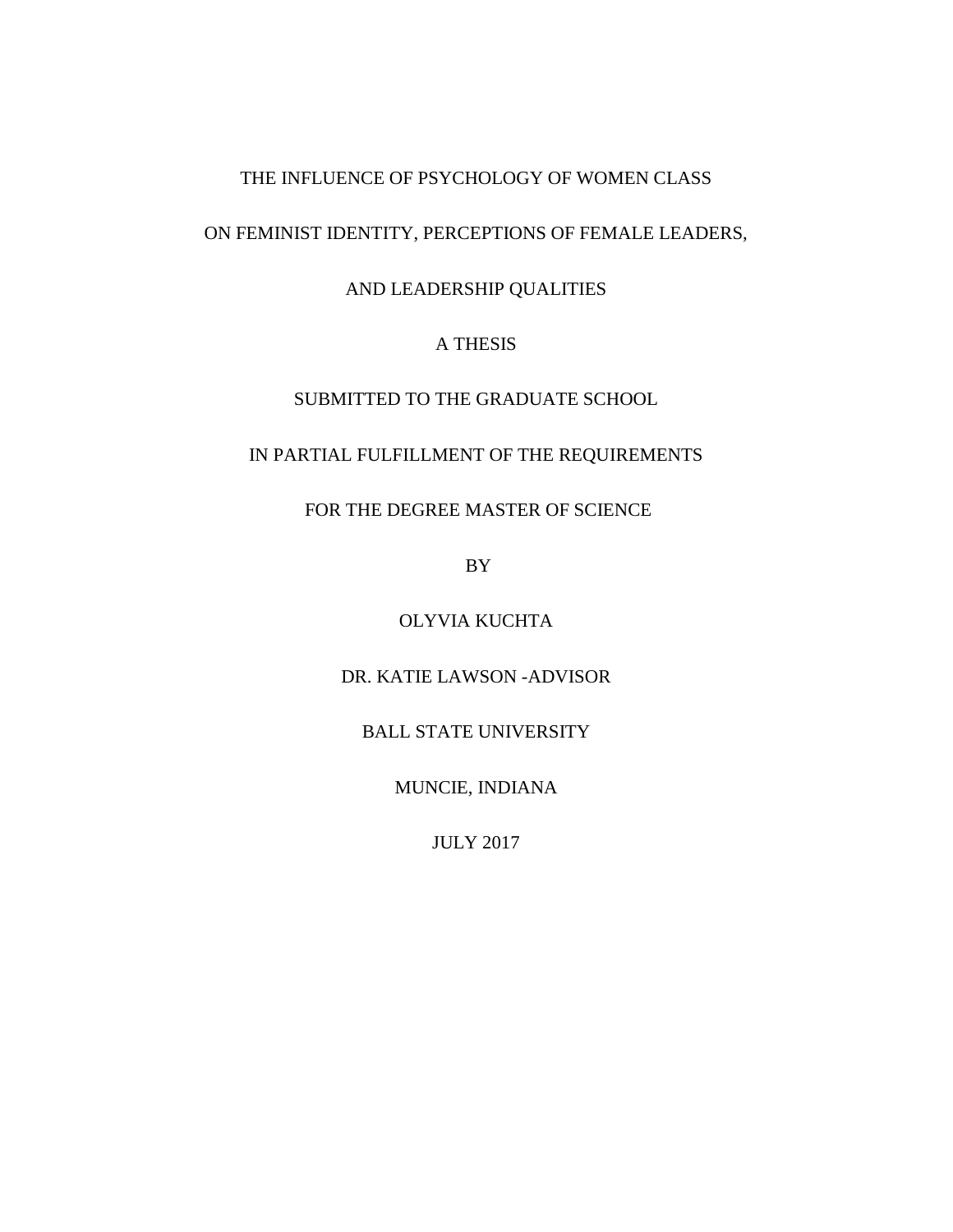### Abstract

Women are underrepresented as leaders in the United States in political and corporate sectors. This may be due in part to the social role theory which asserts that women are unlikely to adopt qualities that would align with the qualities needed for a position of power if women do not see other women in positions of power in society. The present study recruited participants from Psychology of Women classes to examine whether participation in a Psychology of Women course would increase feminist identity, and thus increase positive attitudes toward a female leader and increase transactional leadership qualities in women. Results of a mediational analysis indicated that feminist identity did not serve as a mediator between Psychology of Women course and perceptions of female leaders, or transactional qualities in women. Future research should incorporate a larger sample as well as examine samples with more diversity. Implications from this research suggest that Psychology of Women should shape the curriculum to incorporate more direct experiences with leadership and feminism.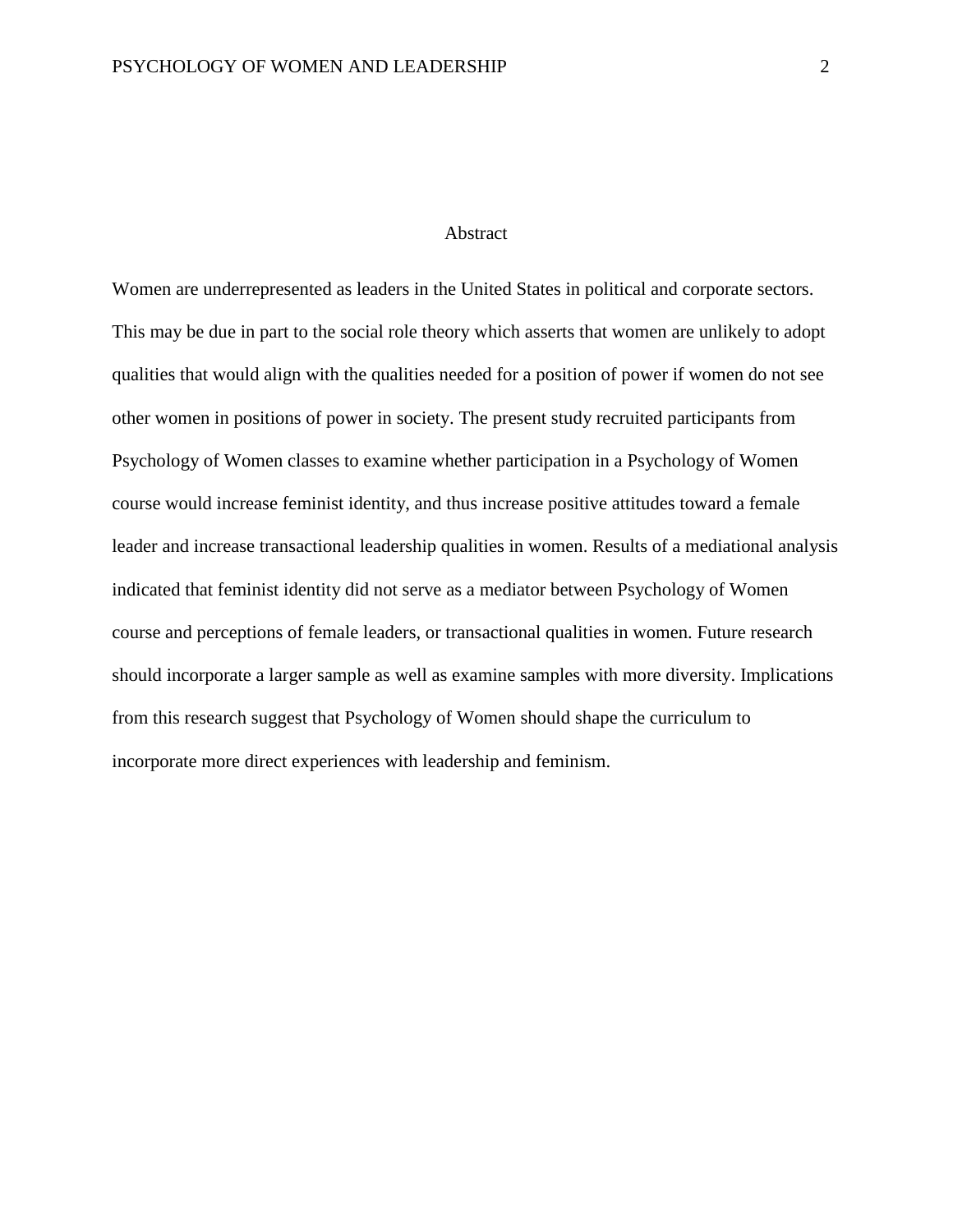The Influence of Psychology of Women Class on Feminist Identity, Perceptions of Female Leaders, and Leadership Qualities

Women are underrepresented as leaders throughout the U.S., including in political and corporate sectors. While there have been many strides toward increasing representation of women in leadership positions, gender inequality persists. For example, currently 19.4% of the United States Congress are women, 21% are in the Senate, and 19.1% in the House of Representatives ("Women in the U.S. Congress 2017", 2010). Additionally, 24% of statewide elective executive office positions are held by women. Currently, a total of 6 women serve as governors, while only 39 women total have ever served as governors in only 27 states. Also, for the first time in American history, we saw the first woman as the Democratic nominee in the presidential election. Although this is a progressive time and the representation for women in politics is slowly increasing, it is still far from an equal representation of men and women. The lack of women in leadership positions is not unique to politics. In fact, in the corporate sector, the representation of women in leadership positions is even lower. Currently, only about 5% of the CEOs of Fortune 500 companies are women (Pew Research Center, 2017).

Even though women are more educated now than ever before, outnumber men in college enrollment and completion rates, and are more likely to continue their education after college, they still continue to fall behind men in top leadership positions (Pew Research Center, 2015). In order to move toward equality, women need to be in positions of power. People who are in power control the laws that govern us, how money is spent, who gets hired in a field, what is covered in health insurance, the types of media that people are exposed to, and much more. When women are prevented or discouraged from pursuing positions of power, this puts women at a disadvantage because they do not have the ability to have a voice and implement policies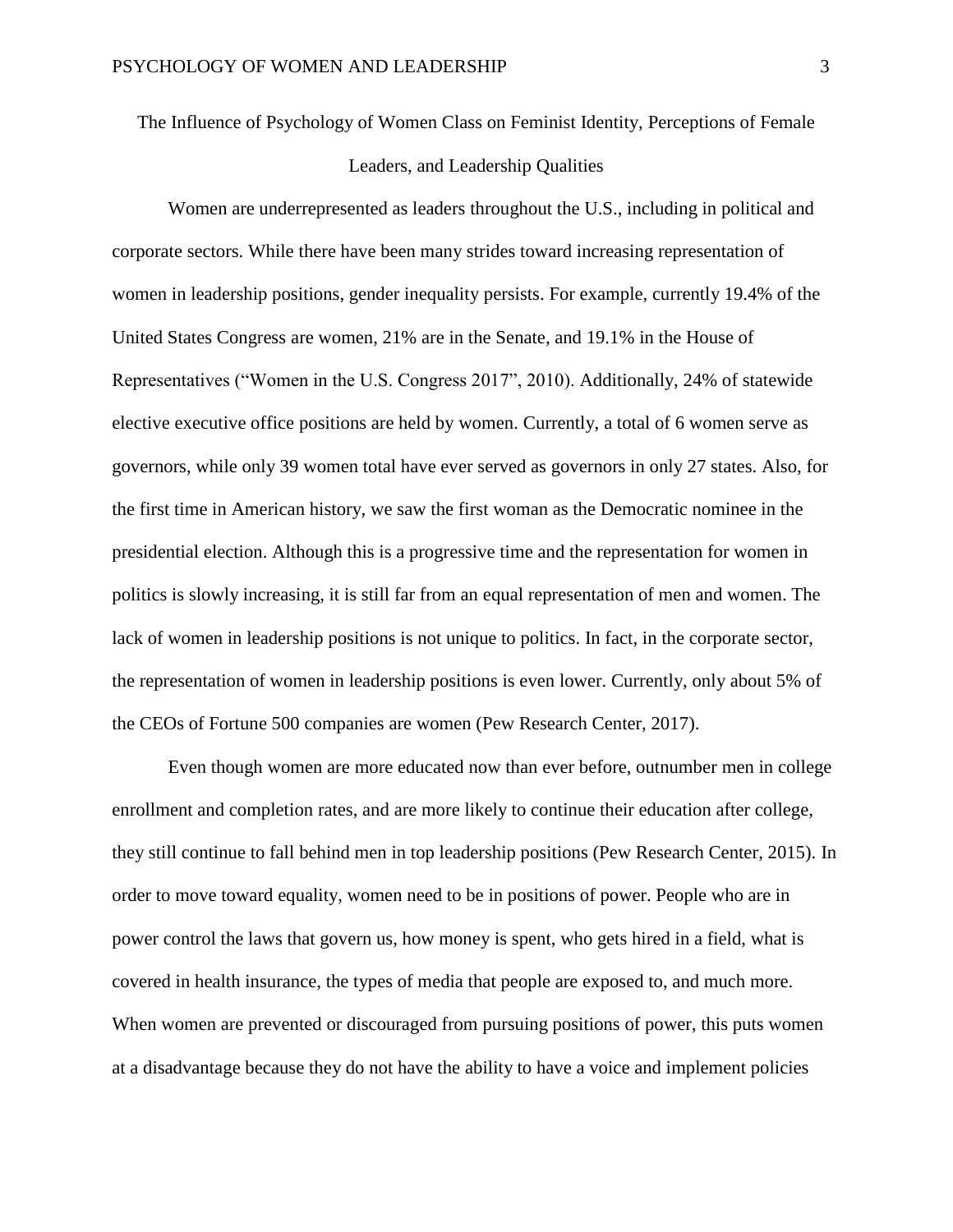that can benefit women. Thus, it is important to understand how to intervene in order to increase the number of women in leadership positions. The present research will examine whether a Psychology of Women college course – designed to challenge ideas about sex and gender with the utilization of empirical research and theory – may indirectly alter negative perceptions of females as effective leaders and change their leadership qualities by increasing students' feminist identity.

## **Psychology of Women Course & Feminist Identity**

The Society of Teaching and Learning has a website where they publish syllabi from professors which are reviewed by a selection committee using established rubric for best teaching practices. The Society of Teaching Psychology works to advance the teaching and learning of psychology which is why they have started this syllabus project. The mission statement is, "The Society for the Teaching of Psychology advances understanding of the discipline by promoting excellence in the teaching and learning of psychology. The Society provides resources and services, access to a collaborative community, and opportunities for professional development. The Society also strives to advance the scholarship of teaching and learning, advocate for the needs of teachers of psychology, foster partnerships across academic settings, and increase recognition of the value of the teaching profession" (Project Syllabus, n.d.). The website categorizes syllabi into categories based on topic covered in the class.

Examination of multiple syllabi from the Society for the Teaching of Psychology, which posts syllabi reviewed by a committee using an established rubric for best teaching practices, indicates that Psychology of Women college courses are designed to teach students biological, social and psychological aspects of women's lives such as social behavior, experiences,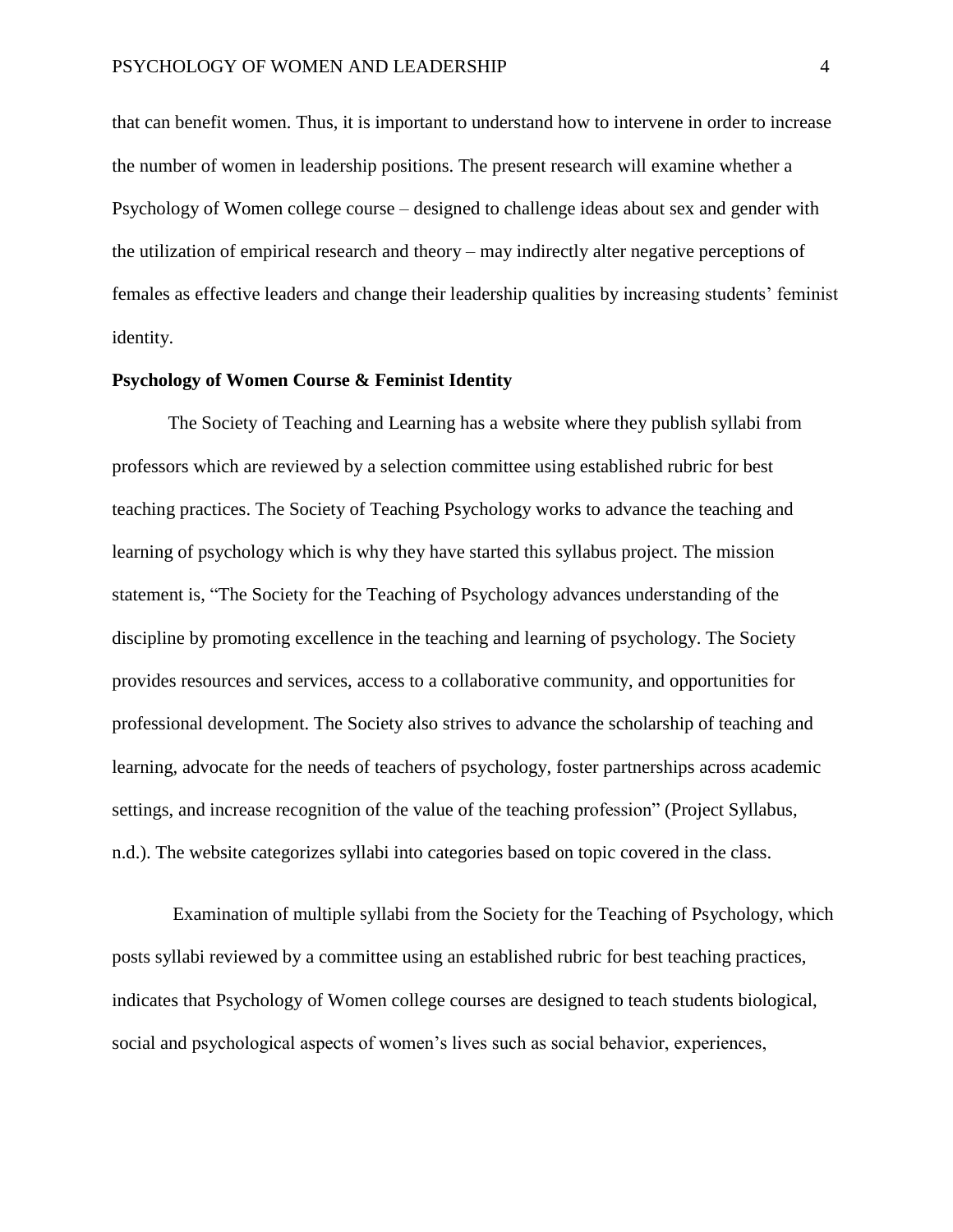economic and political life, power and status, equity, workplace issues, and much more (Project Syllabus, n.d.).

While the present study uses participants at one mid-sized, Midwestern university (Ball State University), and uses only two professors' classes, syllabi posted via the Society for the Teaching of Psychology suggest that professors have similar goals across universities (Project Syllabus, n.d.). There is great overlap between the syllabi posted on the website (4 total from multiple universities) and the syllabi from Ball State University in their focus on theoretical perspectives of gender norms and stereotypes. Thus, even though professors may have different teaching styles and different ways in which they approach the material, women may have similar experiences in Psychology of Women across universities and professors.

In Psychology of Women, students are encouraged to examine the media and current events with a new lens, through the view of feminist critique, where they can understand inequality in daily life through the use of theories learned in class (Project Syllabus, n.d.). As one course objective from the Psychology of Women course at Ball State University taught by one particular professor states, "The purpose of this course is to provide an introduction to the field of the psychology of women. The first portion of the class will lay the foundation for understanding research on women, including basic definitions of concepts like gender norms and stereotypes, theoretical perspectives on sex and gender, and research methodologies. The rest of the class will focus on a range of social, biological, and psychological topics surrounding women, including social behavior and experiences, sexual lives, mental and physical health, childhood experiences, relationships with family and friends, economic and political life, power and status, workplace issues, justice, equity, and social change" (Lawson, Syllabus, 2016).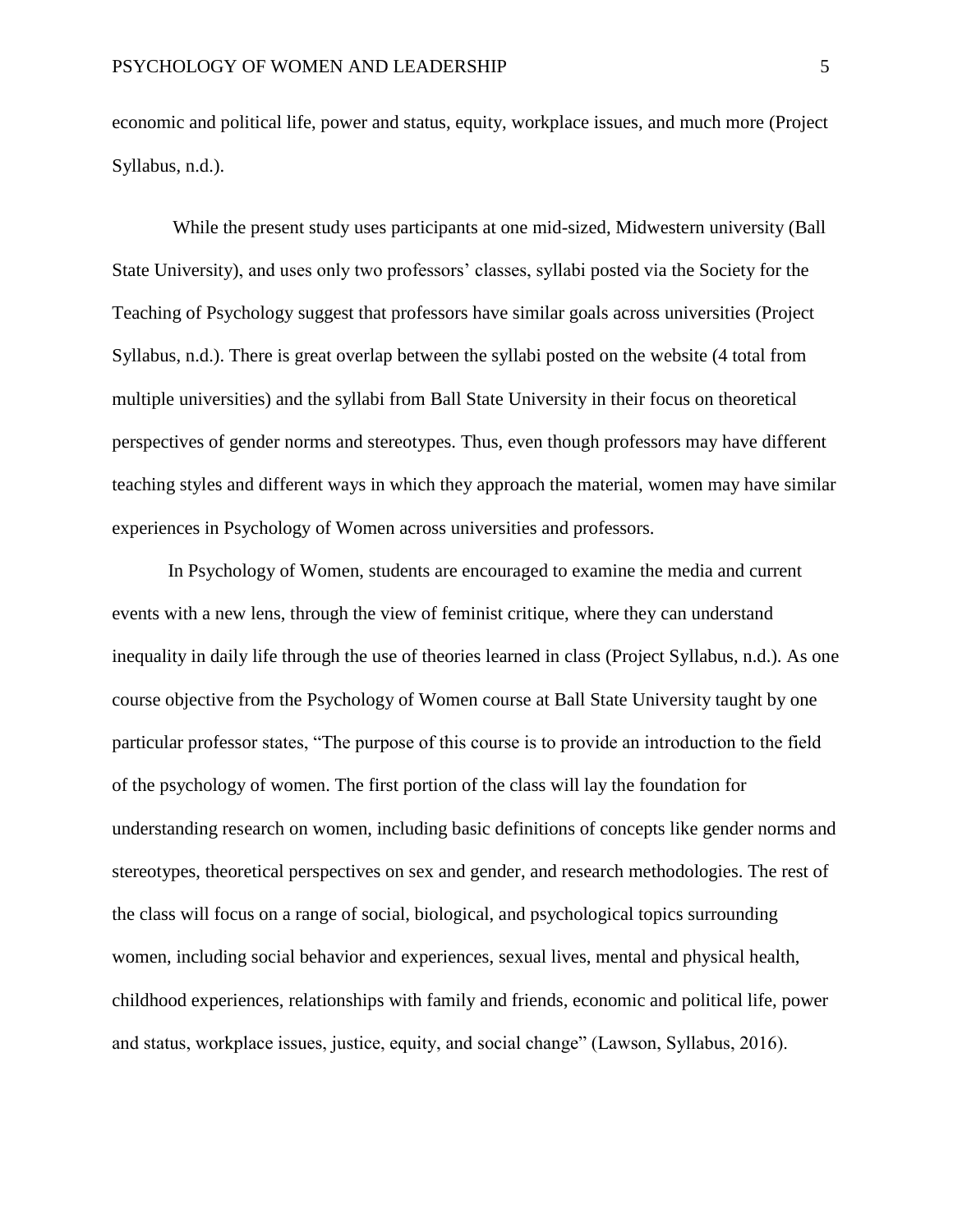In Psychology of Women, students learn to challenge gender stereotypes and recognize how gender roles dictate much of what people are allowed or encouraged to do within a given society. Gender roles were a core component of material that was covered in the Psychology of Women classes that were posted on the Project Syllabus (Project Syllabus, n.d.). Professors may use a variety of techniques to reach this goal. For example, within the class at Ball State University, students may write reflection papers on class content, read and discuss research and news articles related to gender issues, and/or watch popular media clips in class and relate it back to class content. In addition, students may complete a content analysis, which requires them to create a coding scale to analyze the media. For example, students may decide to examine Disney movies, and within their coding scale decide to count how many female lead characters there are in top grossing films in the last 10 years to examine whether the representation of female lead characters in Disney movies has changed throughout time.

Students also learn to become more comfortable violating gender norms and accepting of others, and expressing themselves for how they truly want to be instead of what society dictates. Understanding gender roles may help students to feel more comfortable embracing nontraditional gender roles. In Ball State University's class, for example, students may be asked to violate a gender norm and then write a paper on their experience – including their own feelings and thoughts and how others reacted to them during the event. Students also learn to think critically about the media, question popular sources of information, and are exposed to some of the inequalities still present in the world – presented as opportunities for societal growth which is a larger theme that seems to be incorporated into many of the classes of the Psychology of Women syllabi cited on the Project Syllabus website (Project Syllabus, n.d.).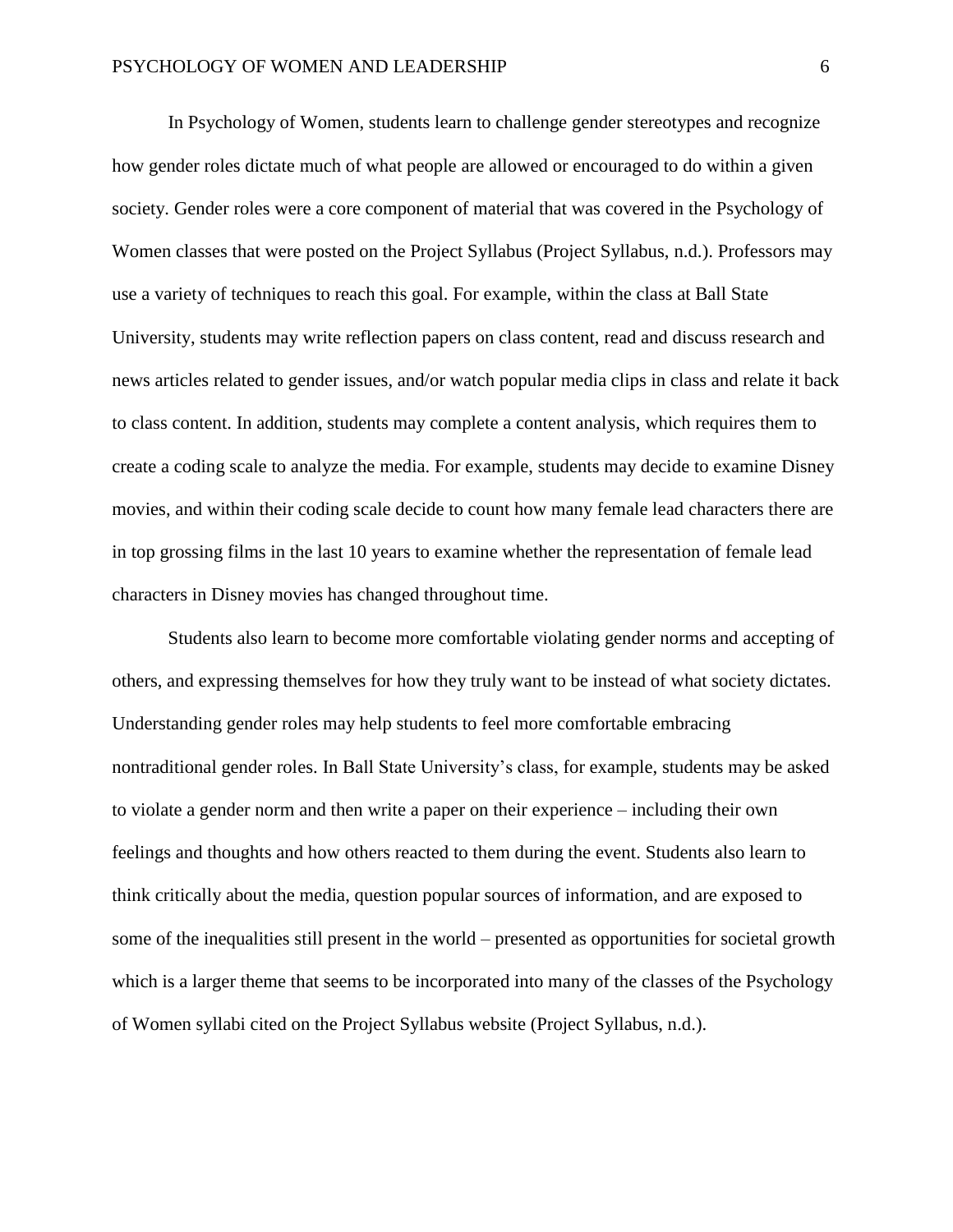Because of the structure of Psychology of Women, it has the potential to influence feminist identity, which is characterized by the ability to recognize societal structures and pressures that are placed upon women so as to understand how these factors influence their daily lives, and provide a knowledge base surrounding the rationale for their struggles. Although Psychology of Women courses are designed in a way to encourage the development of one's feminist identity, there has been little empirical research on the topic. The topics that are included within Psychology of Women courses focus on gender roles, and the many aspects of society that influence women, and how gender plays a big role in society. Thus, feminist ideology is taught through the explanation of gender because understanding inequality leads individuals to strive toward equality, which aligns with a feminist perspective.

A Psychology of Women class should influence feminist identity because, according to Downing and Roush's (1984) feminist identity development scale, women who strongly identify with being a feminist will recognize the oppression of women, become immersed in women's culture, move beyond traditional gender roles and recognize why it is beneficial to be a woman, and are committed to social change – all components addressed in the course. Psychology of Women has the potential to lead to the development of feminist identity because it allows students to recognize oppression, understand gender roles – including how they are expressed on a daily basis and how they may be restricting to both men and women, recognize how policies, societal constraints, and power within society influence the lives of women, and understand how they can make a difference in the world.

In one of the few studies that examined Psychology of Women, Bargad and Hyde (1991) utilized solely women in Psychology of Women and Women and Gender Studies courses and found that the classes increased students' feminist identity. Therefore, we also predict: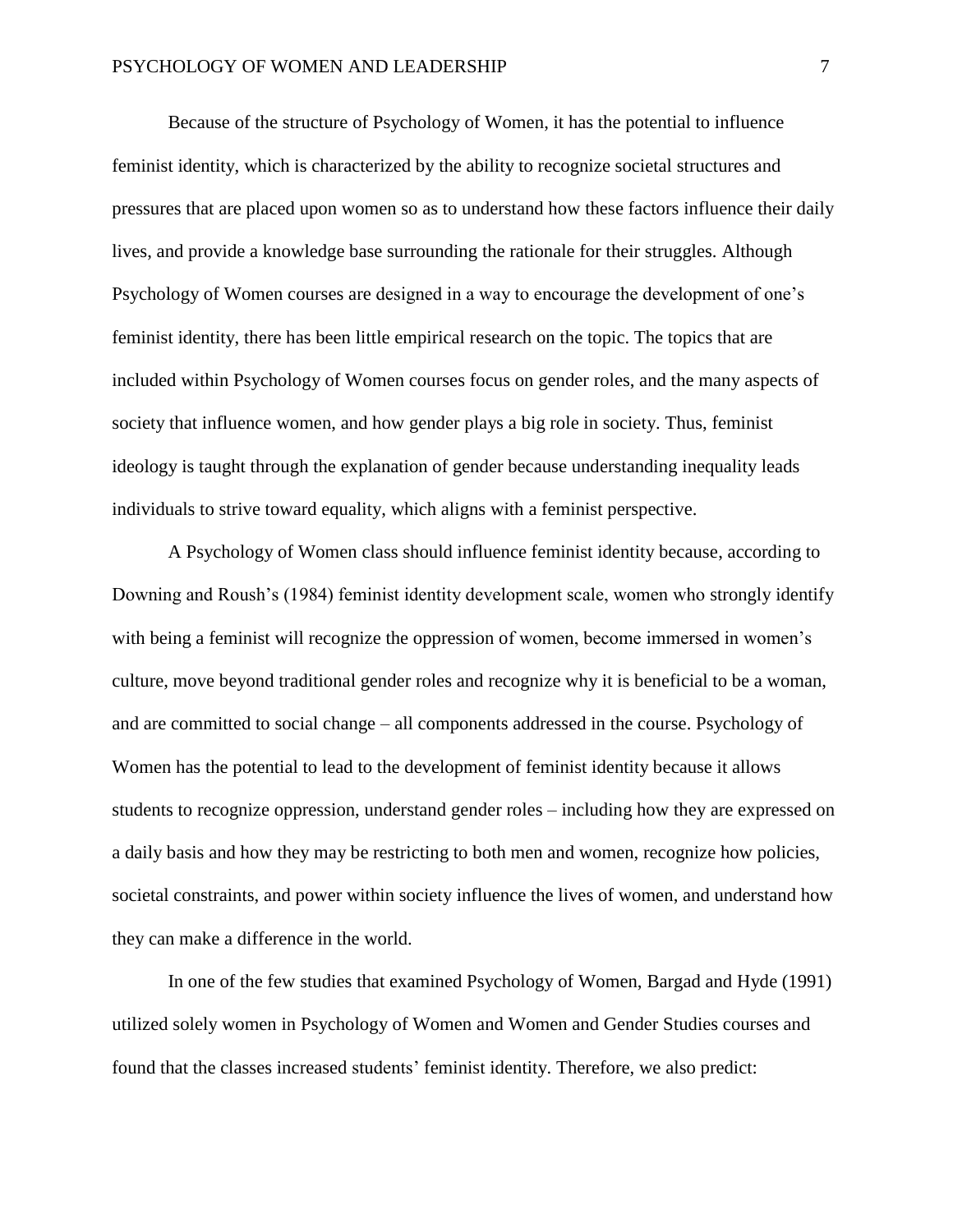*Hypothesis 1: Completion of Psychology of Women will increase feminist identity for women in the course.* 

## **Social Role Theory, Gender Stereotypes, and Backlash Against Female Leaders**

Social roles are socially shared expectations of what members of that social category should act like (Biddle, 1979; Sarbin & Allen, 1968). Social role theorists argue that people occupy the roles that are defined by their position in society. Because Western society is hierarchical, power differentials exist and are often related to constrained gender roles (Eagly & Johannesen-Schmidt, 2001; Eagly & Johnson, 1990; Eagly & Karau, 2002; Eagly, Wood, & Diekman, 2000). Moreover, another key component of social role theory is the idea that women and men look to how other women and men in society display characteristics congruent with their social roles in order to model themselves based on what are appropriate characteristics for their respective gender. Specifically, women and men look toward the positions that other women and men hold in society in order to assume the qualities needed to fit within the positions appropriate for their gender (Eagly & Johannesen-Schmidt, 2001; Eagly & Johnson, 1990; Eagly & Karau, 2002; Eagly, Wood, & Diekman, 2000). Therefore, if females are not seeing women as leaders, they are not likely to adopt qualities that a traditional leader would display.

Gender roles, which are beliefs about attributes of women and men, have the ability to influence individuals' pursuit of leadership positions and how they lead. Prescriptive gender stereotypes describe what society believes men and women should be like, whereas proscriptive stereotypes describe what society believes men and women should *not* be like. Agentic traits, which are typically associated with males, are characterized by assertiveness, control, directiveness, and focus on the self. Communal traits, which are typically associated with females, are characterized by warmth, focus on others, the tendency to be friendly, unselfish, and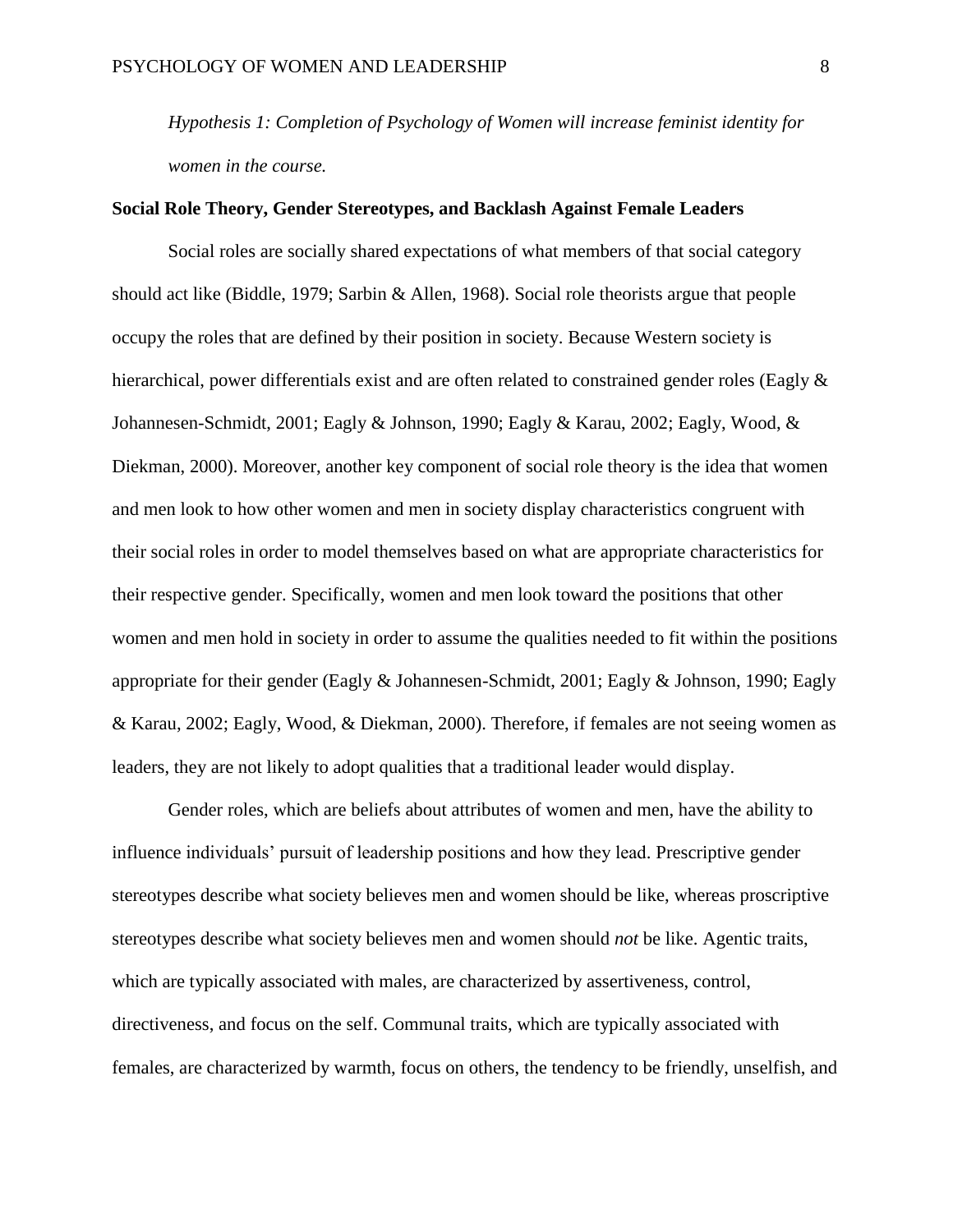expressive (Eagly  $& Wood, 1991$ ). Female and male leaders may act differently based on the social expectations provided to them based on their social role, gender role, and stereotypes.

Gutek and Morasch (1982) suggested that gender roles present themselves and become pervasive in organizations. Ridgeway (2001) suggested that gender is a way in which a background identity is assigned within the workplace. Thus, men and women who occupy the same role may not display the same behaviors, and, women may be prevented from getting the same opportunities as men to display leadership qualities (Kanter, 1977). Leadership is often seen as aligning with the male-typed traits, as agency is commonly seen as more desirable in a leader, and if women display agentic traits, they will be seen as atypical and often receive backlash (Eagly, Karau, & Makhijani, 1995; Peters, Kinsey, & Malloy, 2004; Rudman & Glick, 2008).

The backlash effect is seen when women self-promote, or try to become leaders. Oftentimes, because leadership has been a masculine domain for a long time, when women try to become leaders, they are viewed as violating a gender norm, and thus women receive negative feedback or offhanded comments for exercising similar leadership techniques as men. Women who display agentic qualities are viewed as less effective leaders when compared to men who display agentic qualities, and often results in hiring discrimination (Rudman, 1998; Rudman & Glick, 1999). Women are perceived to be less competent, ambitious, and competitive than men, and may be overlooked for leadership positions unless they present themselves as atypical women. However, the proscriptive nature of gender stereotypes can result in negative reactions to female agency and authority. This has serious consequences for women's careers. It also has consequences for organizations, as it reduces diversity it in the workplace, and increases worker turnover (Biernat  $& Kobrynowicz, 1997)$ . Additionally, this also has even more severe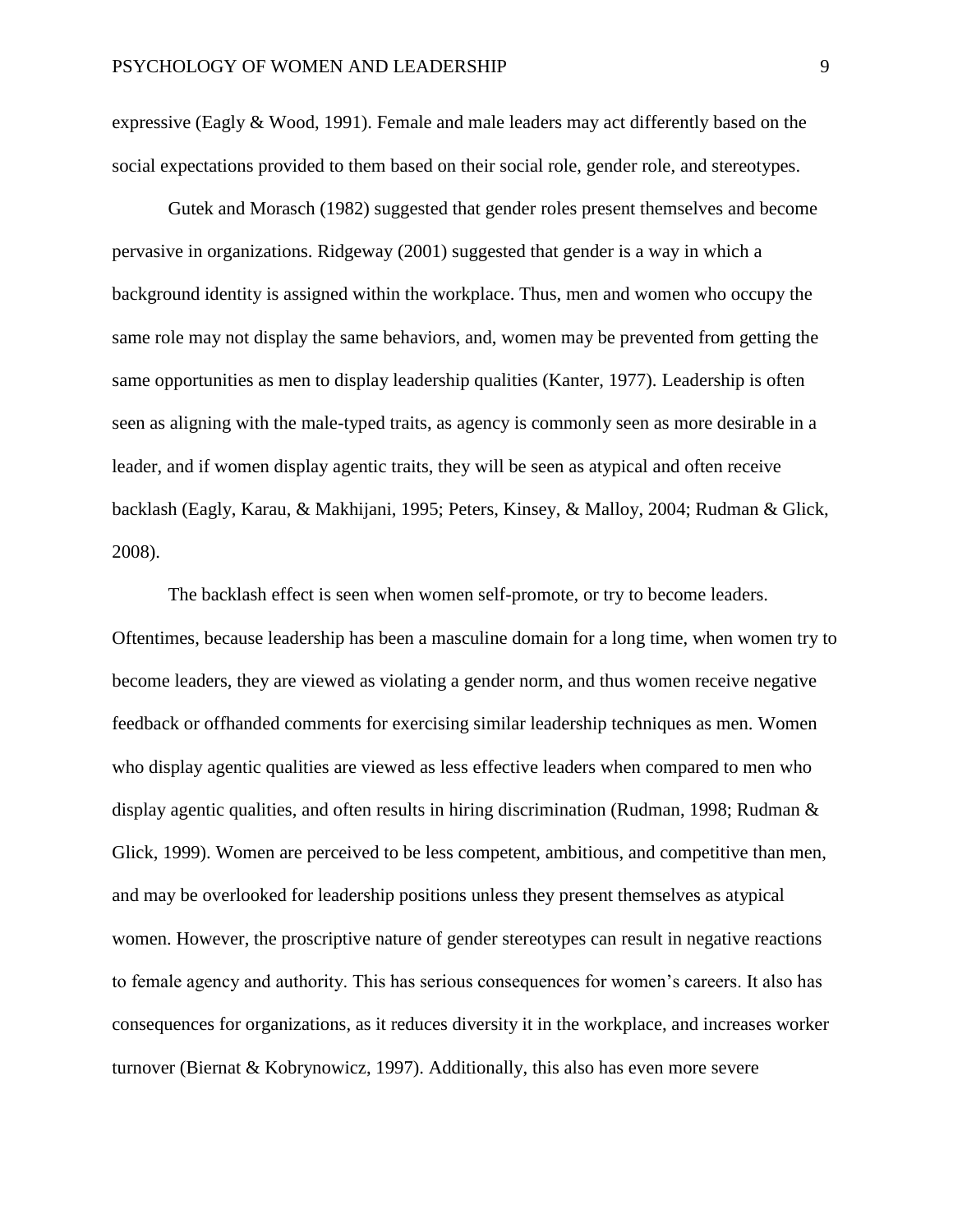consequences for women of color as components of racial and gender stereotypes interact with one another and influence perceptions of how a person is likely to perform as a leader, along with stereotypes about how a leader should act. For example, Rosette, Zhou Kaval, and Livingston (2016) found that when examining the most prevalent stereotypes of Black and Asian American women, this identity interacted with biases toward female leaders and racial and agentic biases. Such that, racial and gendered stereotypes are likely aligned with perceptions of agentic qualities, or leadership ability, and thus hindering women entering into leadership roles.

Women who seek leadership positions are often in a double bind, because if they display communal traits they will be liked, but not respected, but if they display agentic traits they will be respected, but not liked (Rudman & Glick, 2001). The present study aims to extend Bargad and Hyde's (1991) research on how women studies courses influences feminist identity by examining the class as an intervention to change perceptions of female leadership due to an increase in feminist identity (see Figure 1). It is predicted that the increase in feminist identity will result in more positive attitudes toward female leaders over the course of the semester for students in Psychology of Women. Individuals who have a strong feminist identity will recognize that females can be successful as leaders. An important factor that prevents women from being successful as leaders are gender norms dictated by a patriarchal society. People with a strong feminist identity should then evaluate female leaders more positively because they will recognize that gender does not prevent females from being strong leaders. Therefore, it is predicted that:

*Hypothesis 2: The completion of a Psychology of Women course will lead to an increase in feminist identity, and thus result in more positive evaluations of female leaders.* 

### **Leadership Styles and Tokens in the Workplace**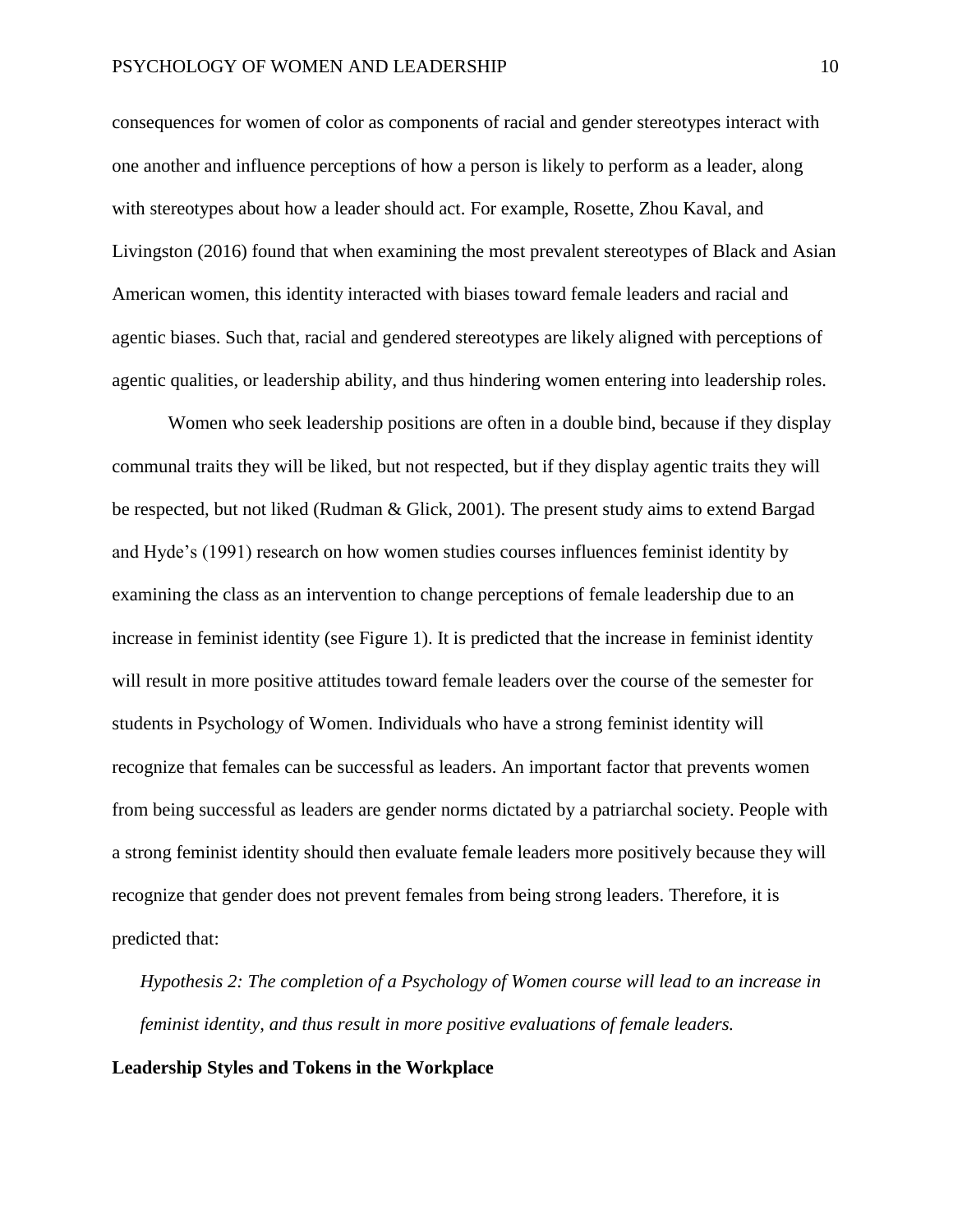Leadership qualities are defined as characteristics that leaders display as a means of accomplishing tasks and working with others in the organization, and consist of several dimensions, including, transactional leadership, and outcome types of leadership (Avolio & Bass, 1991). Transformational leadership is characterized by a shared vision between the leader and employees, strong orientation for focus on the future, is a charismatic, trustworthy, influential to the employees, intellectually stimulating, gives clearly defined tasks, and considers others' needs. Transactional leadership is characterized by a high focus on contingent reward by giving employees clearly defined tasks, and active management by supervising and directing the employees.

Research conducted in laboratory settings has shown that, on average, men and women may differ in leadership styles. Males are more likely to take on an assertive approach and be transactional leaders, or leaders who tend to be assertive and maintain only simple back and forth exchanges with employees, like a transaction. Women are more likely to take on the collaborative approach and be transformational leaders, or leaders who focus on transforming their employees and display traits such as warmth and nurturance (Eagly & Johnson, 1990). Although there is evidence that gender differences in leadership styles may be exaggerated in popular press and research, there is evidence that the gender differences that do exist are a result of power (Bartol & Martin, 1986; Eagly & Johnson, 1990; Powell, 1990; Nieva & Gutek, 1981; Van Engen, van der Leeden, & Willemsen, 2001; Hyde, 2005). Kanter (1977) provided support for the idea that women may lead in different ways than men due to the culture of an organization – namely the fact that they have less power within organizations – and this leads them toward demonstrating different styles of leadership. For example, a woman with little power within a workplace may find that displaying assertiveness by, for example, directing other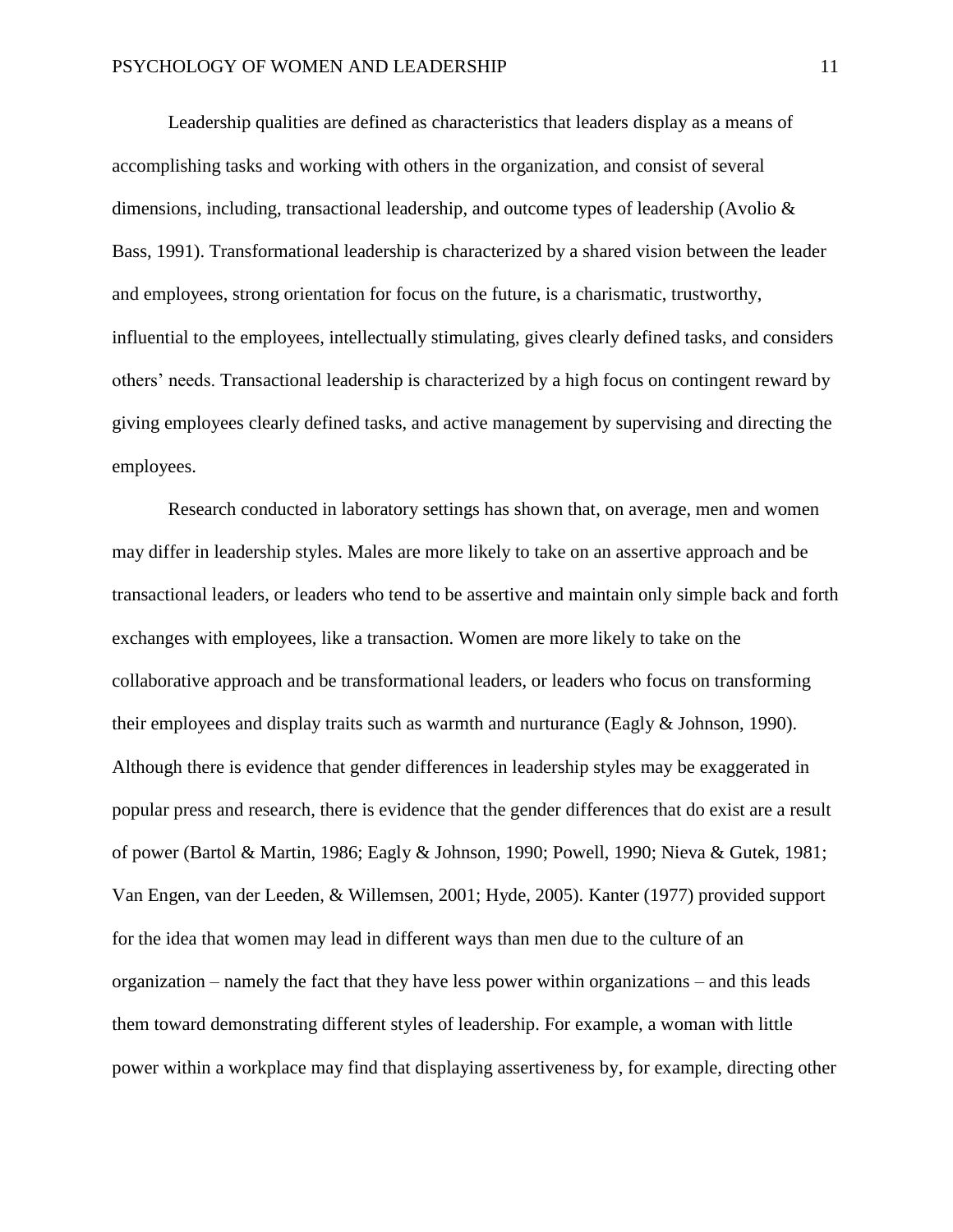employees on what tasks to complete in order to finish the work load more effectively (a dimension of transactional leadership) is likely to experience resistance from others for violating gender roles and the power structure within the organization and ultimately will result in the woman being less effective as a leader. A woman with little power within a workplace may find that displaying warmth, by something such as taking an invested interest in other employees in the workplace by getting to know them personally, a dimension of transformational leadership, may allow for the woman to be seen as admirable, but it may take a long time, if ever, before that woman is considered a leader. Many women in the workplace lack opportunity for challenging and interesting work, and because of their lack of power they lack resources to gain promotion which may make women more interested in their work, or have more opportunities to demonstrate different styles of leadership.

Kanter (1977) defined three ways that "token" women are placed within confining roles within the workplace in order for men to cope with their presence. "Token" women are either looked at as the mother who is told all about personal problems, the seductress who uses sexual attraction to arouse competition and jealousy in the men, or the pet whose existence is solely to support the men within the organization. These examples Kanter (1977) discusses provide support for how women are given less power within organizational structures, and thus have more difficulty displaying qualities outside of their expected gender roles.

Transactional leadership styles may be influenced by the Psychology of Women course because students who complete the course may then experience an increase in feminist identity, thus leading them to exhibit non-traditional types of leadership due to the new understanding of gender roles and stereotypes and how they can constrain and dictate behavior. Becker & Swim (2011) found that increasing people's awareness to sexist events then increases activism, which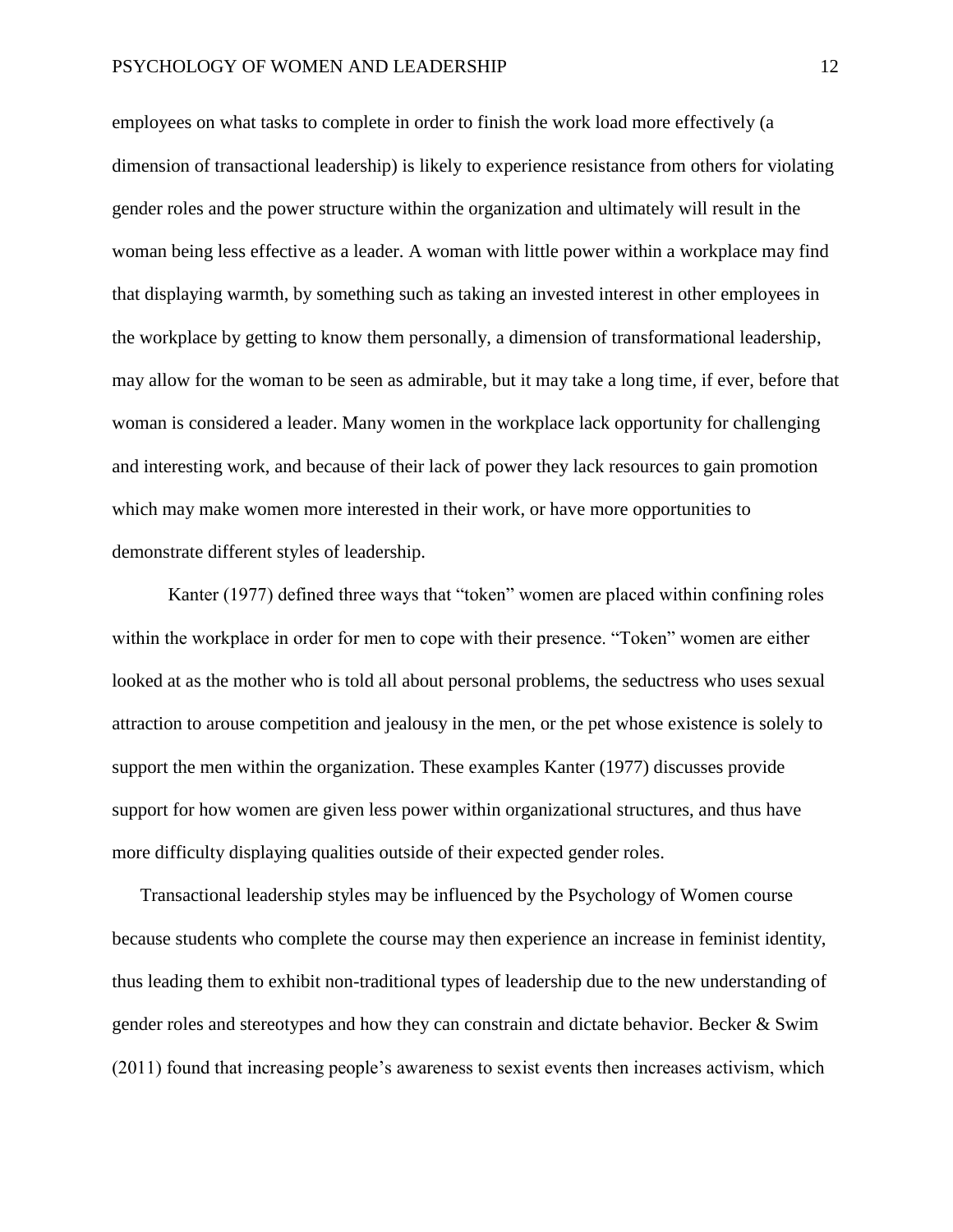was experimentally demonstrated through seeing that those who were more aware of sexist events were more likely to sign a petition, showing that examining and understanding inequality leads individuals toward activism. Past research has defined being a feminist as a woman's willingness to say, "I am a feminist", the beliefs of an individual, and a combination of the two. This research found that feminist self-labeling is related to increased feminist activism (Yoder, Tobias, & Snell, 2011). Increased feminist activation may also be related to leadership in the sense that if individuals are more likely to be involved with feminist activism, they may also take on more leadership roles so as to change gender inequities and increase representation of females as leaders in the workplace.

Thus, it is predicted that:

*Hypothesis 3: Psychology of Women will increase feminist identity, which will in turn increase transactional leadership qualities in women.*

### **Method**

## **Participants**

Participants were 18 years or older and enrolled in Psychology of Women at Ball State University in the Spring 2017 semester. There were 3 sections of Psychology of Women (taught by 2 professors) and each section had a capacity of 35 students. Participants were also recruited from Developmental Psychology (taught by 2 professors), each section had a capacity of 40 students. The current study used Developmental Psychology students as a control group. Participants only included women because there were not enough men in Psychology of Women for analysis. Men still had the opportunity to participate for extra credit, but were not included in analysis (6 men in Psychology of Women, 4 men in Development). One person enrolled in Developmental Psychology was also enrolled in a diversity course, Psychology of Prejudice and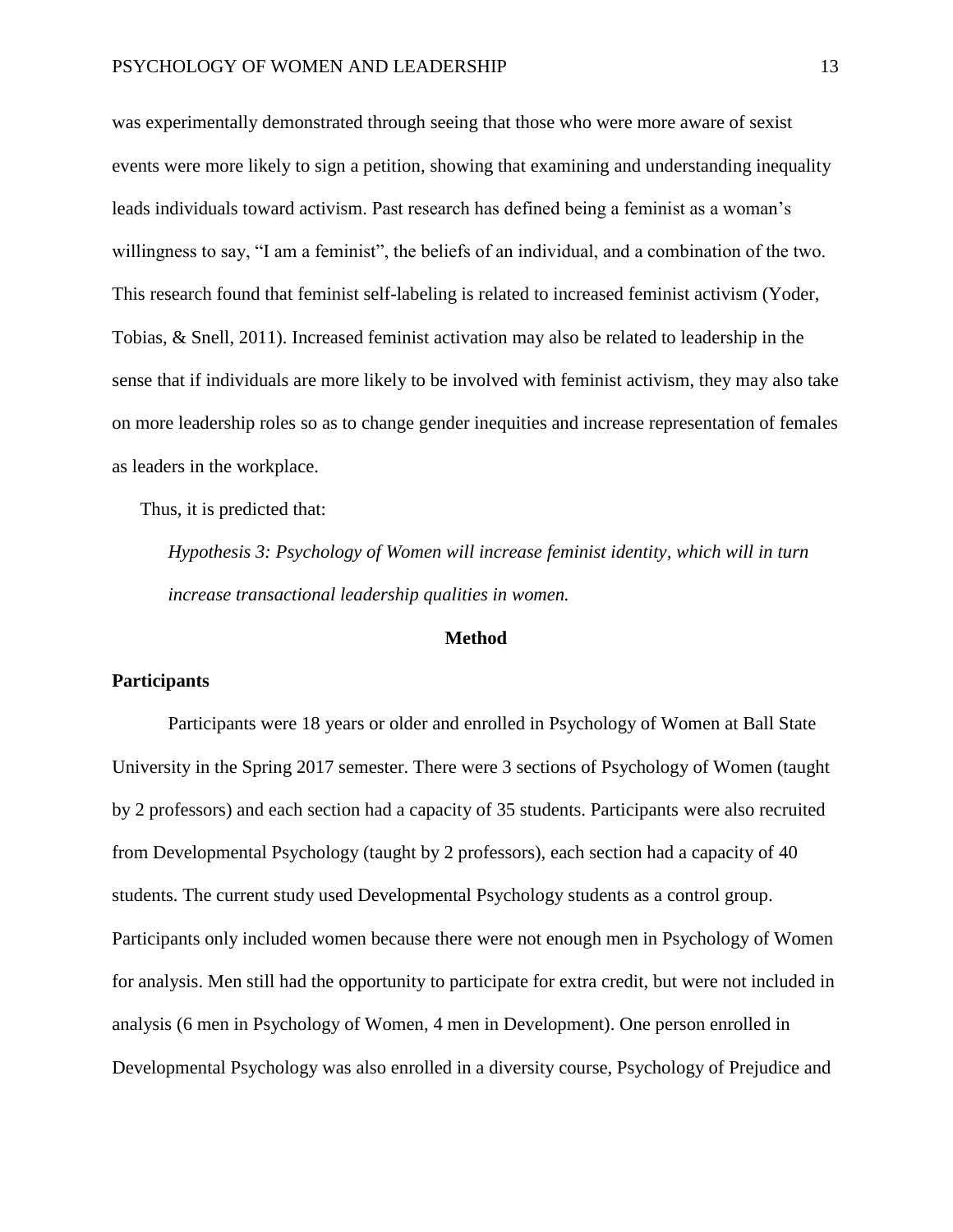Discrimination, and they were dropped from analysis. Of the remaining students, a total of 78 women completed Time 1 survey (55 from Psychology of Women, 20 from Development, 3 from both classes) and 69 women completed both Time 1 and Time 2 surveys (47 from Psychology of Women, 19 from Developmental Psychology, 3 from both classes). The three individuals who were in both classes were included in the Psychology of Women group to increase the sample size in Psychology of Women which was the main focus of the study and also because they had taken Psychology of Women, so they did meet the qualifications of being incorporated into that sample. See Table 1 for sample demographics.

In this sample, there were two professors that taught both Psychology of Women and Developmental Psychology: Dr. Katie Lawson and Professor Kim Brown. In the final sample, there were 39 women enrolled in Dr. Lawson's Psychology of Women course who participated, and 8 women in Professor Brown's Psychology of Women course who participated. Additionally, there were 18 women enrolled in Dr. Lawson's Developmental Psychology course who participated and 1 in Professor Brown's class. There were 3 students who were enrolled in both classes and listed both professors as their teachers.

### **Procedure**

Participants were recruited via email by offering extra credit within Psychology of Women for participation, and the study was also announced in class. An alternative extra credit option was also available. In addition, to avoid coercion, professors of the classes (including the supervisor of this thesis) did not send any emails or recruit in class, and it was made clear in recruitment materials that data was collected for the graduate student's thesis.

Data were collected from a control group of students enrolled in Developmental Psychology in order to determine that the changes in feminist identity, perceptions of female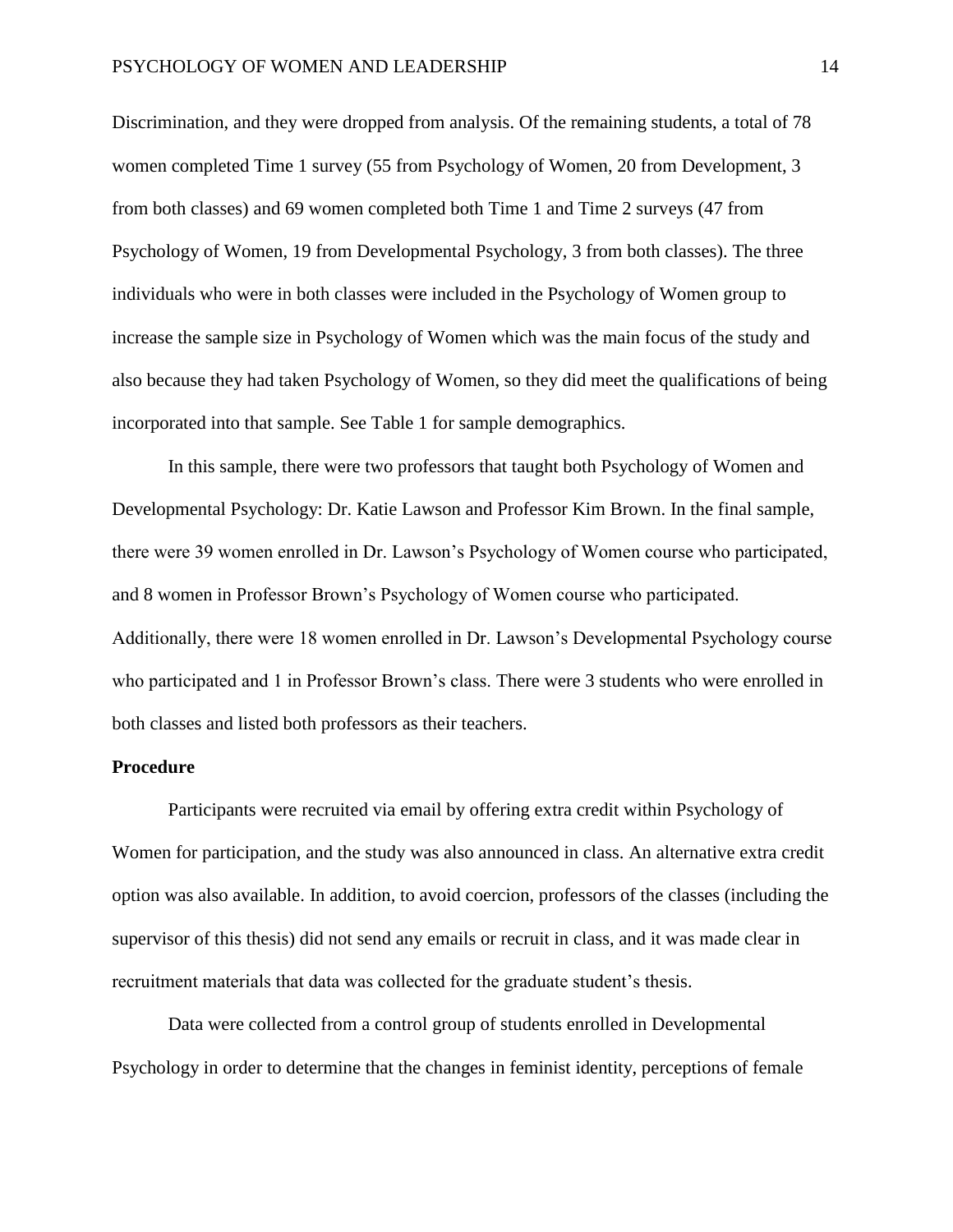leaders, and leadership qualities were due to the Psychology of Women course and not due to participants maturing and changing over time throughout their college education. Students enrolled in the Developmental Psychology course during the Spring semester were recruited using the same methods as students in the Psychology of Women class. This class was chosen because it is approximately the same class size (40 students) and course level (300-level) as Psychology of Women.

Participants were recruited via e-mail and in-class announcements in the first two weeks of the semester and the last two weeks of the semester. Participants completed the survey online via Qualtrics. Participants who consented to participate in the study and who were enrolled in either Psychology of Women or Developmental Psychology read a vignette about a female leader, evaluated the female leader, and then completed the Multifactor Leadership Questionnaire, the Feminist Identity Development Scale, and the Gender and Authority Measure in a randomized order. Participants read the vignette about a female leader before completing the evaluation and questionnaires to reduce the likelihood that the surveys would influence the results of the vignette ratings. Participants completed this same procedure during the first two weeks of classes and again during the last two weeks of the semester. A participant identifier code was used to match the data from the first measurement to the second measurement. Participants' names were collected and utilized to merge Time 1 and Time 2 datasets.

### **Materials & Measures**

**Feminist identity.** Feminist identity was defined as an individual's level of feminist development as measured by the Feminist Identity Development Scale (Bagard & Hyde, 1991) (see Appendix A). This 48-item scale includes items such as the following, "Being a part of a women's community is important to me" where participants indicate the degree to which they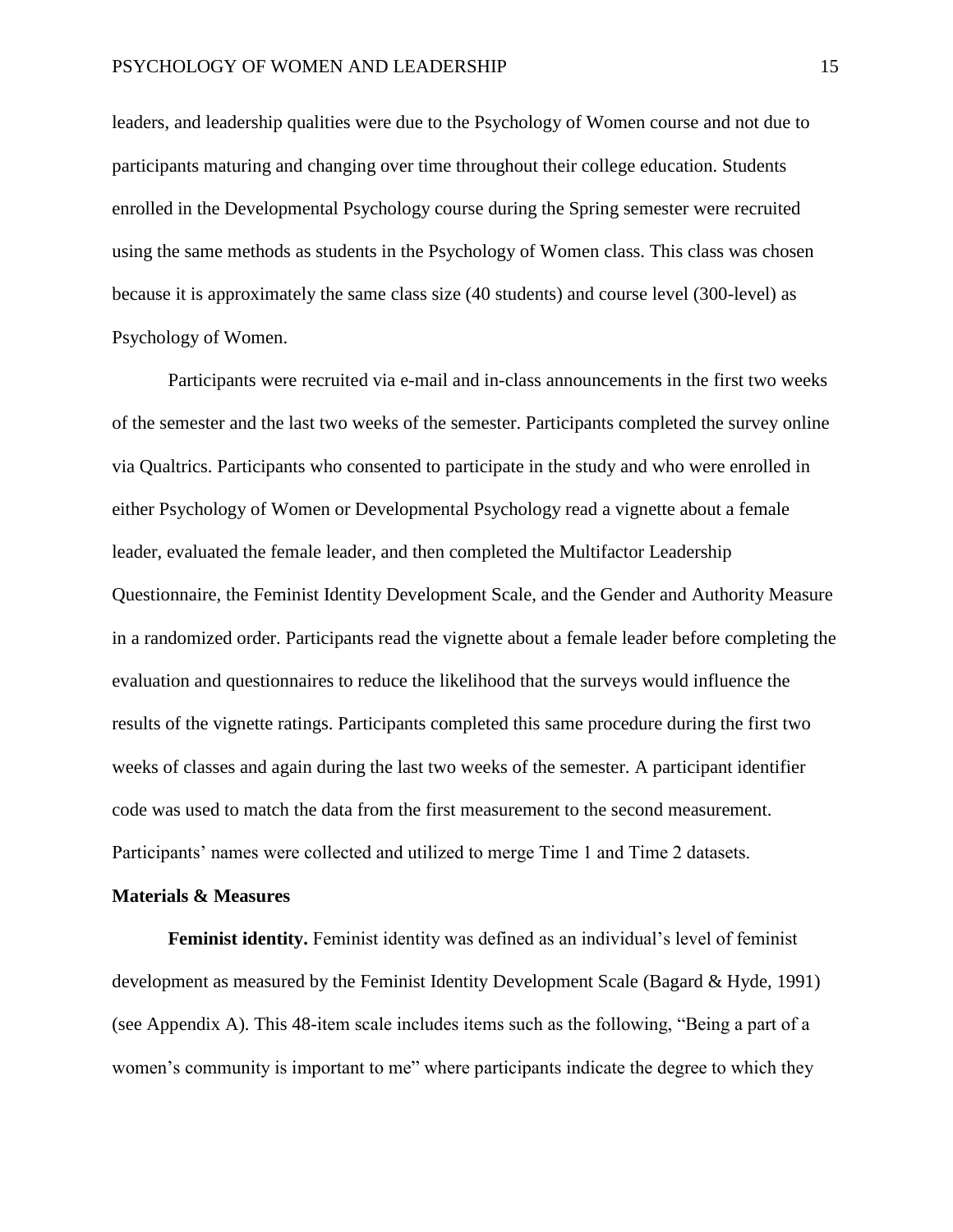think it describes them on a scale of 1 *(strongly disagree)* to 5 *(strongly agree)*. Past research demonstrated an internal consistency for each of the five subscales (Bargad & Hyde,1991). Passive acceptance (alpha=.85), Revelation (alpha= .75), Embeddness-emanation (alpha=.82), Synthesis (alpha=.65), Active commitment (alpha=.80). In the present study, an internal consistency was also demonstrated for each of the five subscales, Passive acceptance (alpha=.9), Revelation (alpha=.7), Embeddedness-emanation (alpha=.82), Synthesis (alpha=.66), and Active commitment (alpha=.9). Items are averaged within subscales where higher scores mean higher feminist identity in that particular stage of feminist identity. In the present study, each stage was looked at individually from the pretest and posttest to examine whether these levels of change would mediate the relationship between Psychology of Women and attitudes toward female leaders and leadership outcomes. For the average score of each stage for Time 1 and change scores, please see Table 2.

**Attitudes toward female authorities.** To examine whether Psychology of Women reduced the negative evaluations of female leaders, two methods were used to examine participants' attitudes toward female authorities. First, participants read about and evaluated a female leader. Heilman, Wallman, Fuchs, and Tamkins (2004) and Lawson and Lips (2014) utilized similar experimental methods to examine evaluations of female employees in maledominated occupations. For the purpose of the present study, these methods were modified and in order to emphasize components of leadership. This position was pilot tested to ensure that participants viewed it as a leadership role and that there were not ceiling effects for participants' evaluation of the women (see section after measures section describing the pilot study).

Participants were informed that the study concerned personnel decision making in work settings and, in particular, how people combine different sources and types of information when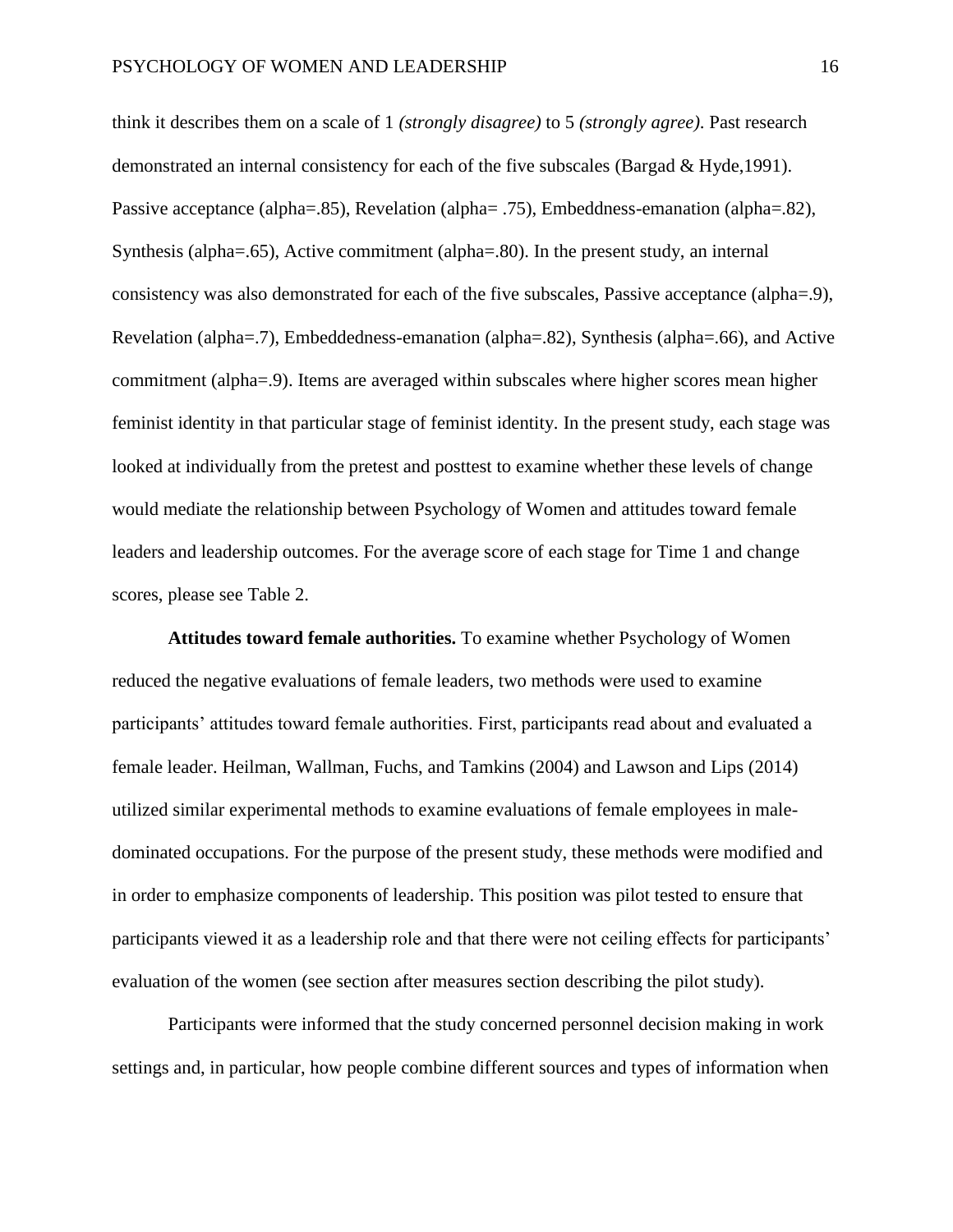evaluating others. Then, participants were informed that they would read about and react to a description of an employee in a large organization who is in a leadership position. Participants next viewed a list of 11 employees to potentially be evaluated, with an asterix indicating the employee that the participant were to evaluate who was named Andrea. Then, the participants saw a job description for a leadership role, the Vice President of AE Fortune 500 Company. Next, participants read information about an annual performance review of Andrea, the Vice President of Sales at AE Fortune 500 Company. After viewing the job description and annual performance review, participants answered fact based questions about the position to ensure that they read the description, and the manipulation was effective and did not have the ability to progress in the study unless they answered the manipulation questions correctly. Then, the participant rated the leader on effectiveness, competence, likability, achievement, and interpersonal hostility. Likability was assessed on a 5-point scale 1*(like a great deal)* to 5 *(dislike a great deal).* Competence, achievement, and interpersonal hostility were rated on the degree to which Andrea displays these characteristics on a 9-point scale from 1*(least amount)* to 9 (*greatest amount)*. For the average score for Time 1 and change scores, please see Table 2. For detailed information on the procedure and materials used, please see Appendix B.

The second method to evaluating participants' perceptions of female leaders required participants to complete the Gender and Authority Measure (Rudman & Kilianski, 2000; see Appendix C). This 15-item scale examines the degree to which the participant prefers male authorities versus female authorities. An example item includes, "In general, I would rather take orders from a man than from a woman" where participants indicate agreement with each item on a scale ranging from 1 *(strongly disagree)* to 5 *(strongly agree).* Past research showed an adequate internal consistency (Cronbach's alpha = .82; Rudman & Kilianski, 2000), and items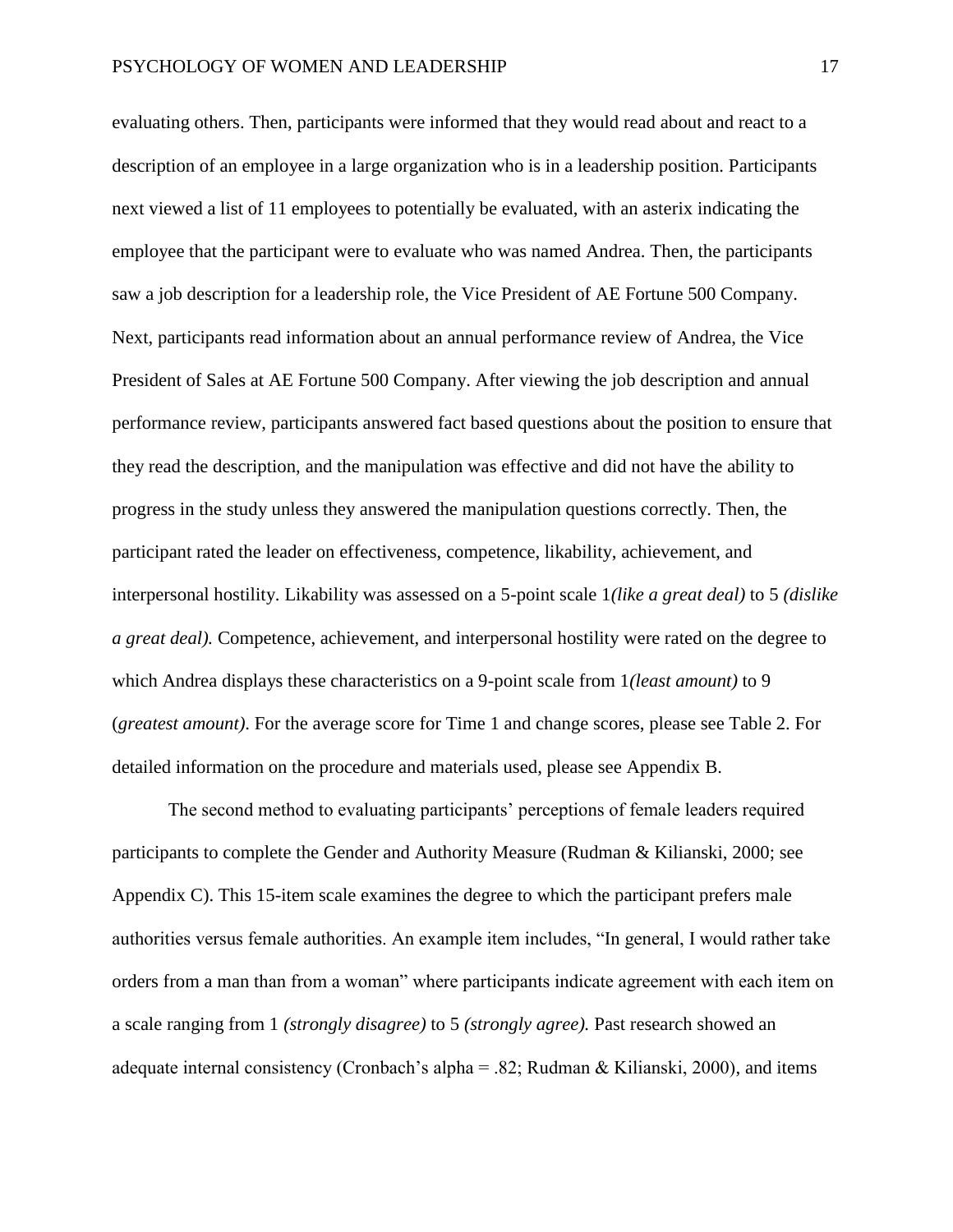were found to be internally consistent with this sample as well (Cronbach's alpha= .77). A total score was created by averaging the participants' agreement with the 15 items on the scale, after reverse-scoring. High scores indicated preference for female versus male authorities.

**Leadership qualities**. Transactional leadership was measured by the Multifactor Leadership Questionnaire (Avolio & Bass, 1991; see Appendix D). Transactional leaders focus on contingent reward by giving employees clearly defined tasks and actively managing and directing employees. Transactional leaders focus on the job at hand and are direct with their expectations for employees to complete the task in order to receive any reward (e.g., *I make clear what one can expect to receive when performance goals are achieved*). This 45-item scale includes items where participants can indicate how frequently the statement provided fits them on a scale of 0 *(not at all)* to 4 *(frequently, if not always).* This transactional subscale has an internal consistency of alpha =  $0.86$  (Avolio & Bass, 1991). Items were separated into 11 leadership type subscales, but the present study only utilized the items for the transactional leadership subscale (8 items total). Transactional leadership consisted of contingent reward and active management subscales. The short four item contingent reward subscale was  $\alpha$ = .50. Also, the short four item active management subscale was moderately reliable (alpha=.66). The reliability within this particular sample was not consistent with past research, and this may influence the results because this measure may not be reliable or applicable to this particular sample. Past researchers have debated the best way in which to break down the scales in terms of leadership styles, and although researchers have used the present method, it may not have been the best given this particular sample. Items were averaged with higher scores indicating higher levels of the leadership style. This measure has been utilized frequently in past research and is one of the most popular leadership questionnaires (Kirkbride, 2006; Ozaralli, 2003).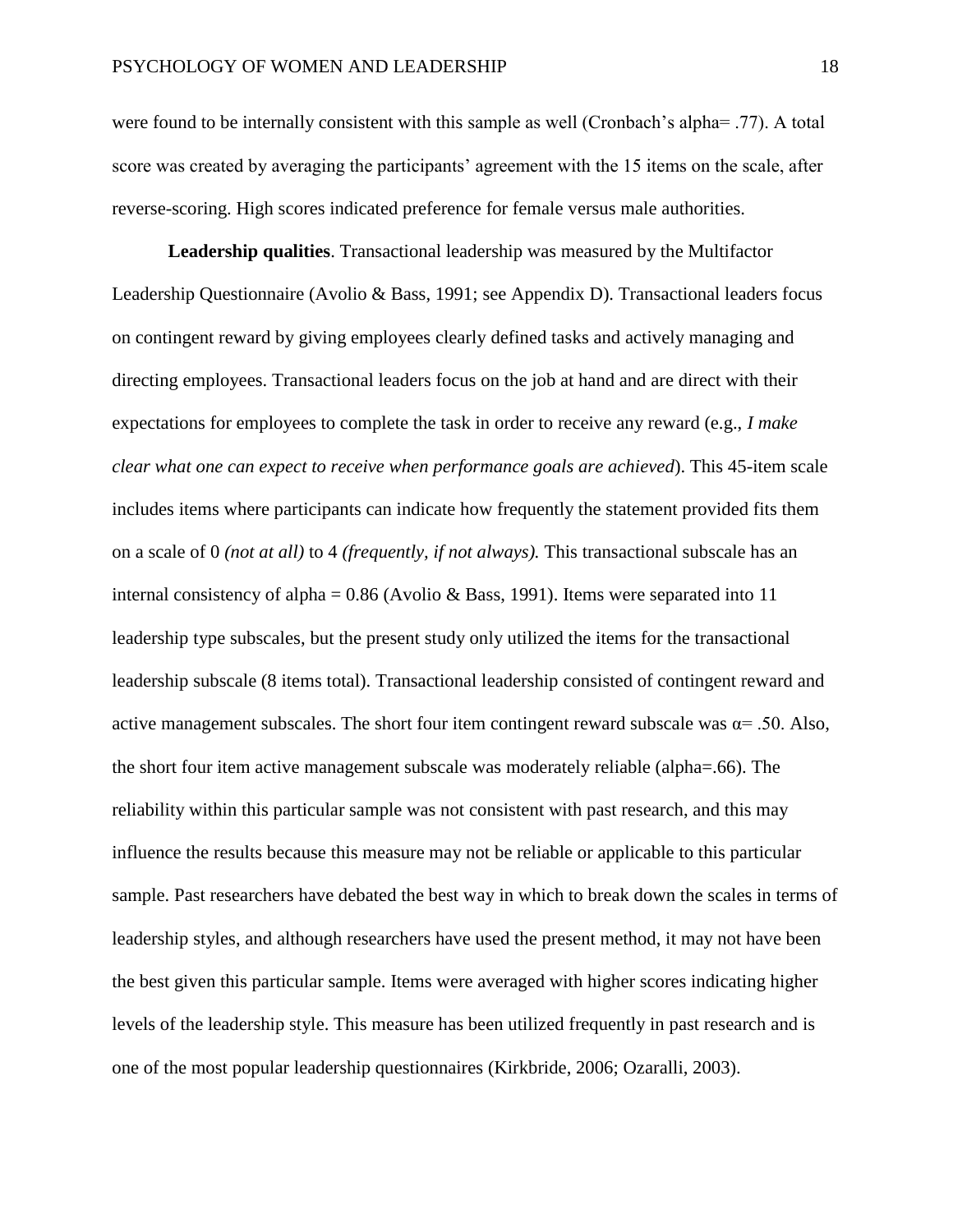### **Pilot Study**

In the pilot study, participants were informed that the study concerned personnel decision making in work settings and, in particular, how people combine different sources and types of information when evaluating others. Then, participants were informed that they would read about and react to a description of employees in a large organization who is in a leadership position. Likability was assessed on a 5-point scale 1*(like a great deal)* to 5 *(dislike a great deal).*  Achievement, and interpersonal hostility were rated on the degree to which each of three female leaders (Andrea, Emily, and Lauren) displayed these characteristics on a 9-point scale from 1*(least amount)* to 9 (*greatest amount)*. Leadership was assessed on a 6-point scale 1 *(strongly disagree)* to 6 *(strongly agree)* to the two statements, "I consider this job to be a leadership position," and "The person occupying this position is a leader." Higher scores on the leadership items indicated more leadership. In this particular data analysis within the pilot study, interpersonal hostility scores were reversed such that a low score meant more interpersonal hostility, a low score on achievement meant more achievement, a low score on likeability meant more likeability, and a high score on leadership meant more leadership. In the larger study, this was changed to be more intuitive so that higher scores would mean more of the construct.

For interpersonal hostility, Andrea had an average score of 31.91 with a range of 6 to 49, Emily had an average score of 34.50 with a range of 12 to 50, and Lauren had an average score of 32.90 with a range of 11 to 54. For achievement, Andrea had an average score of 22.20 with a range of 7 to 53, Emily had an average score of 29.07 with a range of 7 to 56, and Lauren had an average score of 21.76 with a range of 7 to 49. For likeability, Andrea had an average score of 5.24 with a range of 2 to 12, Emily had an average score of 5.58 with a range of 2 to 12, and Lauren had an average score of 4.50 with a range of 2 to 9. Overall, this pilot study found that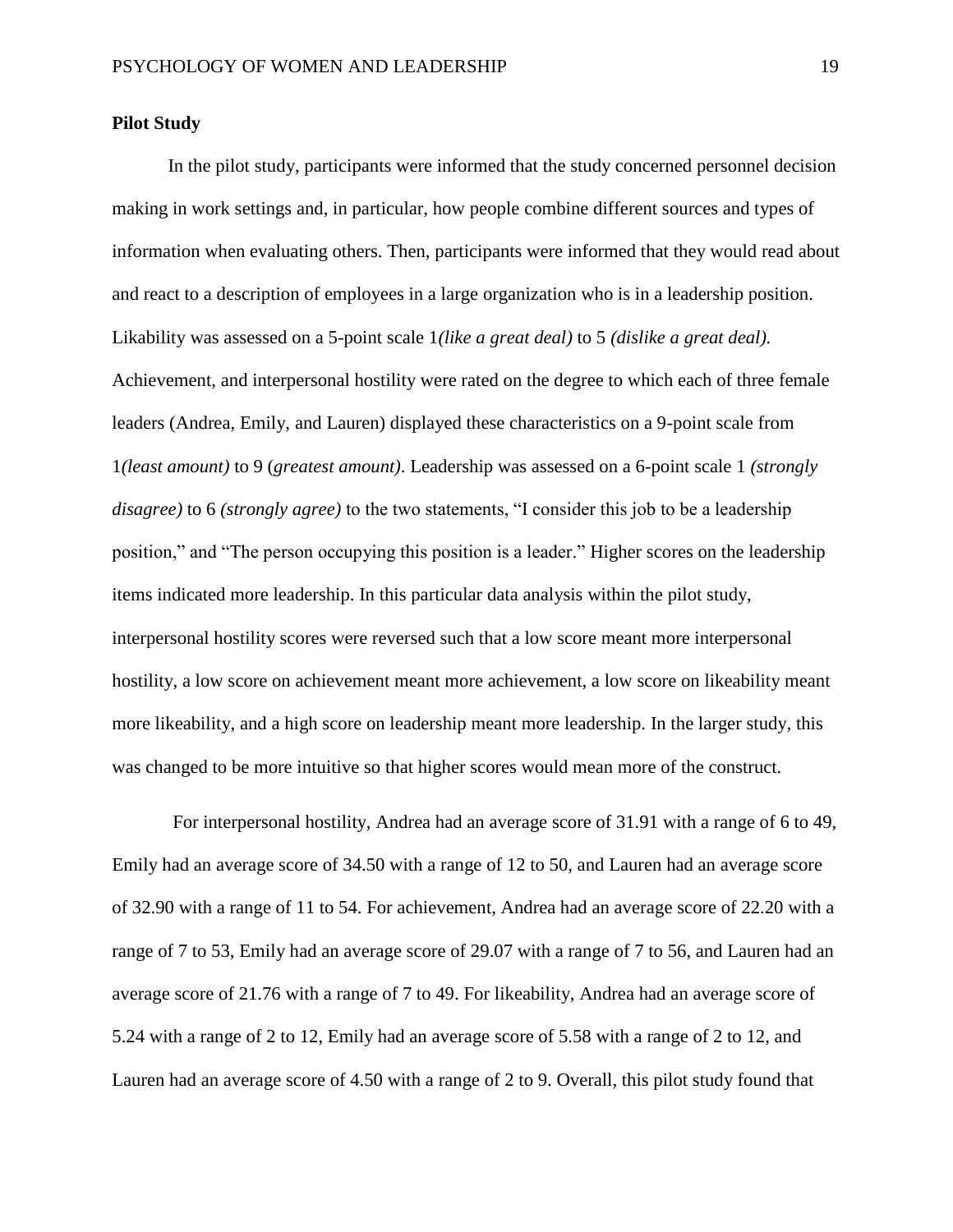participants rated the woman relatively neutrally, with scores ranging in the middle of the data as indicated previously. Therefore, no ceiling effects were detected in the pilot study, which would allow participants in the study to show improvement from Time 1 to Time 2. Responses to the leadership items also indicated that participants viewed the job/individual as a leader: Andrea had an average score of 4.86 with a range of 1 to 6 for the first item, and an average score of 4.69 with a range of 1 to 6 for the second item, Emily had an average score of 4.83 with a range of 1 to 6, and an average score of 4.18 with a range of 1 to 6, and Lauren had an average score of 4.96 with a range of 1 to 6, and an average score of 4.75 with a range of 1 to 6. The pilot study demonstrated that Andrea would be the best fit as she was viewed the most favorably and was seen as a leader.

## **Analyses**

To examine hypothesis 1 – that the Psychology of Women class would work as an intervention to increase levels of feminist identity – a regression analysis was conducted where Psychology of Women completion status was entered as the predictor variable (*0 = not completed – took the Development course, and 1 = completed Psychology of Women*) and the change in each feminist identity stage was entered as the outcome variable.

In order to examine hypothesis 2, that the completion of a Psychology of Women course will lead to an increase in feminist identity, and thus result in a more positive evaluation of the female leader in the proposed scenario, change scores were created. Change was at Time 2, at the end of the semester minus Time 1, at the beginning of semester. This meant that higher scores indicated they increased over the course of the semester, 0 means they stayed the same, and negative scores mean that they decreased over the semester. This variable was created for feminist identity, ratings of the vignette leader, GAM, and leadership qualities. After change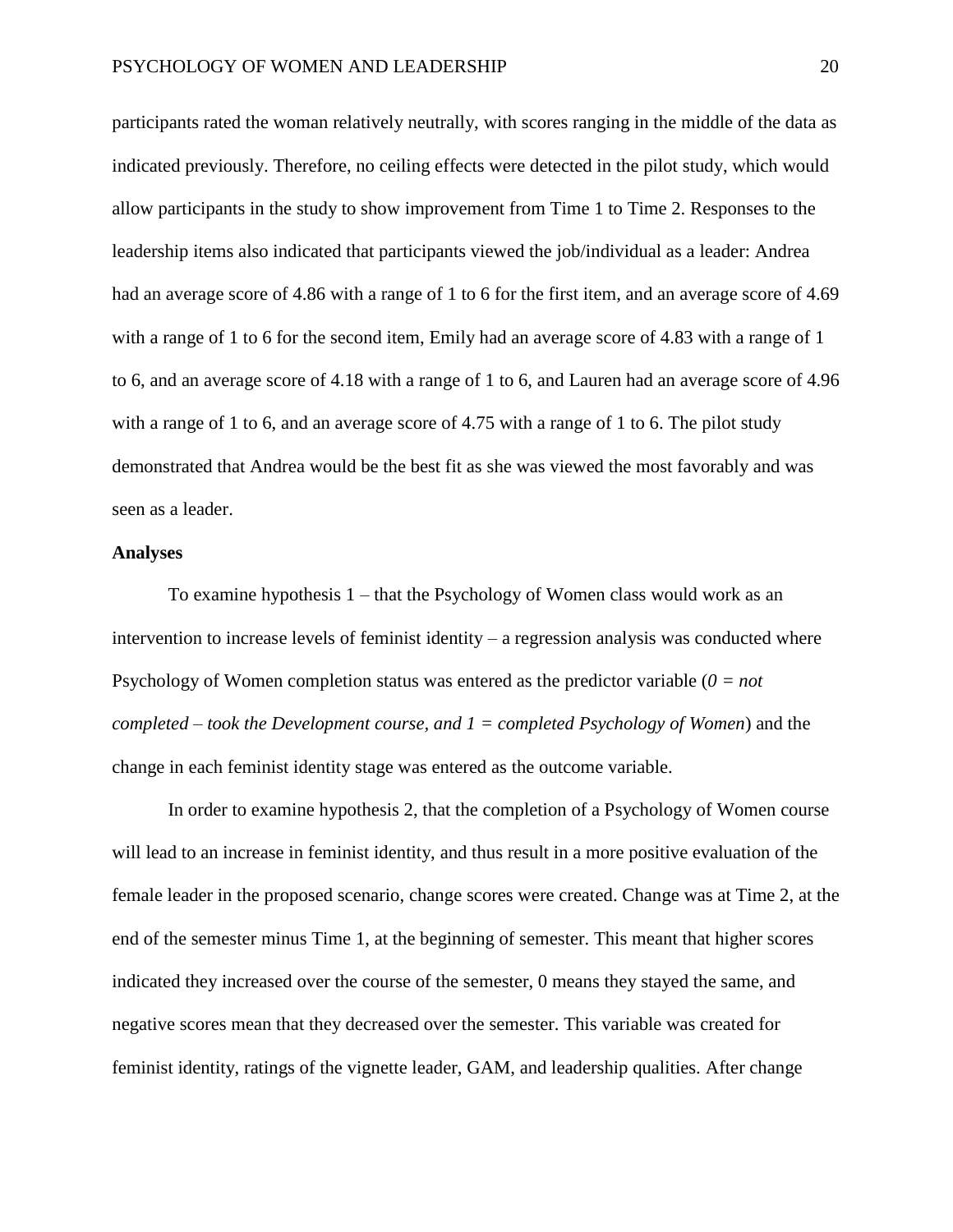scores were created, a series of regression analyses were conducted to test for mediation using recommendations by Baron & Kenny (1986; see Figure 1).

Baron and Kenny (1986) lay out four steps for establishing mediation. In step one, it must be shown that the causal variable is correlated with the outcome (known as Path C). In this model, y is the criterion variable (i.e., changes in perceptions of female leaders) in the regression equation and x is the predictor (i.e., Psychology of Women course). If these are correlated, then this establishes an effect that can be mediated. In step two, it would have to be shown that the predictor is correlated with the mediator, essentially, the mediator is treated as if it were an outcome variable related to the predictor (Path A). In this case, participation in Psychology of Women should be correlated with changes in feminist identity. In step three, it must be shown that the mediator (i.e., changes in feminist identity) predicts the outcome variable (Path B). The causal variable (Psychology of Women course) must be controlled for when establishing the effect of the mediator on the outcome. In step four, it must be shown that the mediator completely mediates the relationship between the causal variable and criterion variables. Thus, when controlling for the changes in feminist identity, the relationship between the Psychology of Women course and changes in the perceptions of female leaders should be zero (C' path). In order to examine hypothesis 3, that Psychology of Women will increase feminist identity, which will in turn increase transactional leadership qualities in women, the same 4-step process was conducted with changes in transactional leadership as the outcome variable.

### **Results**

## **Preliminary Analyses**

Preliminary analyses were conducted prior to testing the research question. First, an independent samples t-test was conducted to compare the average scores for the study variables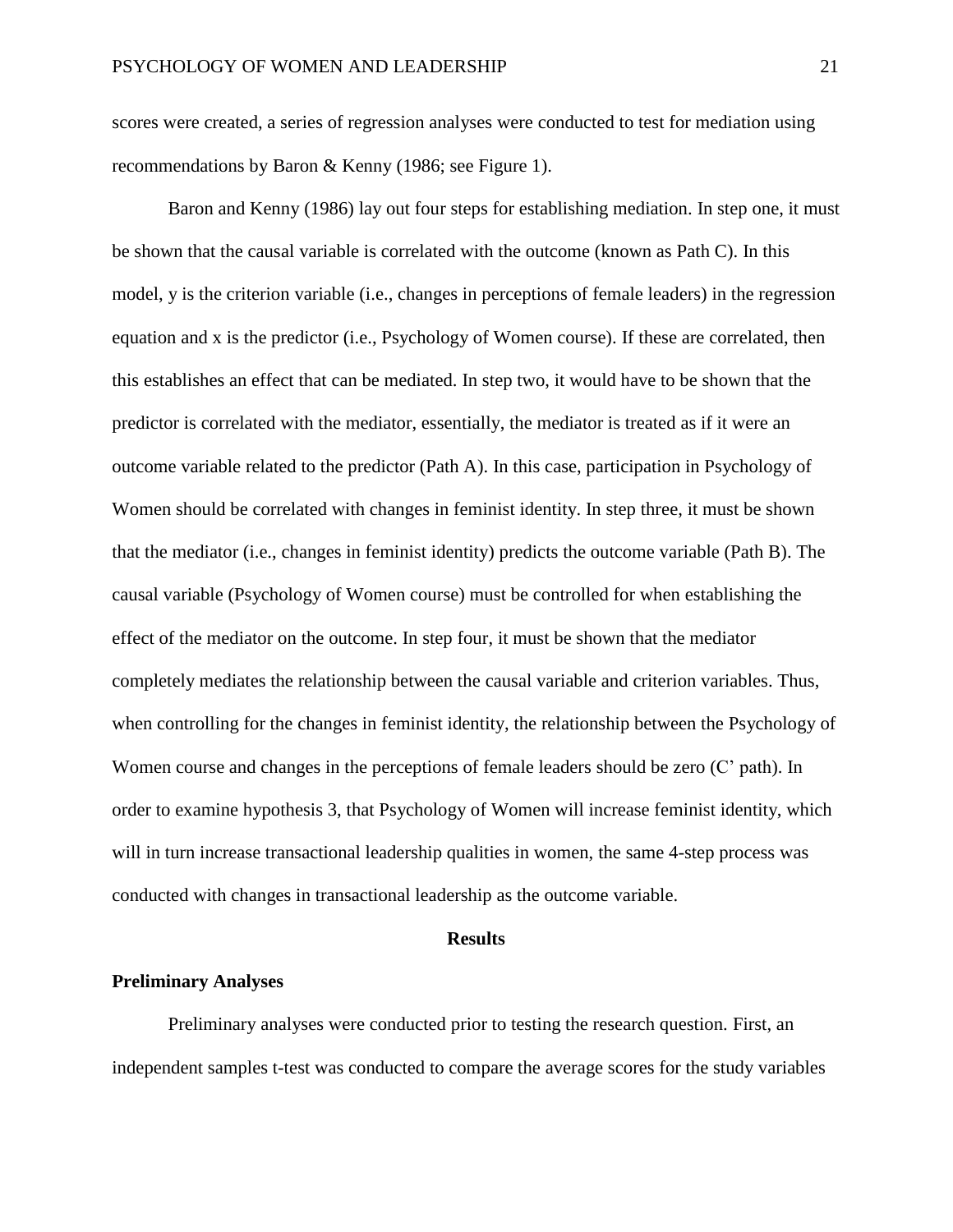at baseline (feminist identity, attitudes toward female authorities, and leadership styles) between the Psychology of Women (*n* = 50) and Developmental Psychology (*n* = 19) classes to examine whether the groups are comparable. An independent samples t-test was conducted between the two classes on each variable and yielded no significant differences across any of the study variables by class (see Table 2). Second, Psychology of Women and Developmental Psychology had two different professors across sections. An independent samples t-test was conducted and yielded no significant difference across any of Time 1 study variables between professor. However, because one professor had far fewer student participants than the other, it would be unlikely to have found any meaningful results from this analysis.

Correlations among study variables can be seen in Table 3. Passive acceptance was negatively correlated to revelation. Revelation was positively correlated with embeddedness. Active commitment was negatively correlated with passive acceptance, and positively correlated with revelation and embeddedness. Likeability was positively correlated with competence, achievement was positively correlated with likeability and competence.

## **Hypothesis 1: Psychology of Women will Increase Feminist Identity**

Contrary to the hypothesis, Psychology of Women did not significantly predict changes in feminist identity (A path): Passive Acceptance,  $\beta = -1.46$ ,  $t(67) = -1.21$ ,  $p > .05$ , Revelation,  $\beta$ = 1.77 *t*(67)=1.48, *p* > .05, Embeddedness, *β* = 1.22, *t*(67)=1.01, *p* > .05, Synthesis, *β* = -.14 *t*(67)=-1.13, *p* > .05, or Active Commitment, *β* =1.00, *t*(67)=.81, *p* > .05. Please see Table 4.

# **Hypothesis 2: Psychology of Women will Increase Feminist Identity and Positively Change Perceptions of Female Leaders**

It was predicted that changes in feminist identity would mediate the association between taking a Psychology of Women course and having more positive perceptions of female leaders.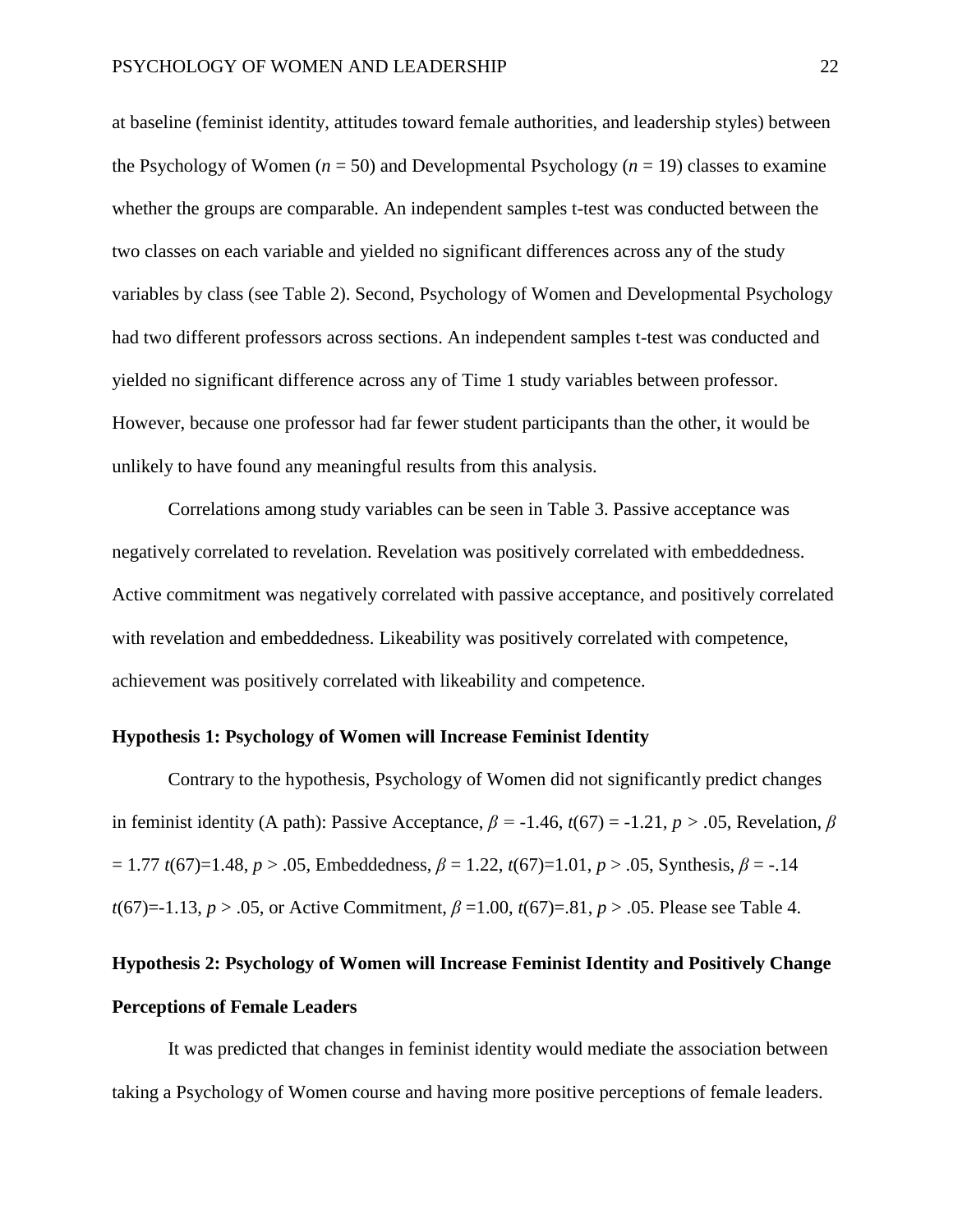In order to examine this hypothesis, we conducted analyses based on Baron and Kenny's (1986) recommended steps described previously. First, we examined Psychology of Women as a predictor of changes in perceptions of female leaders (C path). Results indicated that taking the course was not associated with perceptions of female leaders, including: Competence, *β*=-.05, *t*(67)=-.43, *p* > .05, Likeability, *β*=-.03, *t*(67)=-.29, *p* > .05. Achievement, *β*=.13, *t*(67)=1.10, *p* > .05., Interpersonal Hostility,  $\beta = -23$ ,  $t(67) = -1.95$ ,  $p > .05$ ., or Attitudes toward Female Authorities, *β*=-.06, *t*(67)=-.46, *p* > .05.

Second, we examined Psychology of Women as a predictor of changes in feminist identity (Path A; previously reported for hypothesis 1). Taking Psychology of Women was not associated with changes in feminist identity.

Third, we examined changes in feminist identity as a predictor of changes in perceptions of female leaders (B path), controlling for whether students took Psychology of Women (C'). None of the feminist identity components predicted perceptions of female leaders. Please see Table 5 for results in detail. The C' path was not significant as Psychology of Women does not predict perceptions of female leaders even after controlling for feminist identity. Therefore, the requirements for mediation were not met, and the results did not support our hypothesis.

## **Hypothesis 3: Psychology of Women will Increase Feminist Identity and Increase**

## **Transactional Leadership Qualities**

It was predicted that changes in feminist identity would mediate the association between taking a Psychology of Women course and having more positive perceptions of female leaders. In order to examine this hypothesis, we conducted analyses based on Baron and Kenny's (1986) recommended steps described previously. First, we examined Psychology of Women as a predictor of changes in transactional leadership styles (C path). Results indicated that taking the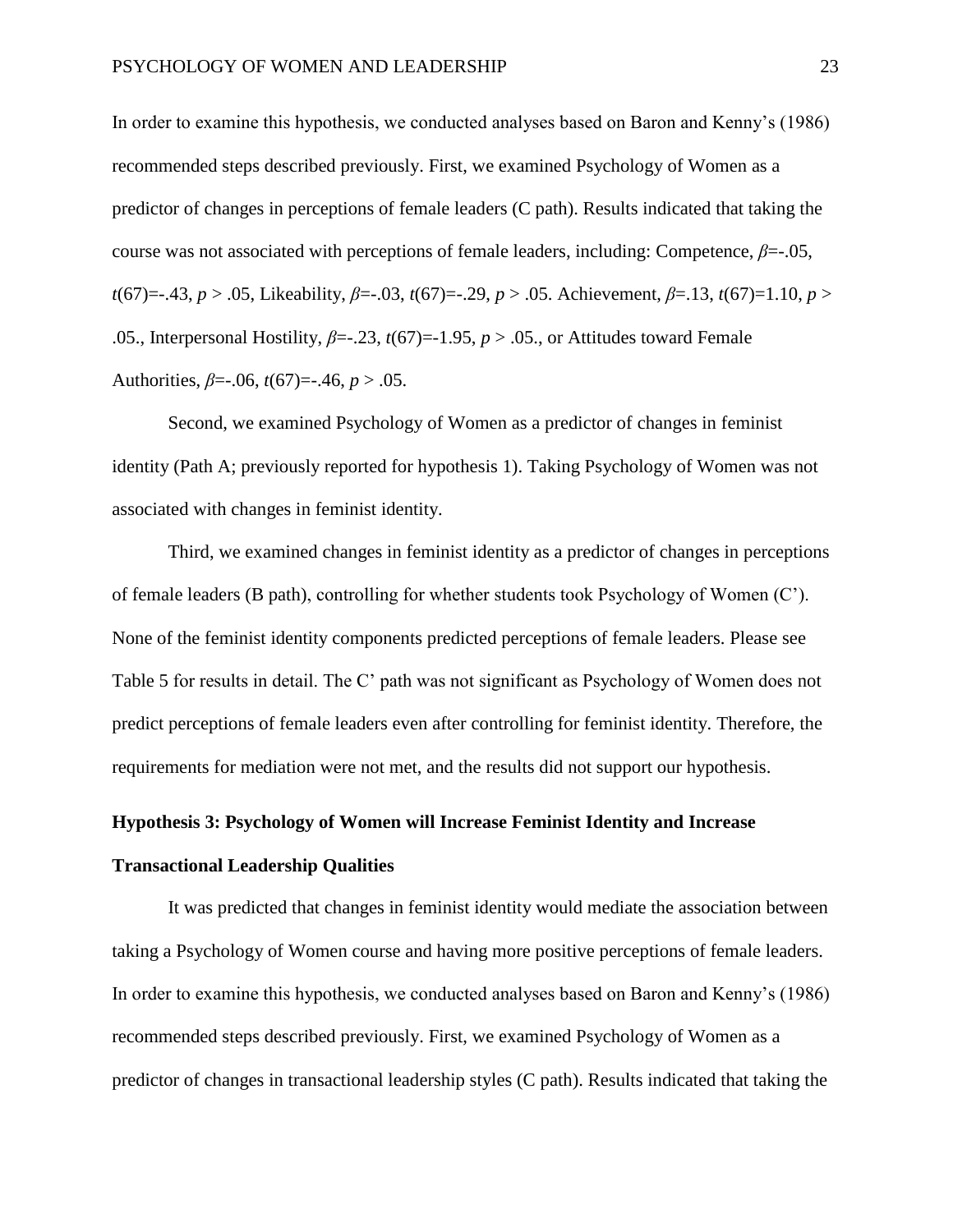course was not associated with Active Management, *β* =.14, *t*(67)=1.13, *p* >.05, or Contingent *β*   $=$ .14,  $t(67)=1.13, p>0.05$ .

Second, we examined Psychology of Women as a predictor of changes in feminist identity (Path A; previously reported for hypothesis 1). Taking Psychology of Women was not associated with changes in feminist identity.

Third, we utilized changes in feminist identity as a predictor of transactional leadership styles (B path), controlling for whether students took Psychology of Women (C'). We found that taking the course was not associated with contingent reward or active management. Psychology of Women and changes in feminist identity did not predict changes in leadership qualities. Therefore, the requirements for mediation were not met, and the results did not support our hypothesis. Please see Table 6 for results in detail.

## **Discussion**

While it was expected that Psychology of Women would increase feminist identity and thus influence the participants' likelihood to adopt nontraditional leadership styles for women and positively influence perceptions of female leaders, this did not seem to be the case. The present study, unexpectedly, did not find much regarding the impact of the course on leadership or feminist identity. More specifically, the results did not find any significant changes in feminist identity, perceptions of female leaders, or leadership styles from the beginning to end of the semester.

## **Changes in Feminist Identity**

The present study differs from past research that found that women in Women and Gender Studies classes increased in feminist identity over the course of the semester (Bargard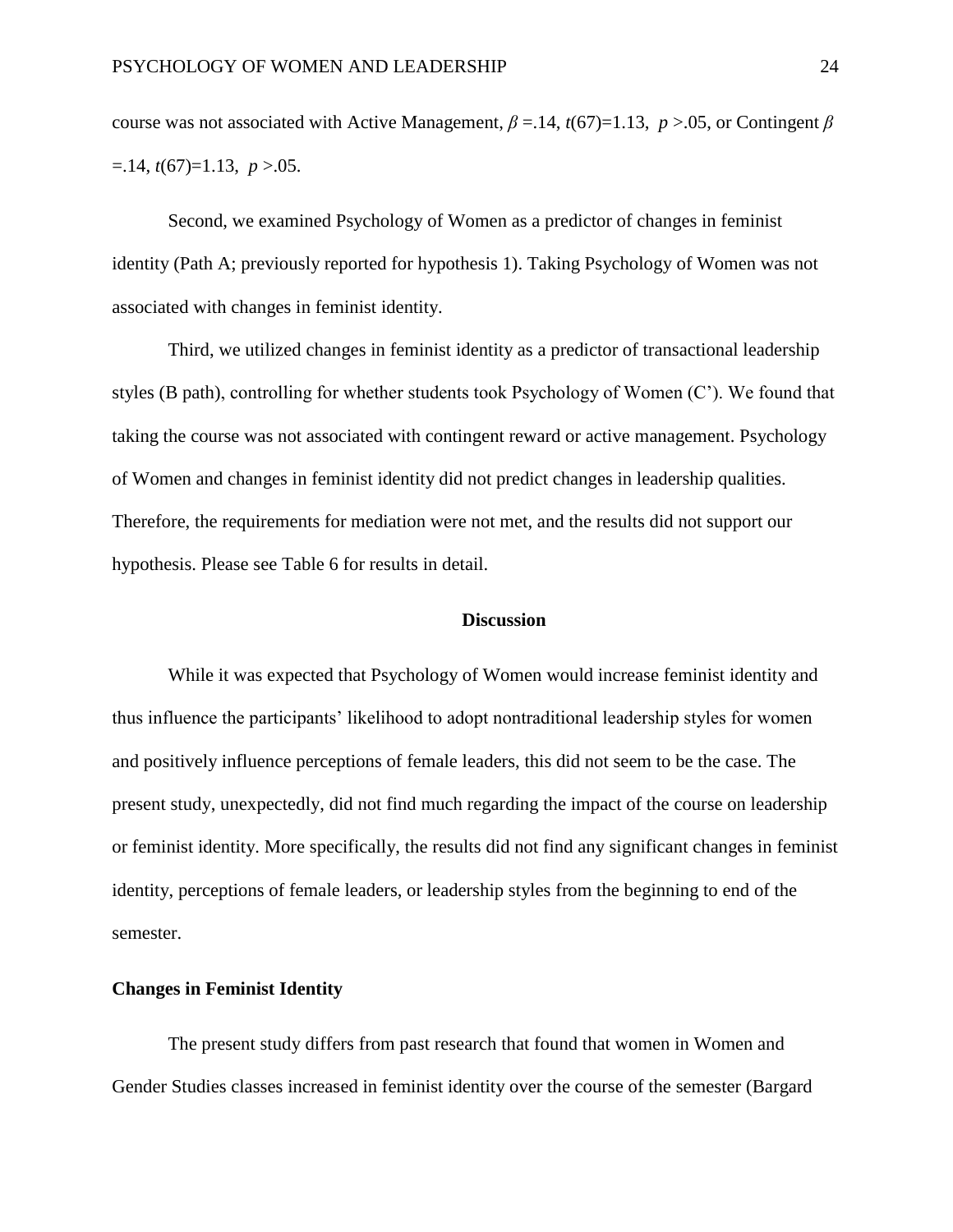and Hyde; 1991). Historical time may play a role in the differing results. This study is outdated and a lot of change has happened in gender equality in society that might lead students in the current study to have different perspectives than before. For example, feminism is a controversial topic currently and has been currently under the spotlight due to recent events – many related to the most current election. It may take more than one course for women to commit to endorsing feminist beliefs. There are misconceptions held about what feminism is, and what it means to hold the label of feminist. While individuals may believe on the surface that women and men should be equal, it may be more difficult to challenge subtle messages that are deeply engrained in society about what women and men are allowed to do and what their purpose is in society. This class may serve as the first exposure to ideas regarding gender, and it may take more exposure for individuals to realize just how important gender is in determining the opportunities that are available to each gender. This study also examined identity, and while people may endorse some feminist beliefs, it may not be tied to their identity closely as the construct measures. Moreover, the difference between the two study's findings could be due to methodological differences. Bargard and Hyde (1991) focused on Women and Gender Studies courses and had a larger sample size (2 studies, 484 participants) than the current study and thus had more power to detect smaller effect sizes. Moreover, Bargard and Hyde (1991) conducted a pre and post test which is different from the current study that looked at changes across the semester and across classes which could have led to differences in results

Looking further into the data, it is apparent that some students did increase in their feminist identity, but it was not the case for every student, thus not producing an effect. For example, the standard deviations for many of the feminist identity development scale subscales scores were large, indicating that there was quite a bit of variance. Also, while many of the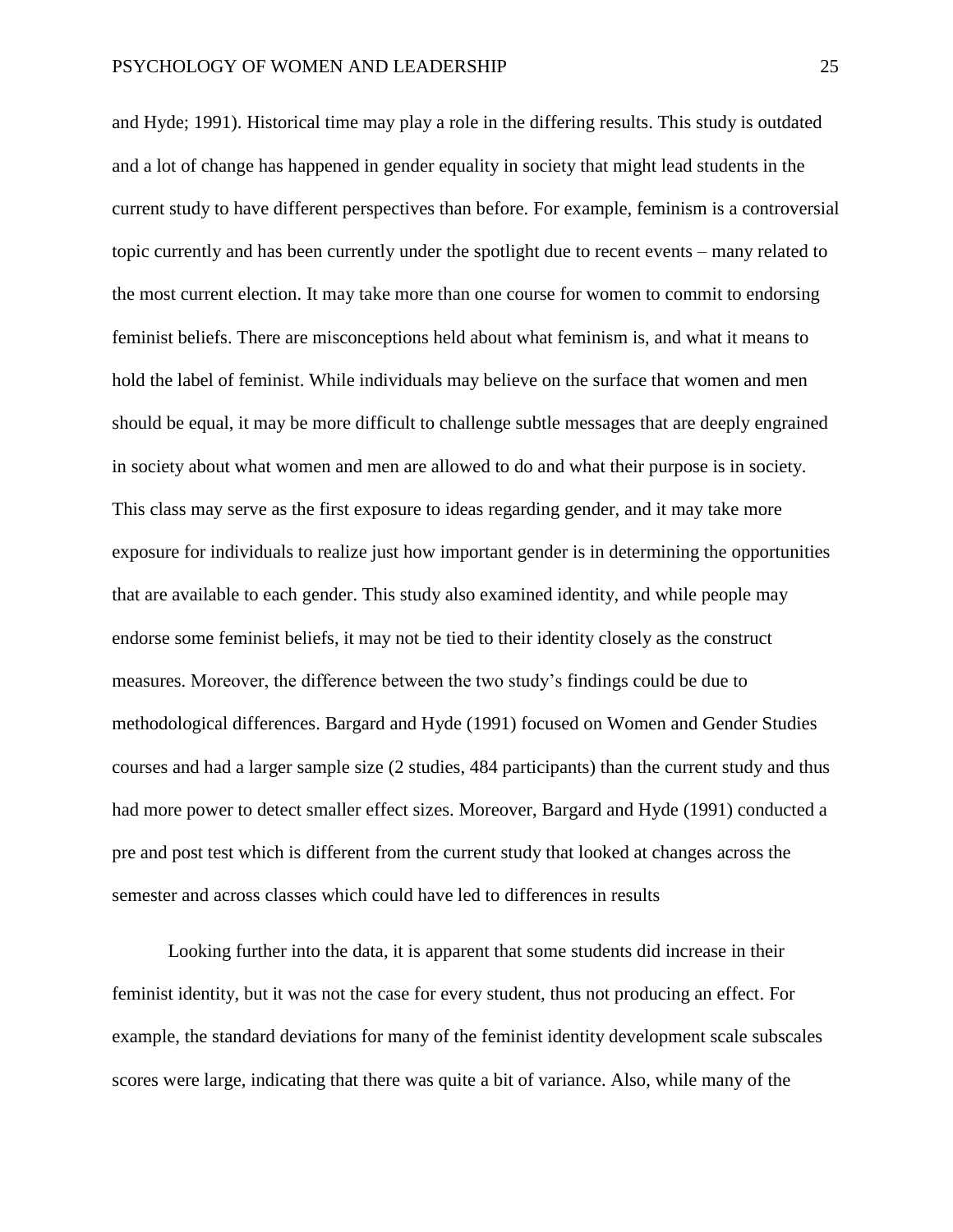change scores were negative, indicating that students actually had lower feminist identities, those scores also had large standard deviations thus indicating that for some individuals they did experience a change, but for others they had lower feminist identities. This may be due to individual differences in how the material resonated with the students and whether they used the material they learned in the class regarding equality to apply it to other settings.

## **Perceptions of Female Leaders and Transactional Leadership Qualities**

Regarding the backlash effect that happens when women self-promote that Rudman  $\&$ Glick (1999) discovered, even though the vignette of the female leader was pilot tested, it appears that women were still not viewing this woman as average as indicated by the means within the sample (See Table 2). These ideas also did not change as much as anticipated in that attitudes toward female leaders did not dramatically increase, or really increase much at all due to the course.

Psychology of Women did not predict perceptions of female leaders as it did not predict likeability, interpersonal hostility, competence or achievement of female leaders. Psychology of Women also did not predict transactional leadership styles of contingent reward and active management. This then could not be mediated by any stage of feminist identity.. A class such as Psychology of Women may help a student to learn more about gender and society, but it may not translate into actual behavior that is dictated by feminist ideology. It may be that a class is not enough to combat all of the internalized misogyny that women have dealt with throughout their lives regarding their roles in society. Women are not socialized to believe in their abilities as leaders, are not rewarded for having agentic leadership oriented qualities, and are not typically taught how to demonstrate these characteristics. Thus, one class is not likely to change all of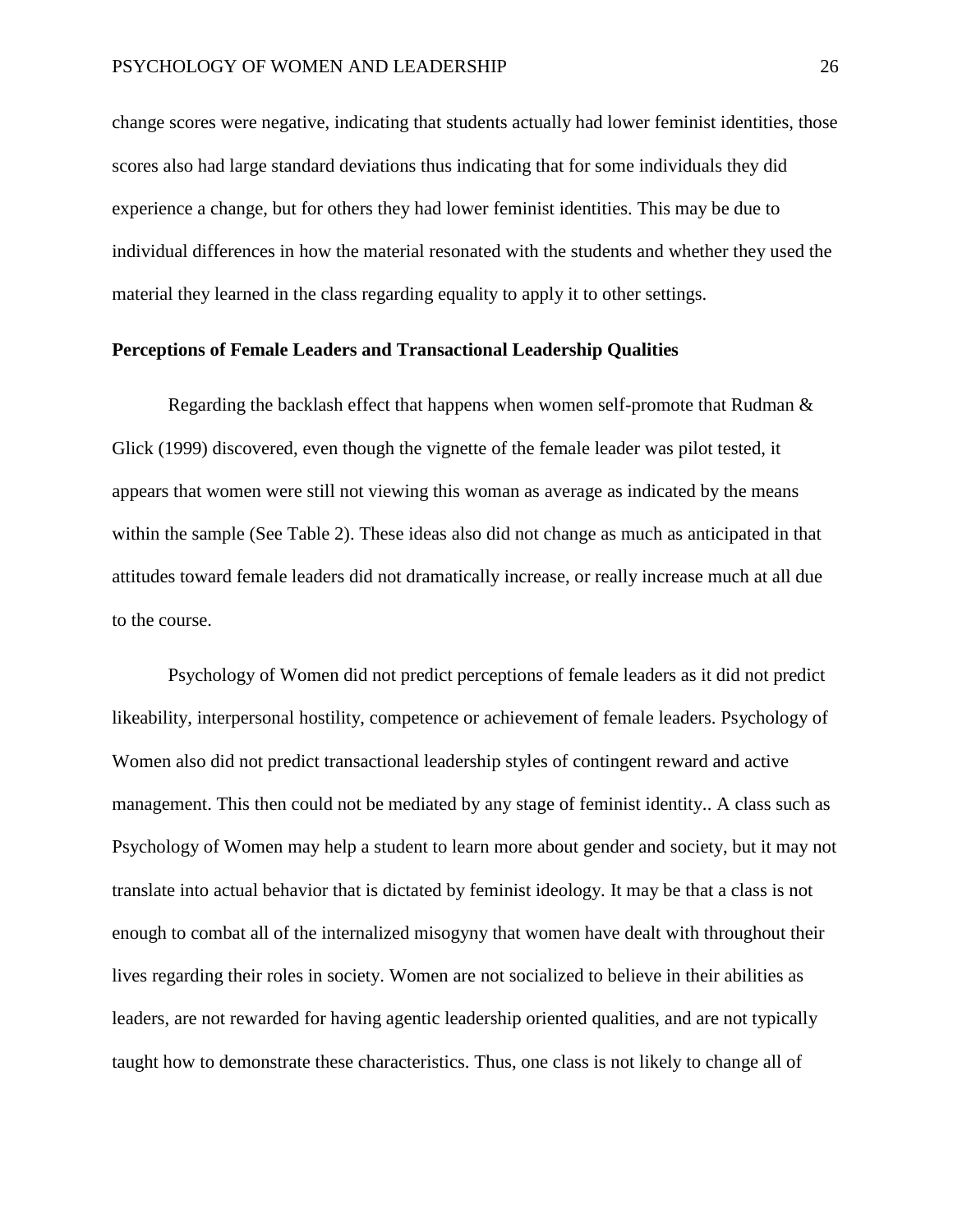these internalized messages in a short period of time. It would likely take a longer intervention with a direct clear message regarding leadership in order to make a difference.

In terms of leadership styles, it would be beneficial if society could appreciate leadership styles that are more focused on nurturance and warmth, as women may feel more comfortable within these types of leadership roles. Many women may feel as if they do not want to be seen as being rude, and fear defying their gender roles because it is looked down upon within society and may even result in hiring discrimination This class in itself may not be enough to eliminate something that has such a strong influence on women, and is a multifaceted issue that is complex and misunderstood. It would be beneficial to examine ways in which to reduce gender roles in regards to leadership styles so that women and men both feel as if they do not have to adhere to traditional gender roles when seeking out leadership as well as exerting influence as a leader.

### **Limitations and Future Research Directions**

One limitation to this study was that there were two professors that taught each of the courses. While there appeared to be no differences in the study variables, this still could have influenced the results, especially because there was not an equal number of participants in each of the classes. The professors could have taught the material differently, or focused on different components that may have shaped the way the women viewed feminism and leadership. Likely the classes covered similar topics, and an introduction to the influence of gender on society should have a significant impact on anyone by just learning about it, but larger samples would have allowed us to be more confident in our preliminary analyses that the two classes did not differ in study variables.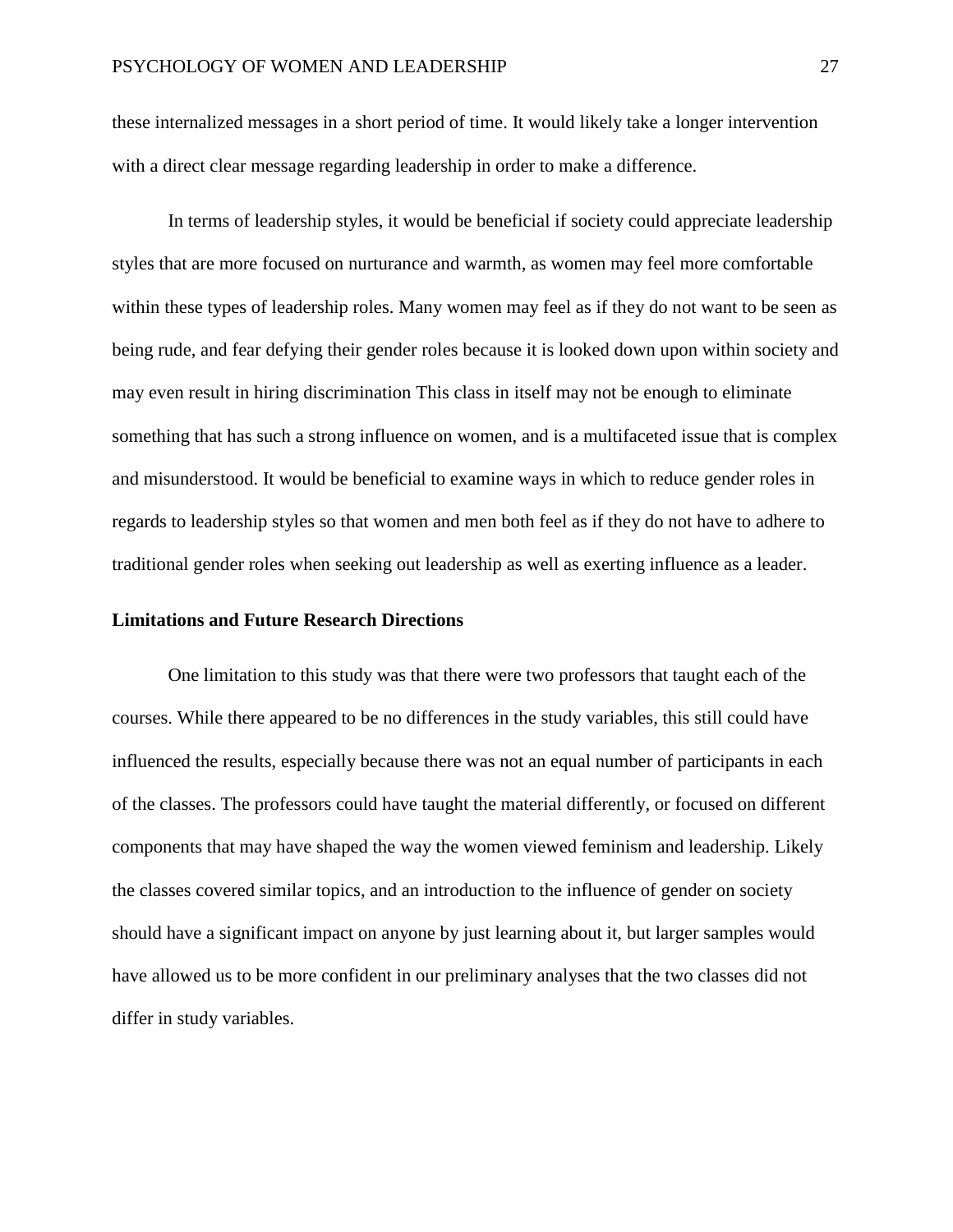Another limitation to this study was the sample. Specifically, our sample size was small which led to having less power leading to an inability to detect small effect sizes. This was because the primary investigator could only recruit from a restricted sample, in that there were only select classes that could be recruited from. Also, our sample was unfortunately not diverse as it was predominately White, and thus this study cannot speak to the experiences of female minorities and leadership and feminism. It would be best to incorporate intersectionality and work toward having a more diverse sample because these results may not generalize to other populations, and it is important to understand leadership from an intersectional approach. Gender is only one component to the many identities that individuals can hold, and these identities are constantly intersecting with one another, which is important to consider when understanding how a person can develop their confidence as a leader. It would also be interesting to include men because much of the research has been done on females, and feminism may influence men in positive ways that are not generally considered, but should be capitalized on to demonstrate how feminism is for everybody. Finally, the aim of the present study was to examine leadership styles, but there may have been a better way to get students actively involved in some leadership activity so that they had a chance to think about their leadership and change it actively. For example, having a class work day where students were given a task to complete in the classroom together and having to actively assign someone to be a leader which may lead to a more authentic way to study leadership through an actual task in which students need to be leaders.

Another limitation to the study was student's motivation. The students were offered extra credit to participate, and it may be the case that these individuals were interested in extra credit because they knew they would not do well in the course because they were not interested in the material. Psychology of Women is a class that can fulfill a requirement for a few majors, thus,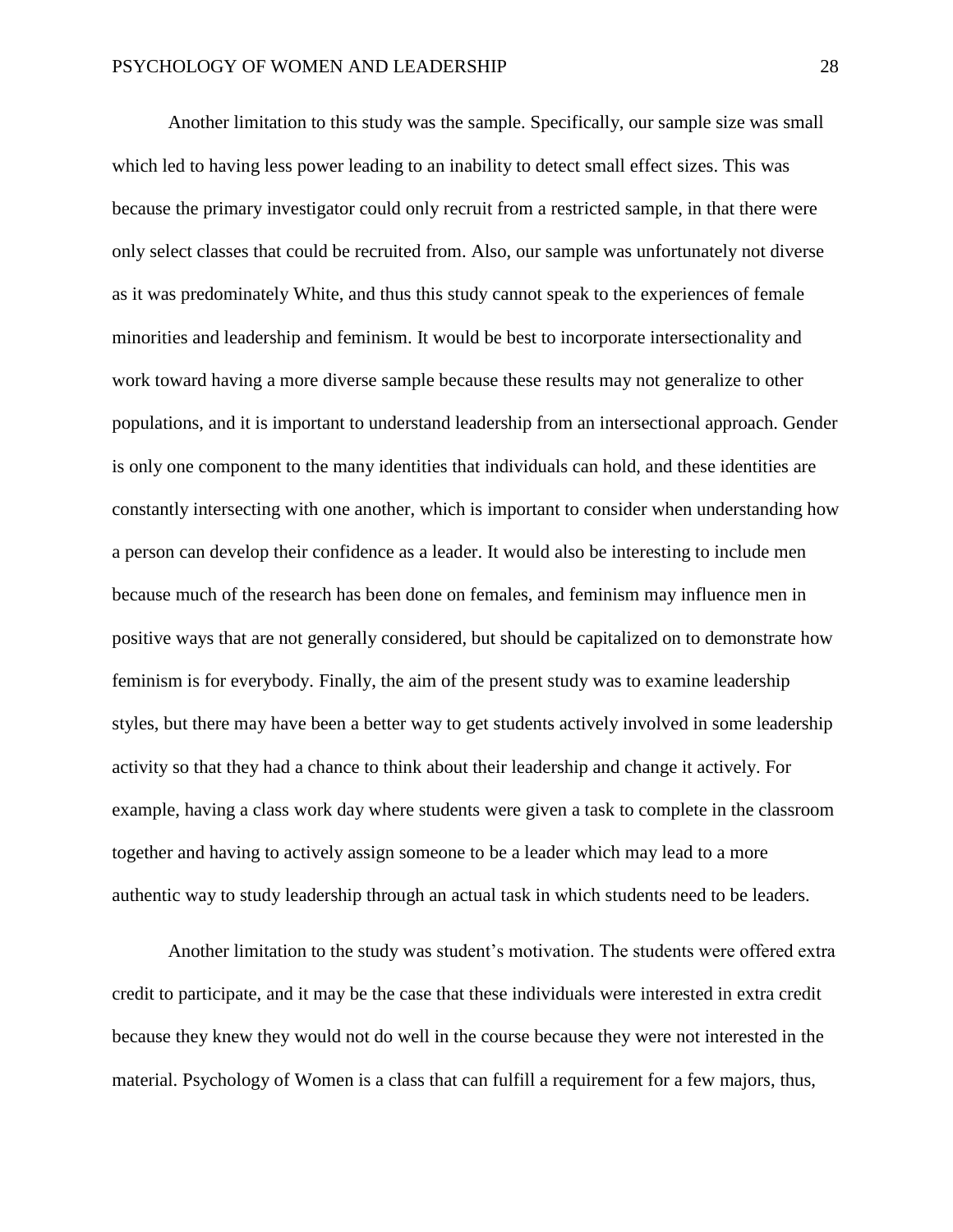many individuals may not have been as actively involved in the material that they would make life changes because of what they learned in class.

Measurement was also a limitation in the study. The measures used for leadership within this study had low Cronbach's alphas, and in the future, it would be beneficial to use a different measure leadership qualities. In addition, feminist identity could be measured in different ways. One ideas for future research would be to analyze assignments that students write as a way to gain more information about how students develop their feminist identity over the course of a semester which may help to combat some of the issues of motivation as it would be a sort of check in throughout the semester and not at the beginning or end of the semester when motivation may be different. One way to measure feminist identity would be to look into other forms of feminist labeling because Yoder (2011) found that there is great power for women in endorsing an actual label of "feminist" that may change some of these results.

One final limitation is that within the vignette, the women had traditionally White sounding names such that when a participant read the vignette, they likely assumed the woman to be White. This means that the study became focused on examining perceptions of a White female. In the future, it would be beneficial to examine perceptions of female leaders of different ethnicities and how this is influenced by both racial and gender stereotypes. Likely, attitudes toward female leaders are shaped by other identities as well. Future research should examine vignette paradigms utilizing people of color within the description of a leader to see how these individuals are viewed as leaders.

## **Conclusion**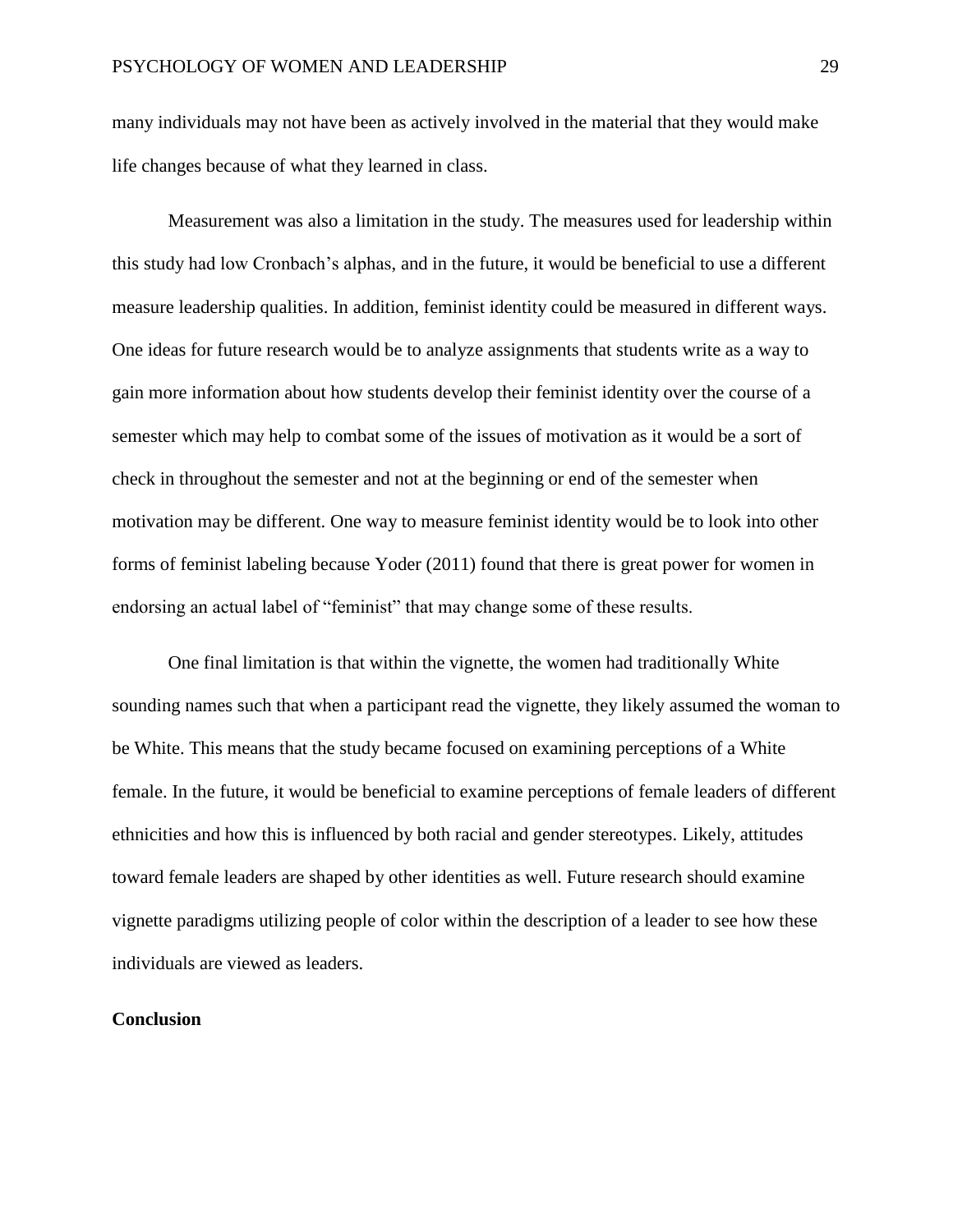The underrepresentation of female leaders is a problem because it can contribute to the gender wage gap in that if women are not rising to the top of their profession, or not advancing, they are less likely to be making a competitive wage in comparison to males who can advance more easily than women. Moreover, many companies are concerned with leadership development and management trainings, but what they may fail to consider is how gender influences leadership development. Therefore, although this particular study found that feminist identity did not mediate the relationship between Psychology of Women and perceptions of female leaders and leadership qualities, future research is still needed to help alleviate this societal-level problem. However, females must advance into positions of power as it is incredibly important to represent the voice of women, thus, more research is needed to understand how to best promote women's advancement.

While this class as a whole may not be the most effective training to boost feminist identity, it may predict other outcomes that could be beneficial for minorities in the workplace, or there may be select components of the class that would be better suited toward promoting the outcome variables discussed in the current study. For example, if the class had two units on feminism and on leadership for women, it would be more likely that participants would change as a result on these outcome variables. As another example of how this research may influence college curriculums in that Psychology of Women may need more of an emphasis on feminism and leadership and how women in the class can get involved and use the material to influence their own life. Students may see a disconnect between the material and their own life if they are not encouraged enough to use what they have learned within their own life, or guided through the process of relating the information. Thus, with more of a pointed focus on certain components of the class related to the study variables, this might change students' feminist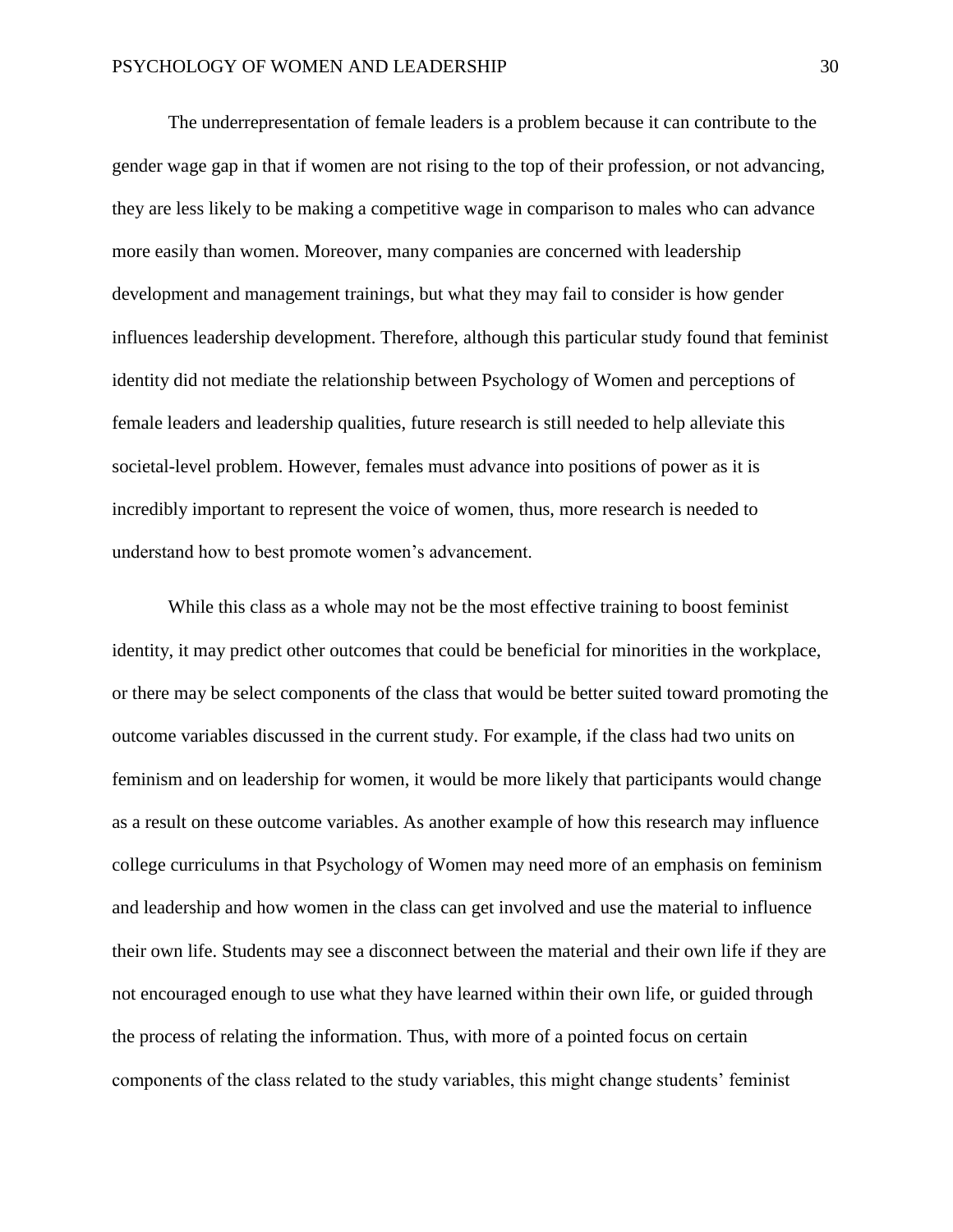identity and thus change their attitudes toward females as leaders, as well as their own leadership qualities.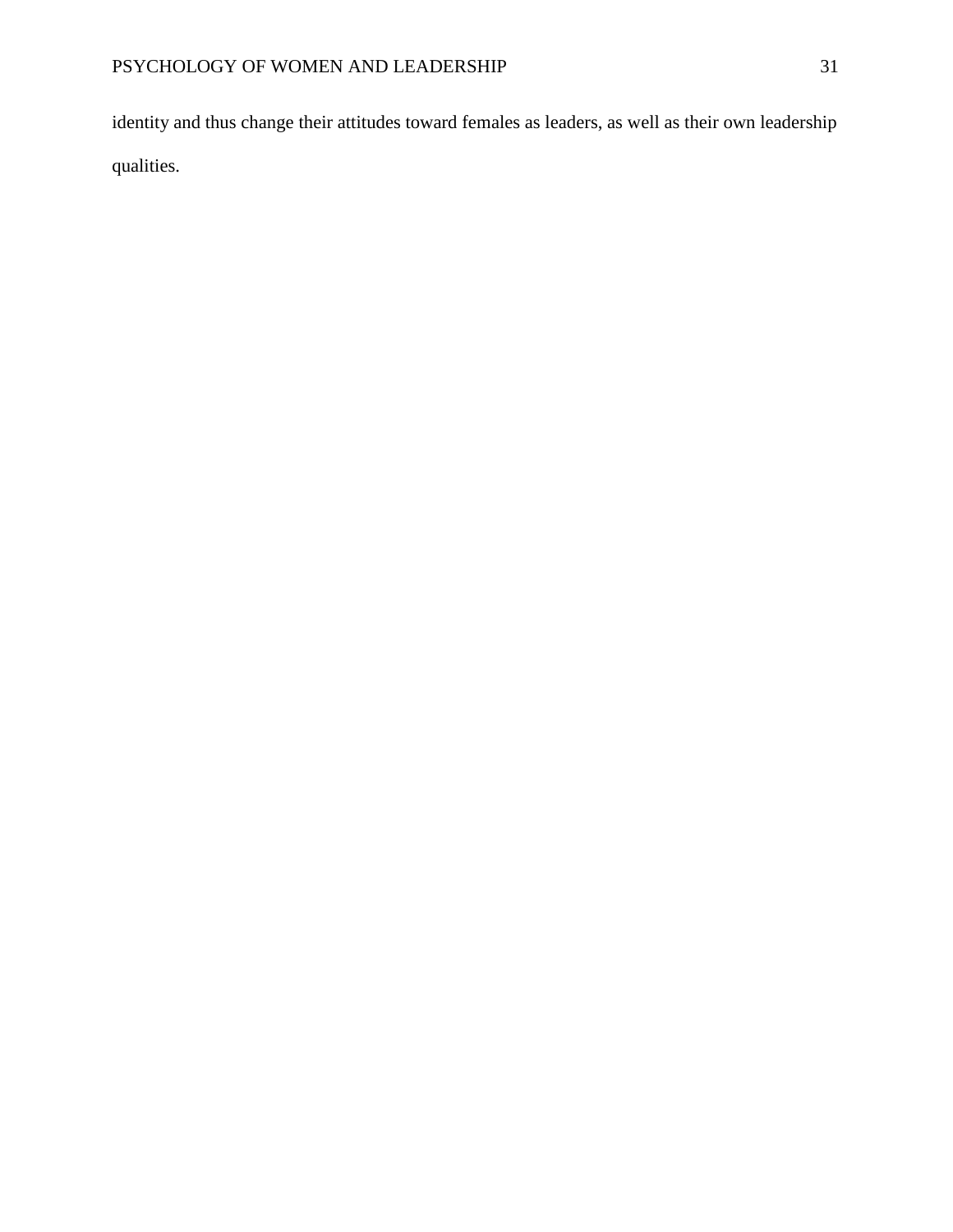### References

- Avolio, B. J., & Bass, B. M. (1991). *The full range leadership development programs: Basic and advanced manuals.* Binghamton, NY: Bass, Avolio & Associates. doi: 10.5032/jae.2009.04050
- Bargad, A., & Hyde, J. (2006). A study of feminist identity development in women. *Psychology of Women Quarterly, 15,* 181-201. doi:10.1111/j.1471-6402.1991.tb00791.x
- Bartol, K. M., & Martin, D. C. (1986). Women and men in task groups. In R. Ashmore & F. Del Boca (Eds.), *The social psychology of female-male relations* (pp. 259–310). New York: Academic Press.
- Becker, J. C., & Swim, J. K. (2011). Seeing the unseen: Attention to daily encounters with sexism as a way to reduce sexist beliefs. *Psychology of Women Quarterly, 35,* 227-242. doi:10.117/03616844310397509
- Biddle, B. J. (1979). *Role theory: Expectations, identities and behaviors.* New York: Academic Press.
- Biernat, M., & Kobrynowicz, D. (1997). Gender and race-based standards of competence: Lower minimum standards but higher ability standards for devalued groups. *Journal of Personality and Social Psychology, 72,* 544-557. doi: [10.1037/0022-3514.72.3.544](http://psycnet.apa.org/doi/10.1037/0022-3514.72.3.544)
- Bruckmiller, S., & Branscombe, N. R. (2010). The glass cliff: When and why women are selected as leaders in crisis contexts. *British Journal of Social Psychology, 49,* 433-451. doi:10.1348/014466609X466594
- Dasgupta, N. & Asgari, S. (2004). Seeing is believing: Exposure to counterstereotypic women leaders and its effect on the malleability of automatic gender stereotyping. *Journal of Experimental Social Psychology,* 40, 642-658[. doi:10.1016/j.jesp.2004.02.003](http://dx.doi.org/10.1016/j.jesp.2004.02.003)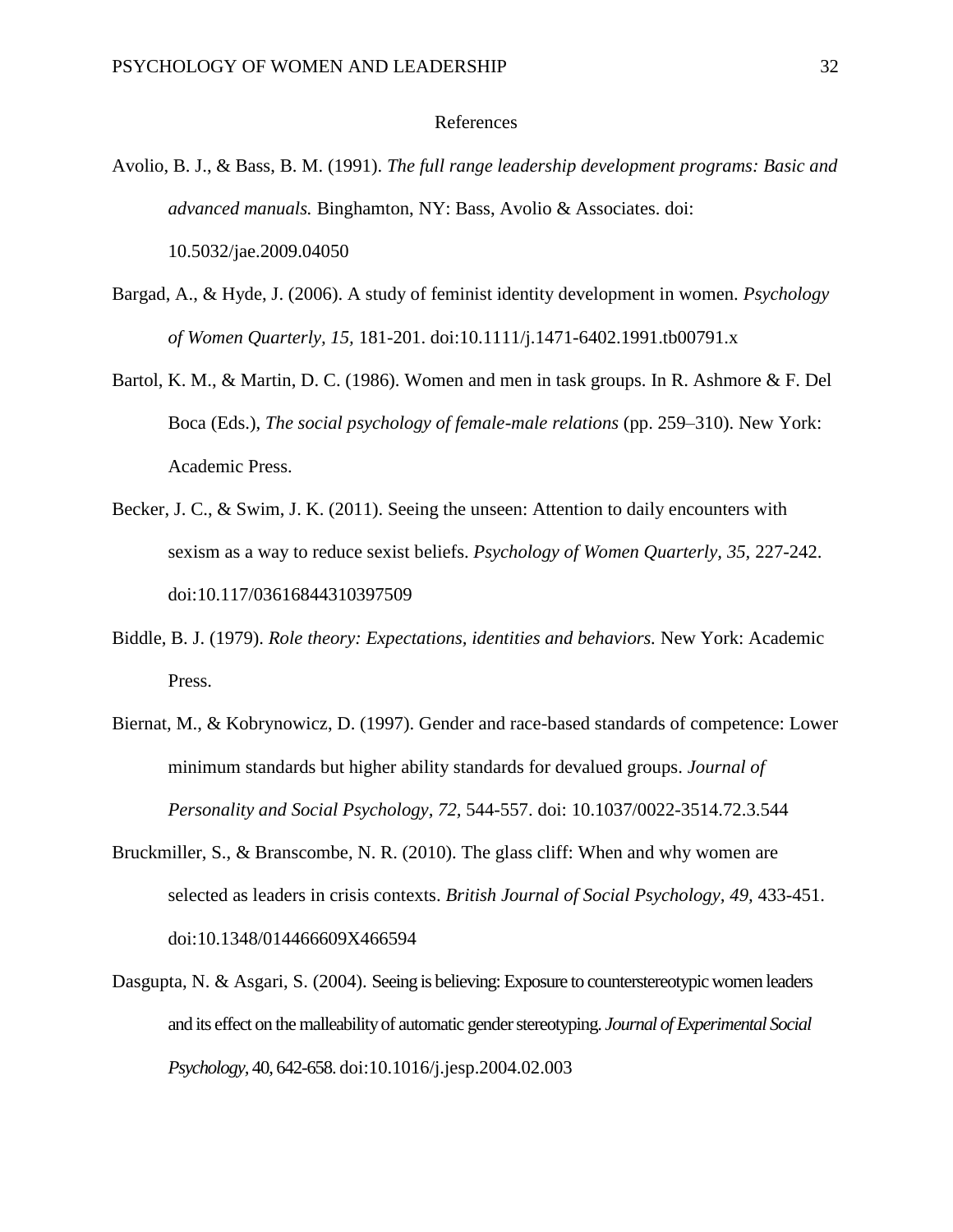- Downing, N. E., & Roush, K. L. (1985). From passive acceptance to active commitment: A model of feminist identity development for women. *The Counseling Psychologist, 13,*  695-709. doi: 10.1177/0011000085134013
- Eagly, A.H., & Carli, L. L. (2007). *Through the labyrinth: The truth about how women become leaders.* Boston, MA: Harvard Business School Press.
- Eagly, A. H., & Johnson, B. T. (1990). Gender and leadership style: A meta-analysis. *Psychological Bulletin, 108,* 233-256. doi:10.1037/0033-2909.108.2.233.
- Eagly, A. H., & Johannesen-Schmidt, M. C. (2002). The leadership styles of women and men. *Journal of Social Issues, 57,* 781-797. doi: 10.1111/0022-4537.00241
- Eagly, A. H., Karau, S. J. (2002). Role congruity theory of prejudice toward female leaders. *Psychological Review, 109,* 573-598. doi: 10.1037//0033-295X.109.3.573
- Eagly, A. H., Karau, S. J., Makhijani, M. G. (1995). Gender and the effectiveness of leaders: A meta-analysis. *Psychological Bulletin, 117,* 125-41. doi: [10.1037/0033-2909.117.1.125](http://psycnet.apa.org/doi/10.1037/0033-2909.117.1.125)
- Eagly, A. H., Mladinic, A., & Otto, S. (2006). Are women evaluated more favorably than men? An analysis of attitudes, beliefs, and emotions. *Psychology of Women Quarterly, 15,* 203- 216. doi: 10.1111/j.1471-6402. 1991.tb00792.x
- Eagly, A. H., & Wood, W. (1991). Explaining sex differences in social behavior: A metaanalytic perspective. *Personality and Social Psychology Bulletin, 17,* 306-315. doi: 10.1177/0146167291173011
- Eagly, A. H., Wood, W., & Diekman, A. B. (2000). *Social role theory of sex differences and similarities: A current appraisal.* The Developmental Social Psychology of Gender*.* New York, London: Psychology Press Taylor & Francis Group.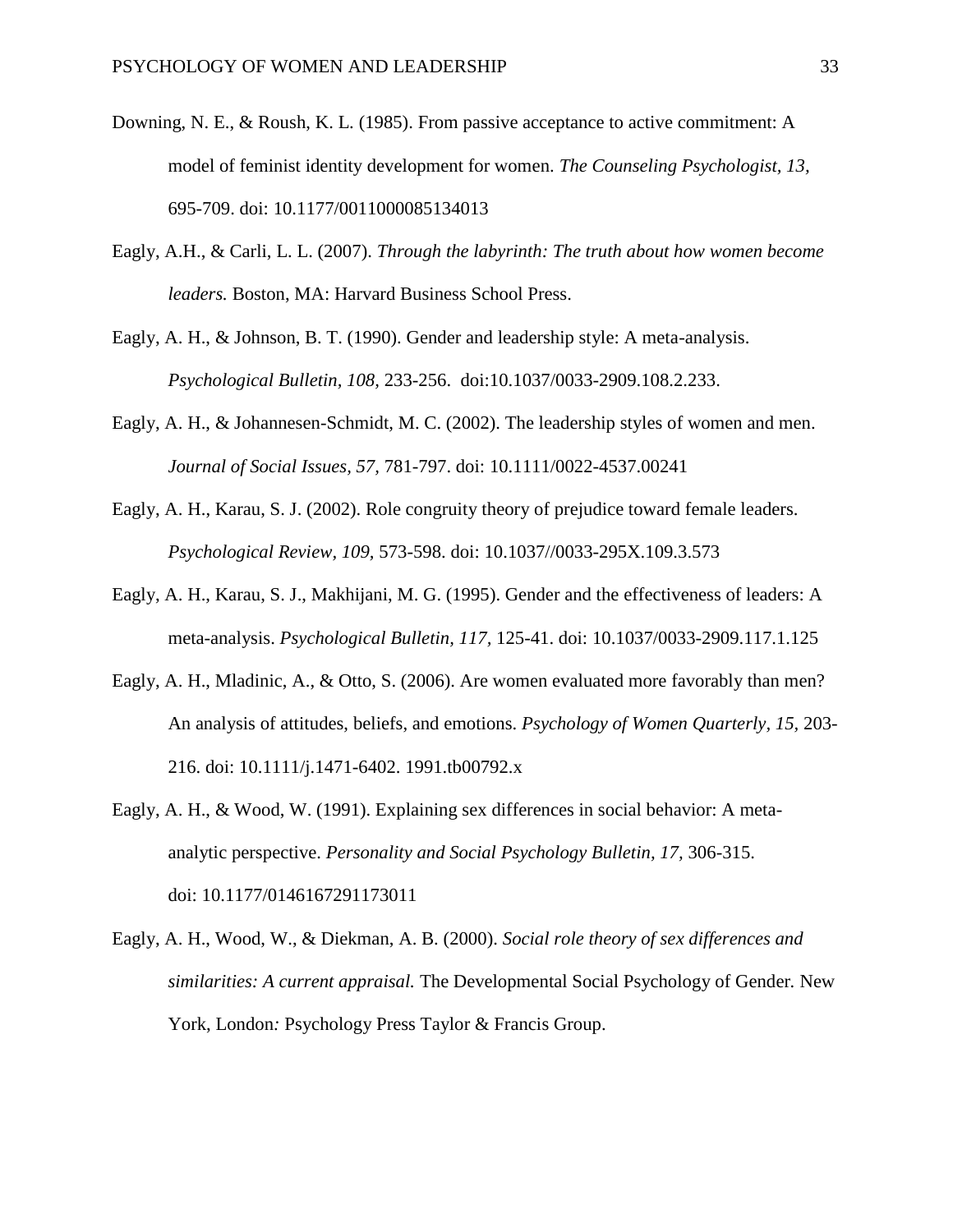- Gutek, B. A., & Morasch, B. (1982). Sex-ratios, sex role spillover, and sexual harassment of women at work. *Journal of Social Issues,* 38*,* 55-74. doi: 10.1111/j.1540-4560.1982.tb01910.x
- Heilman, M. (2002). Description and prescription: How gender stereotypes prevent women's ascent up the organizational ladder. *Journal of Social Issues, 57,* 657-674.
- Heilman, M. E., Wallen, A. S., Fuchs, D., & Tamkins, M. M. (2004). Penalties for success: Reactions to women who succeed at male gender-typed tasks. *Journal of Applied Psychology, 89*, 416-427. doi: 10.1037/0021-9010.89.3.416
- Hyde, J. S. (2005). The gender similarities hypothesis. *American Psychologist*, 60, 1-12.
- Kanter, R. M. (1977). *Men and women of the corporation.* New York: Basic Books.
- Kirkbride, P. (2006). Developing transformational leaders: The full range leadership model in action. *Industrial and Commercial Training, 38,* 23-32.doi: 10.1108/00197850610646016
- Lawson, K. M., & Lips, H. M. (2014). The role of self-perceived agency and job attainability in women's impressions of successful women in masculine occupations. *Journal of Applied Social Psychology, 44,* 433–441. doi: 10.1111/jasp.12236
- Nieva, V. F., & Gutek, B. A. (1981). *Women and work: A psychological perspective.* New York: Praeger.

Ozaralli, N. (2003). Effects of transformational leadership on empowerment and team effectiveness. *Leadership & Organization Development, 24,* 335-344. doi:10.1.1.686.5616

- Pew Research Center (2015). Chapter 1: Women in leadership. Retrieved from <http://www.pewsocialtrends.org/2015/01/14/chapter-1-women-in-leadership/>
- Pew Research Center (2017). The data on women leaders. Retrieved from <http://www.pewsocialtrends.org/2017/03/17/the-data-on-women-leaders/>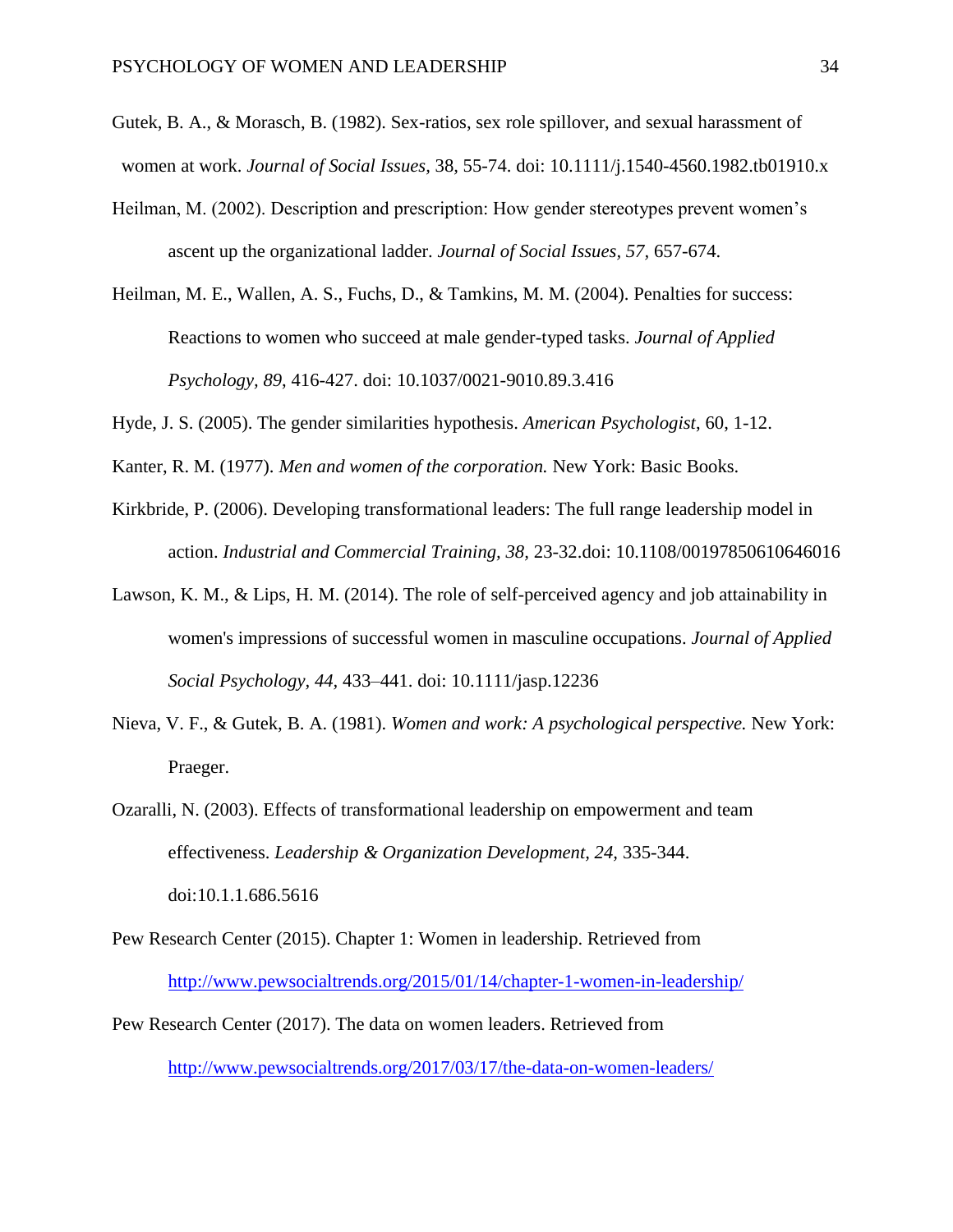- Powell, G. N. (1990). One more time: Do female and male managers differ? *Academy of Management Executives, 4,* 68-75. doi:10.5465/AME.1990.4274684
- Powell, G. N., Butterfield, D. A., Parent, J. D. (2002). Gender and Managerial Stereotypes: Have the Times Changed? *Journal of Management, 28,* 177-193. doi: 10.1177/014920630202800203
- Major, B., & O'Brien, L. T. (2005). The social psychology of stigma. *Annual Review of Psychology, 56,* 393-421. doi:10.1146/annurev.psych.56.091103.070137
- Miller, L. C., Cooke, L. L., Tsang, J., & Morgan, F. (2006). Should I brag? Nature and impact of positive and boastful disclosures for women men. *Human Communication Research, 18,*  364-399.
- Rosette, A. S., Zhou Kaval, C., Ma, K., & Livingston, R. (2016). Race matters for women leaders: Intersectional effects on agentic deficiencies and penalties. *The Leadership Quarterly, 27,* 429-445.<https://doi.org/10.1016/j.leaqua.2016.01.008>
- Ridgeway, C. L. (2000). Gender, Status, and Leadership. *Journal of Social Issues, 57,* 637-655. doi: 10.1111/0022-4537.00233
- Rudman, L. A. (1998). Self-promotion as a risk factor for women: The costs and benefits of counterstereotypical impression management. *Journal of Personality and Social Psychology, 74,* 629–645. doi: 10.0022-3514/98/S3.00
- Rudman, L. A., & Glicke, P. (2001). Prescriptive gender stereotypes and backlash toward agentic women. *Journal of Social Issues, 57,* 743-762. doi: 10.1111/0022-4537.00239
- Rudman, L. A., Kilianski, S. E. (2000). Implicit and explicit attitudes toward female authority. *Personality Social Psychology Bulletin, 26,* 1315-1328. doi: 10.1177/0146167200263001
- Sarbin, T. R., & Allen, V. L. (1968). Increasing participation in a natural group setting: A preliminary report. *Psychological Record, 18,* 1-7. [doi: /10.1037/h0031693](http://psycnet.apa.org/doi/10.1037/h0031693)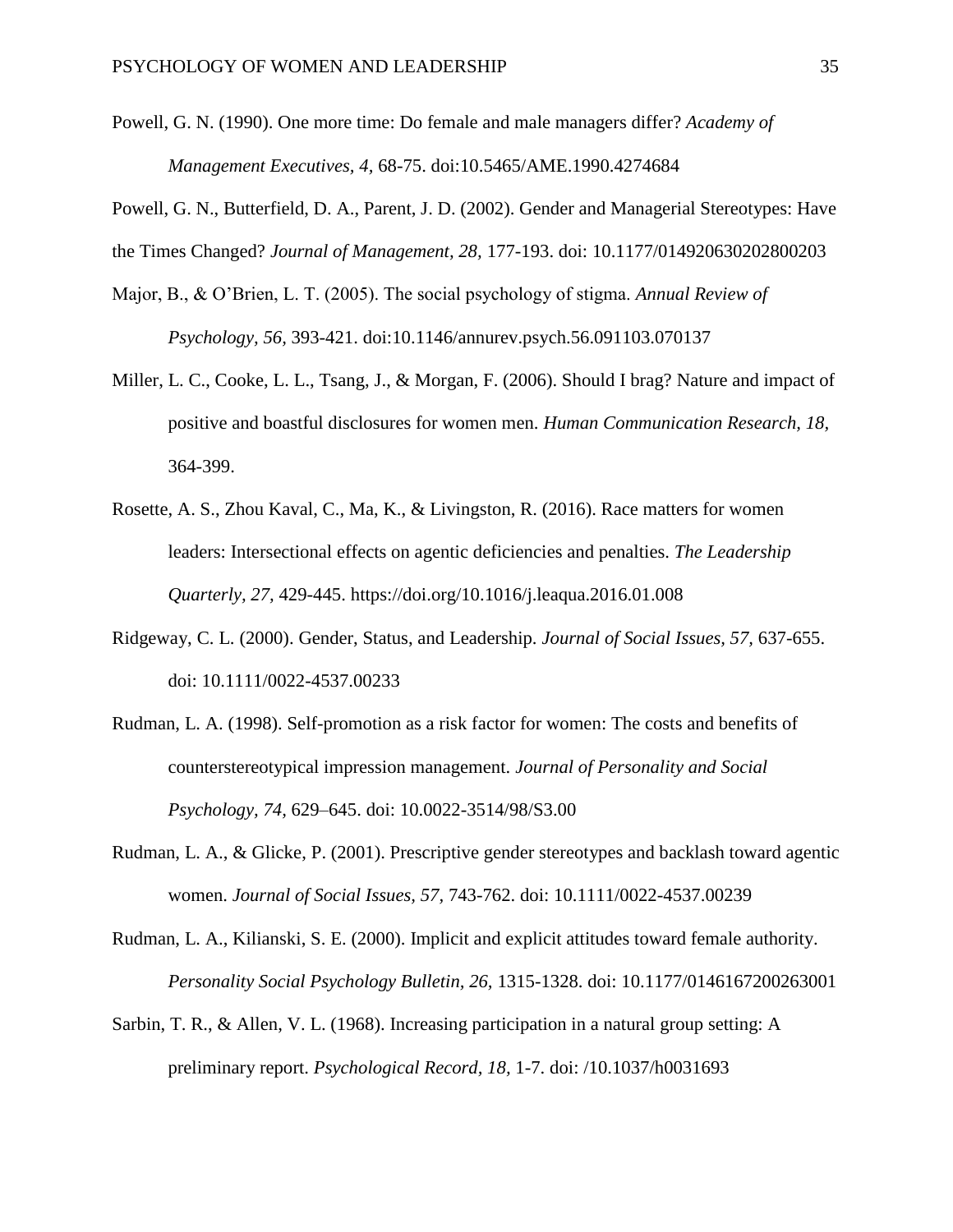- Spence, J. T., & Helmreich, R. (1972). The Attitudes Toward Women Scale: An objective instrument to measure attitudes toward the rights and roles of women in contemporary society. *JSAS Catalog of Selected Documents in Psychology, 2,* 66. doi: 10.1111/j.1559- 1816.1972.tb01272.x
- Van Engen, M. L., Van der Leeden, R. V., Willemsen, T. M. (2010). Gender, context, and leadership styles: A field study. *Journal of Occupational and Organizational Psychology, 74,* 581-598.
- Yoder, J. D., Tobias, A., & Snell, A. F. (2011). When declaring "I am a feminist" matters: Labeling is linked to activism. *Sex Roles, 64,* 9-18. doi: 10.1177/0011000012448880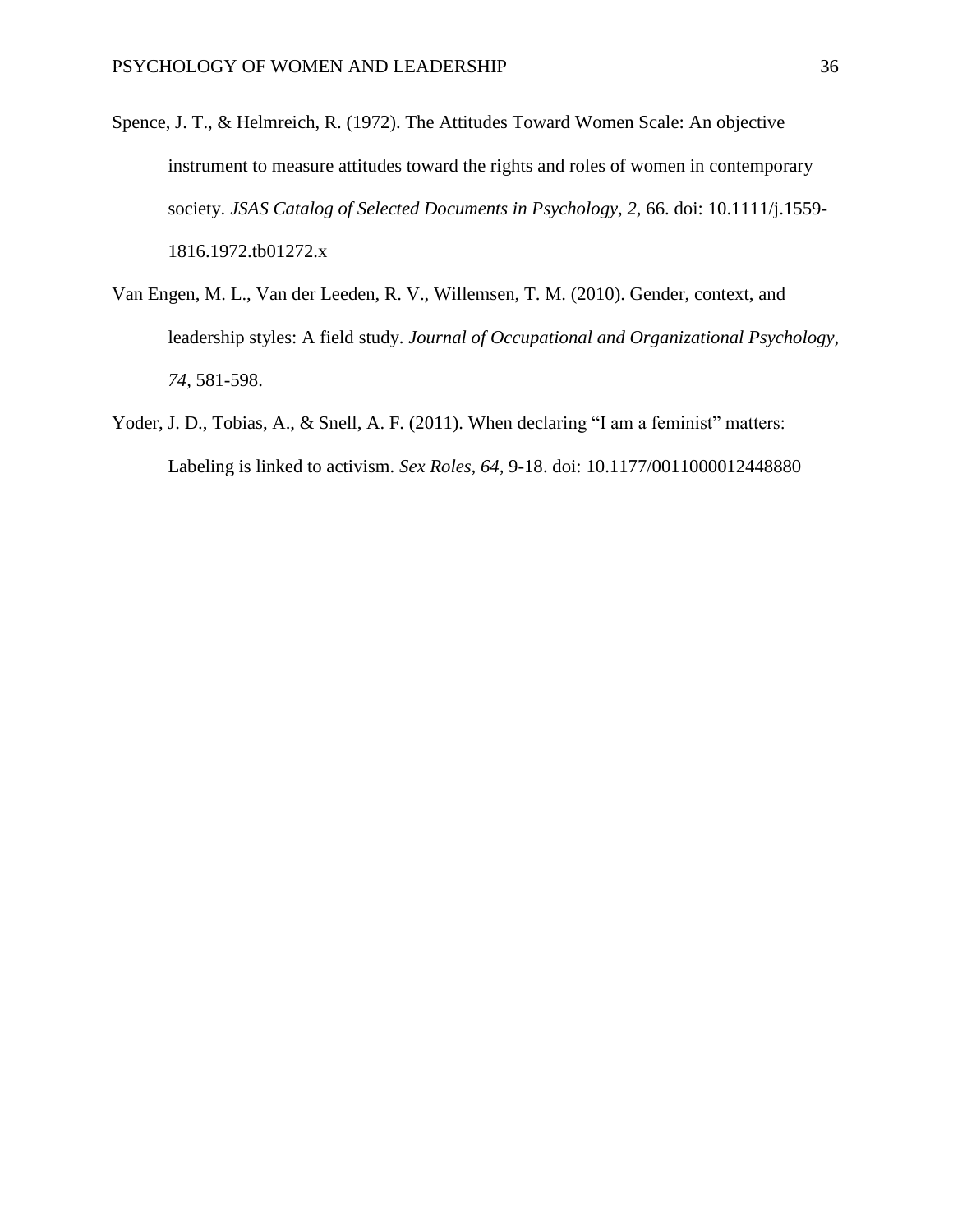Figure 1.

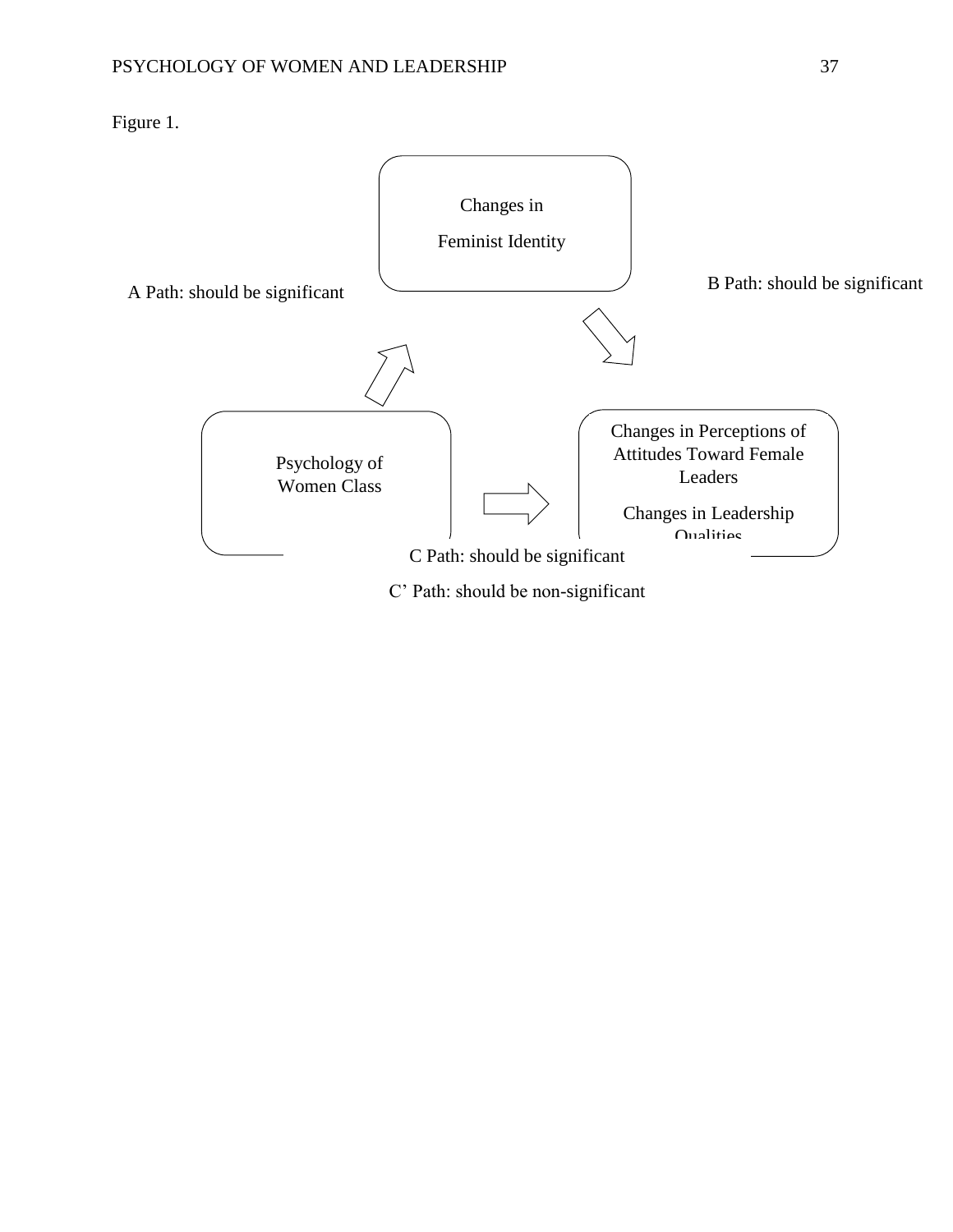|                        | <b>Total Sample</b> | Psychology of<br>Women | Developmental<br>Psychology |
|------------------------|---------------------|------------------------|-----------------------------|
| Sample Size            | 69                  | 50                     | 19                          |
| Characteristics        |                     |                        |                             |
| Ethnicity (%White)     | 57 (82.6%)          | 41 (82.0%)             | 16 (84.20%)                 |
| Age                    | 20.39(.94)          | 20.28 (.99)            | 20.68 (.75)                 |
| Full-Time              | 6(8.7%)             | $5(10.0\%)$            | $1(5.3\%)$                  |
| Part-Time              | 46 (66.7%)          | 32 (64.0%)             | 14 (73.7%)                  |
| Temporarily Unemployed | $8(11.6\%)$         | $5(10.0\%)$            | $3(15.8\%)$                 |
| Not Employed           | $9(13.0\%)$         | $8(16.0\%)$            | $1(5.3\%)$                  |
| Freshmen               | 6(8.7%)             | $6(12.0\%)$            | $0(0.0\%)$                  |
| Sophomores             | 30 (43.5%)          | 27 (54.0%)             | $3(15.8\%)$                 |
| <b>Juniors</b>         | 23 (33.3%)          | $9(18.0\%)$            | 14 (73.7%)                  |
| Seniors                | $7(10.1\%)$         | $6(12.0\%)$            | $1(5.3\%)$                  |
| Other Year in School   | $3(4.3\%)$          | $2(4.0\%)$             | $1(5.3\%)$                  |
| Majors (% Psychology)  | 40 (58%)            | 28 (56.0%)             | $12(63.2\%)$                |

Table 1. Demographics for analysis sample

*Note.* Those temporarily unemployed have employment, but not during the semester. Those not employed are not employed at all.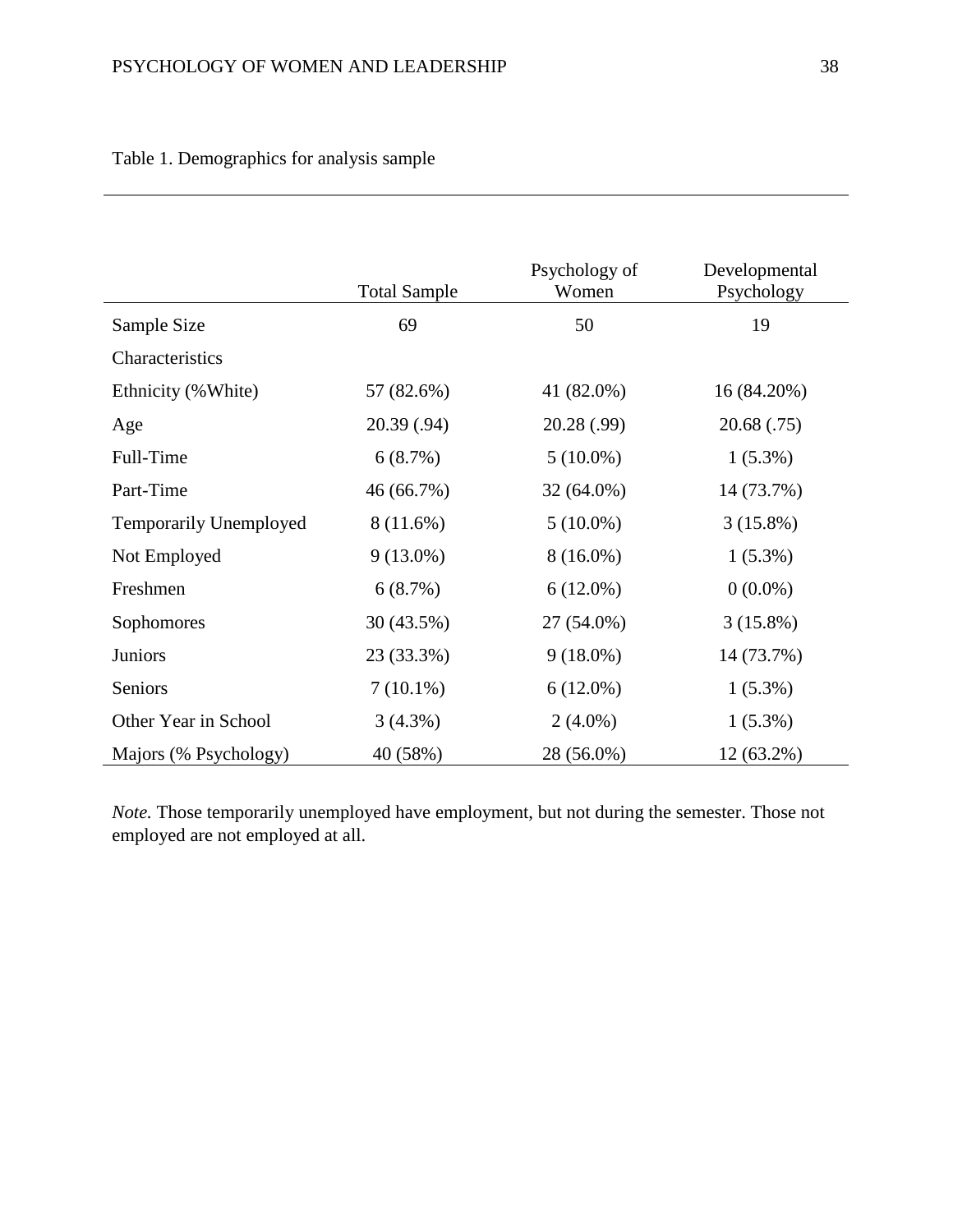|                                      |        |               | <b>Psychology of Women</b> |                 |               | <b>Developmental Psychology</b> |                  | <b>Total</b><br><b>Sample</b> |
|--------------------------------------|--------|---------------|----------------------------|-----------------|---------------|---------------------------------|------------------|-------------------------------|
|                                      |        | Lawson        | <b>Brown</b>               | <b>Total</b>    | Lawson        | <b>Brown</b>                    | <b>Total</b>     |                               |
|                                      |        | $(n = 42)$    | $(n = 8)$                  | $(n = 50)$      | $(n = 18)$    | $(n=1)$                         | $(n = 19)$       | $N=69$                        |
| <b>Feminist Identity</b>             |        |               |                            |                 |               |                                 |                  |                               |
| Passive                              | Time 1 |               |                            |                 |               |                                 |                  |                               |
| Acceptance                           |        | 2.21(.66)     | 2.14(.85)                  | 2.22(.67)       | 2.43(.54)     | 1.5                             | 2.27(.56)        | 2.25(.65)                     |
|                                      | Change | $-.09(.38)$   | .02(.25)                   | $-0.04$ $(.35)$ | .05(.31)      | $-.25$                          | .04(.31)         | $-0.04$ $(.35)$               |
| Revelation                           | Time 1 | 3.12(.57)     | 3.43(1.00)                 | 3.18(.66)       | 3.04(.66)     | 4.86                            | 3.20(.83)        | 3.16(.68)                     |
|                                      | Change | .24(.59)      | .05(.52)                   | .15(.56)        | .00(0.49)     | $-.29$                          | $-0.01(0.48)$    | .15(.56)                      |
| Embeddedness                         | Time 1 | 3.31(.66)     | 3.18(1.08)                 | 3.32(.72)       | 3.03(.41)     | 4.57                            | 3.12(.70)        | 3.24(.69)                     |
|                                      | Change | .09(.51)      | .14(.22)                   | .06(.48)        | $-.02(.50)$   | $-.29$                          | $-.03(.49)$      | .06(.48)                      |
| Synthesis                            | Time 1 | 3.91(.41)     | 3.76(.47)                  | 3.88(0.43)      | 3.89(.45)     | 2.40                            | 3.82(.61)        | 3.86(.46)                     |
|                                      | Change | $-.05(.56)$   | .30(.46)                   | $.05$ $(.51)$   | .12(.34)      | .80                             | .16(.36)         | .05(.51)                      |
| Active                               | Time 1 |               |                            |                 |               |                                 |                  |                               |
| Commitment                           |        | 3.76(.75)     | 4.02(0.77)                 | 3.82(.66)       | 3.35(.43)     | 4.50                            | 3.51(.52)        | 3.70(.64)                     |
|                                      | Change | .09(.40)      | $-.02(.47)$                | $.05$ $(.38)$   | $-0.01$ (.29) | $-.13$                          | $-0.01$ $(.28)$  | .05(.38)                      |
| <b>Perceptions of Female Leaders</b> |        |               |                            |                 |               |                                 |                  |                               |
| Likeability                          | Time 1 | 4.85(.71)     | 4.94(.32)                  | 4.88(.65)       | 4.81(1.00)    | 5.0                             | 4.87(.89)        | 4.85(.75)                     |
|                                      | Change | $-.02(.62)$   | .25(.46)                   | .04(.74)        | .08(1.07)     | .00                             | .08(1.04)        | .04(.74)                      |
| Competence                           | Time 1 | 8.45 (1.28)   | 8.41 (.56)                 | 8.42(1.14)      | 8.37(1.89)    | 9.0                             | 8.39(1.69)       | 8.41 (1.32)                   |
|                                      | Change | $-.20(1.77)$  | .42(.73)                   | $-.05(1.44)$    | .07(.58)      | .00                             | .07(.56)         | $-.05(1.44)$                  |
| Interpersonal                        | Time 1 |               |                            |                 |               |                                 |                  |                               |
| Hostility                            |        | 4.18(1.39)    | 3.38(1.98)                 | 3.99(1.62)      | 3.86(1.58)    | 1.0                             | 4.01(1.68)       | 3.96(1.55)                    |
|                                      | Change | $-.38(1.70)$  | .14(2.91)                  | $-0.02(1.92)$   | .61(1.79)     | 2.17                            | .69(1.78)        | $-0.02(1.92)$                 |
| Achievement                          | Time 1 | 7.95(1.23)    | 8.20(.75)                  | 7.99(1.13)      | 8.40(.85)     | 9.0                             | 8.38(.92)        | 2.97(0.72)                    |
|                                      | Change | .25(.97)      | .22(.99)                   | .17(.92)        | $-.03(.81)$   | .00                             | $-0.03$ $(0.79)$ | .05(.85)                      |
|                                      | Time 1 |               | 43.38                      | 41.29           | 41.33         |                                 | 40.39            | 40.91                         |
| <b>GAM</b>                           |        | 40.71 (10.65) | (10.93)                    | (10.47)         | (8.03)        | 22.0                            | (9.73)           | (10.14)                       |
|                                      | Change | $-17(8.38)$   | $-.38(9.66)$               | .09(8.38)       | 1.11(8.40)    | $-4.00$                         | .84(8.25)        | 8.11(1.10)                    |
| Leadership                           |        |               |                            |                 |               |                                 |                  |                               |
| Contingent                           | Time 1 | 3.63(.63)     | 3.56(.70)                  | 3.62(.64)       | 3.82(.72)     | 3.25                            | 3.77(.69)        | 3.66(.66)                     |

Table 2. Means and Standard Deviations for Study Variables by Professor, Class, and Time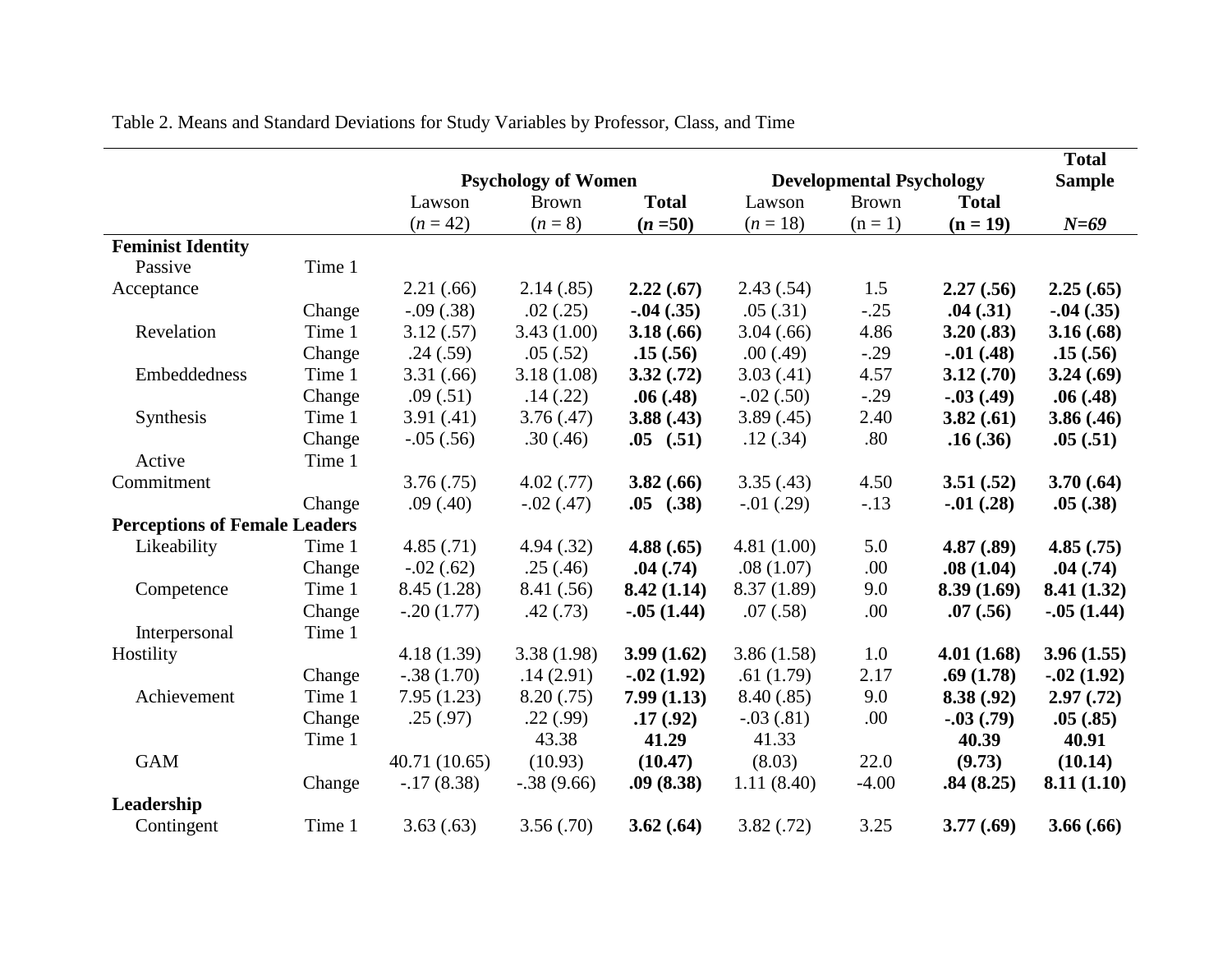# PSYCHOLOGY OF WOMEN AND LEADERSHIP 40

| Reward     |        |           |             |           |             |      |               |            |
|------------|--------|-----------|-------------|-----------|-------------|------|---------------|------------|
|            | Change | .19(0.71) | $-.03(.90)$ | .09(.78)  | $-15(.84)$  | 1.25 | $-.08(.88)$   | .09(.78)   |
| Active     | Time 1 |           |             |           |             |      |               |            |
| Management |        | 2.86(.75) | 3.15(.90)   | 2.88(.79) | 3.10(.50)   | 4.0  | 3.30(.63)     | 2.97(0.72) |
|            | Change | .15(.86)  | .14(1.02)   | .05(.38)  | $-.23(.75)$ | .00. | $-0.21(0.73)$ | .05(.85)   |

*Note*: Change = Time 2 minus Time 1. GAM = Gender and Authority Measure.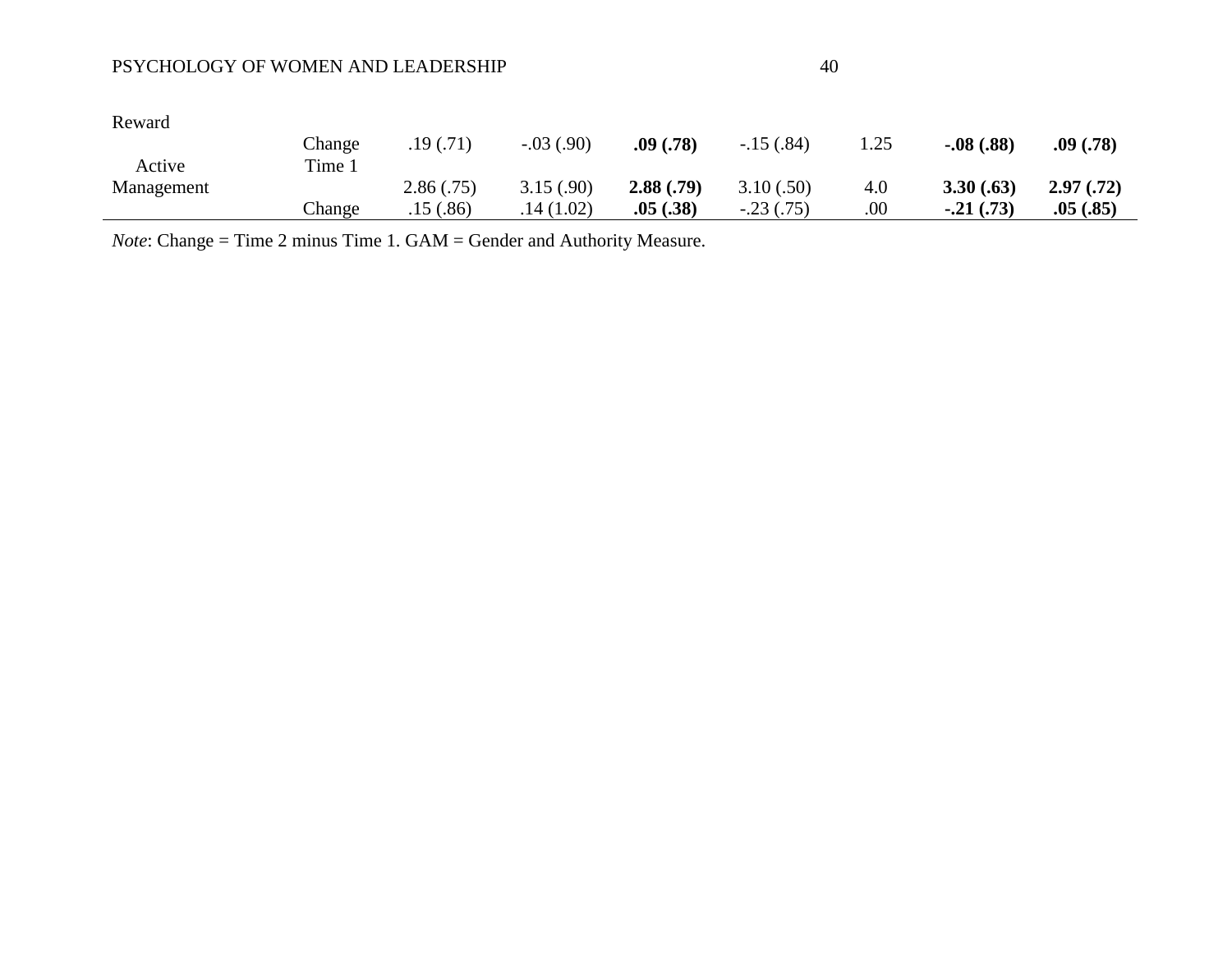|                |          | $\overline{2}$ | 3                   | $\overline{4}$ | 5 <sup>5</sup> | 6            | $\overline{7}$ | 8            | 9            | 10           | 11           | 12 |
|----------------|----------|----------------|---------------------|----------------|----------------|--------------|----------------|--------------|--------------|--------------|--------------|----|
| 1. Competence  |          |                |                     |                |                |              |                |              |              |              |              |    |
| 2. Likeability | $.82***$ |                |                     |                |                |              |                |              |              |              |              |    |
| 3. Achievement | $.32***$ | $.37***$       | $\mathbf{1}$        |                |                |              |                |              |              |              |              |    |
| 4. Hostility   | .06      | .03            | $-.07$              | $\mathbf{1}$   |                |              |                |              |              |              |              |    |
| 5. GAM         | .08      | .08            | $-.04$              | .01            |                |              |                |              |              |              |              |    |
| 6. Passive     | .02      | .11            | .11                 | $-.10$         | $.45^*$        | $\mathbf{1}$ |                |              |              |              |              |    |
| Acceptance     |          |                |                     |                |                |              |                |              |              |              |              |    |
| 7. Revelation  | $-.18$   | $-.10$         | $-.25$ <sup>*</sup> | .17            | $-.11$         | $-.30^*$     |                |              |              |              |              |    |
| 8.Embeddedness | $-.01$   | .10            | .07                 | $-.01$         | $-.10$         | $-.19$       | $.26*$         | $\mathbf{1}$ |              |              |              |    |
| 9. Synthesis   | .04      | .17            | .03                 | .17            | .04            | $-.18$       | .04            | .16          | $\mathbf{1}$ |              |              |    |
| 10. Active     | .02      | .00            | .07                 | .19            | $-.24$         | $-.50$ **    | $.37***$       | $.40^{**}$   | .14          | $\mathbf{1}$ |              |    |
| Commitment     |          |                |                     |                |                |              |                |              |              |              |              |    |
| 11. Contingent | $-.17$   | $-.18$         | .07                 |                | $-.01-.27$     | $-.47***$    | .04            | .02          | .06          | .19          | $\mathbf{1}$ |    |
| Reward         |          |                |                     |                |                |              |                |              |              |              |              |    |
| 12. Active     | $-.03$   | $-.09$         | $-.24$              | .22            | $-.20$         | $-.24$       | .16            | .12          | .13          | .16          | $.25*$       | 1  |
| Management     |          |                |                     |                |                |              |                |              |              |              |              |    |

|  | Table 3. Correlations Between Study Variables |  |  |  |
|--|-----------------------------------------------|--|--|--|
|--|-----------------------------------------------|--|--|--|

*Note.* \*\*. Correlation is significant at the 0.01 level (2-tailed). \*. Correlation is significant at the 0.05 level (2-tailed).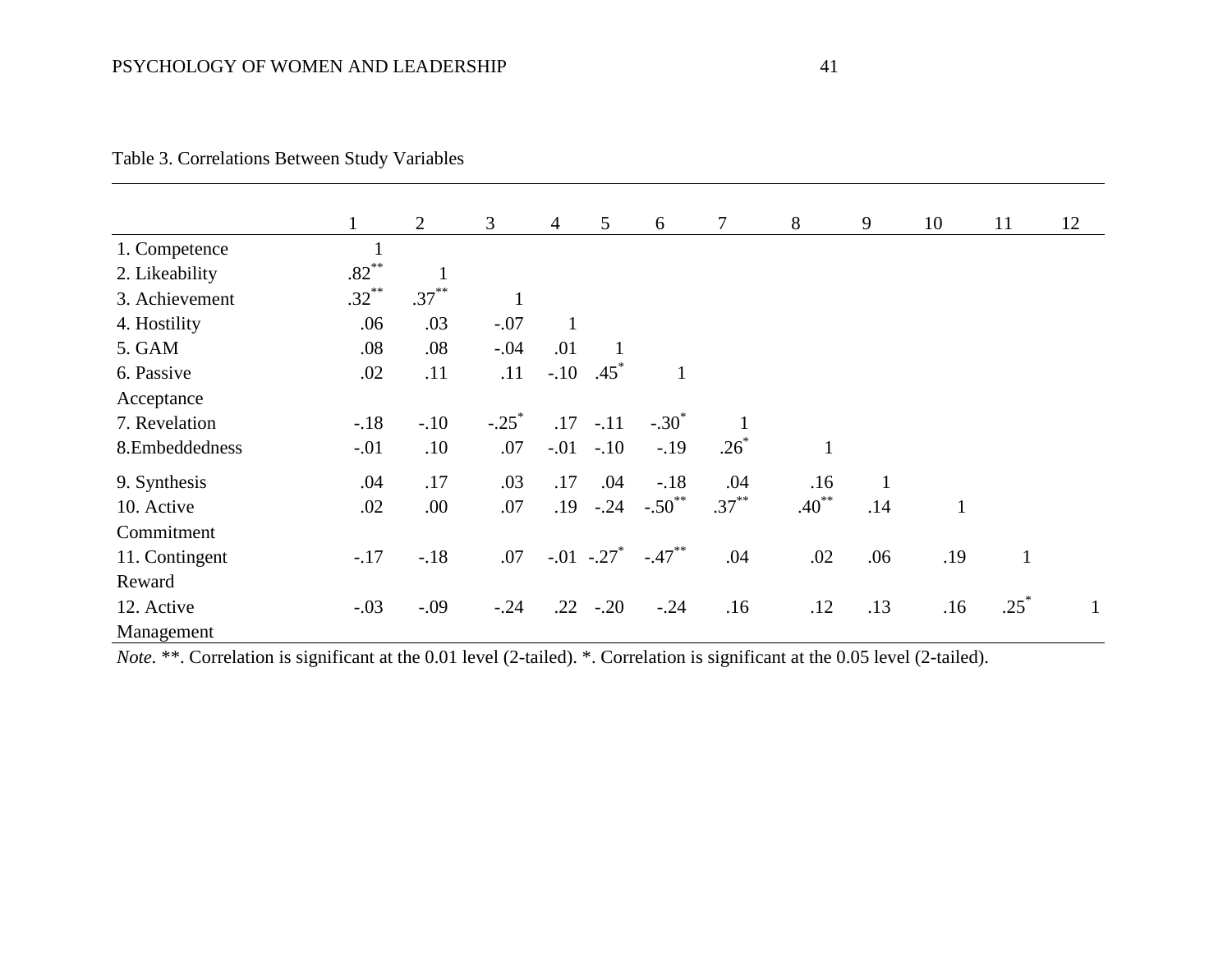|           | Passive<br>Acceptance<br>$\beta$ (SE) | $\beta$ (SE) | Revelation Embeddedness Synthesis Commitment<br>$\beta$ (SE) | $\beta$ (SE) | Active<br>$\beta$ (SE) |
|-----------|---------------------------------------|--------------|--------------------------------------------------------------|--------------|------------------------|
| Intercept | .15(.17)                              | $-.23(.27)$  | $-.14(.24)$                                                  | .30(.24)     | $-0.06(0.19)$          |
| Class     | $-12(0.10)$                           | .22(.15)     | .11(.13)                                                     | $-.14(.13)$  | .05(.11)               |

Table 4. Results of Regression analyses examining Hypothesis 1: Psychology of Women Class as a Predictor of Changes in Feminist Identity

*Note.* Class was either Psychology of Women or Developmental Psychology, it was coded as a 0 for Developmental Psychology and 1 for Psychology of Women.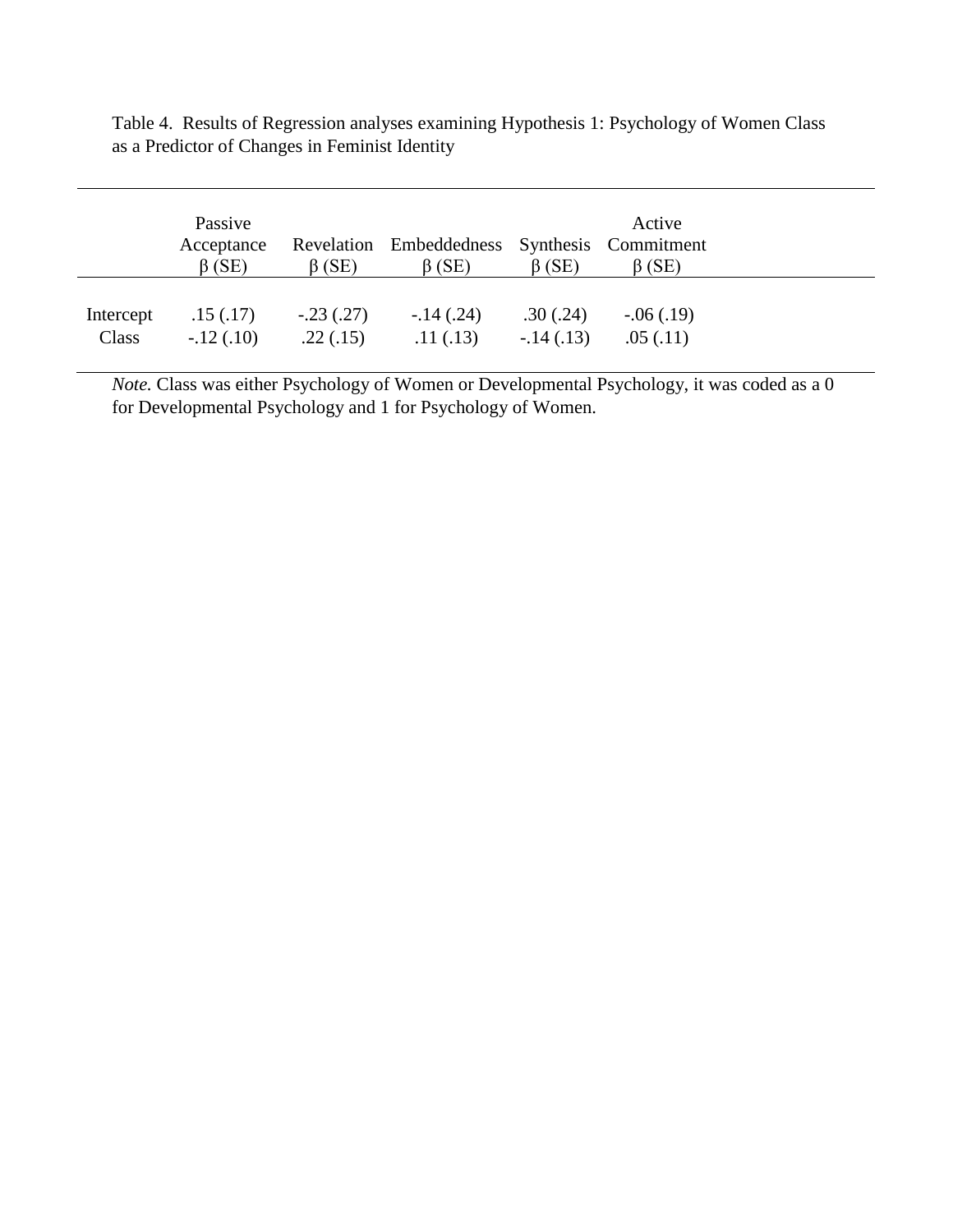Table 5. Results of regression analyses examining Hypothesis 2: Psychology of Women and Changes in Feminist Identity as Predictors of Changes in Attitudes Toward Female Leaders (Path B and C')

|                          |              |              |              | Interpersonal |              |
|--------------------------|--------------|--------------|--------------|---------------|--------------|
|                          | Competence   | Likeability  | Achievement  | Hostility     | <b>GAM</b>   |
|                          | $\beta$ (SE) | $\beta$ (SE) | $\beta$ (SE) | $\beta$ (SE)  | $\beta$ (SE) |
|                          |              |              |              | $-1.70$       |              |
| Intercept                | $-.36(.7)$   | .37(.46)     | .19(0.45)    | (.92)         | $-.88(3.9)$  |
| Class                    | .12(.4)      | $-.29(.26)$  | $-.17(.26)$  | .86(.53)      | .95(2.2)     |
|                          |              |              |              |               | 10.90        |
| Passive Acceptance       | $-0.01(6)$   | .31(.39)     | .34(.39)     | .65(.8)       | (3.3)        |
| Revelation               | $-.58(.36)$  | $-16(0.23)$  | $-.47(.23)$  | .59(.47)      | .24(2.0)     |
| Embeddedness             | .03(.41)     | .27(.27)     | .20(.26)     | $-.85(.54)$   | $-.20(2.0)$  |
|                          |              |              |              |               | 2.20         |
| Synthesis                | .11(.37)     | .27(.24)     | .01(.24)     | .81(.49)      | (2.0)        |
|                          |              |              |              |               | $-1.10$      |
| <b>Active Commitment</b> | .28(.6)      | .05(.39)     | .46(.38)     | 1.40(0.79)    | (3.3)        |
|                          |              |              |              |               |              |

*Note.* All variables included are change variables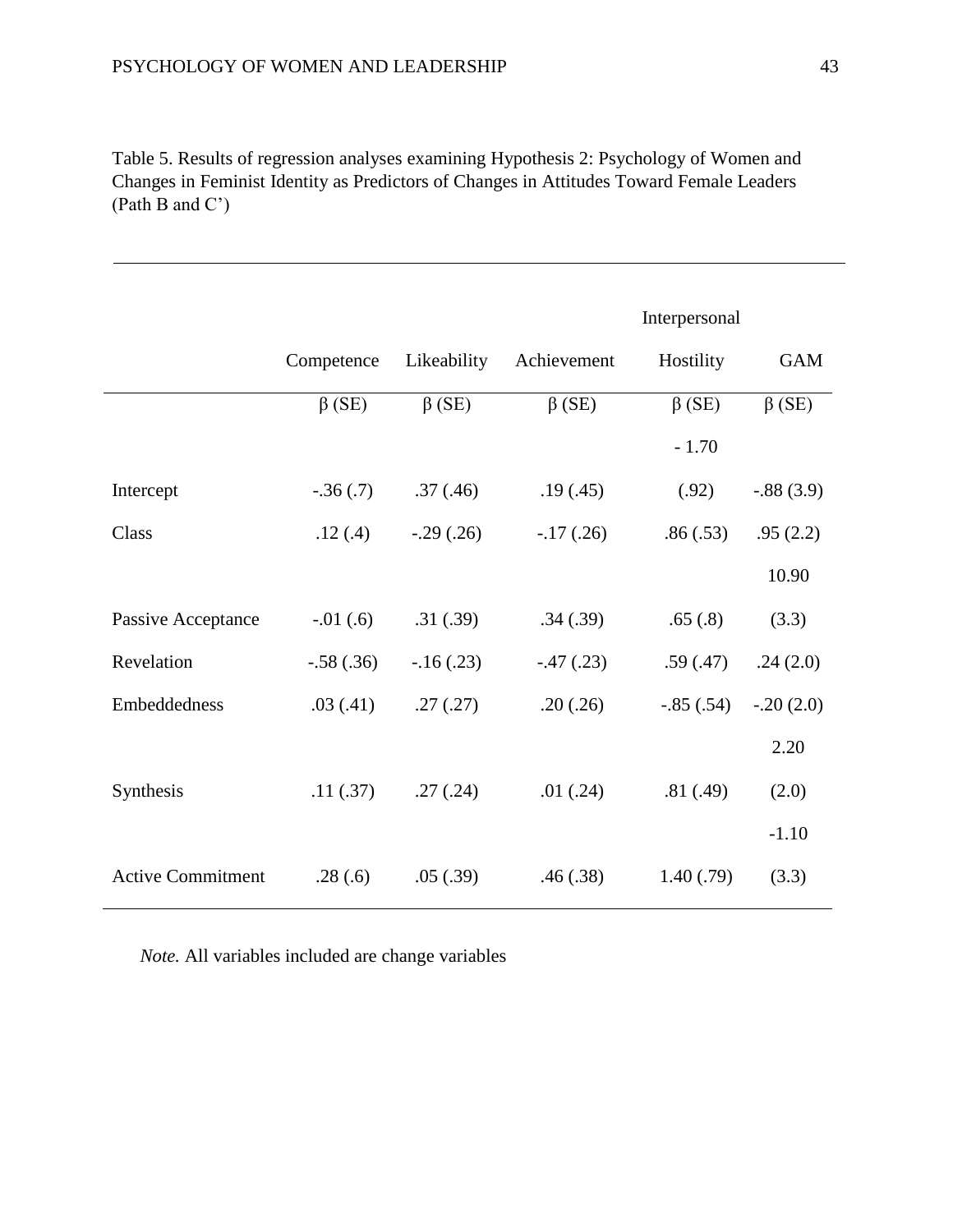|                          | <b>Active Management</b> | <b>Contingent Reward</b> |
|--------------------------|--------------------------|--------------------------|
|                          | $\beta$ (SE)             | $\beta$ (SE)             |
| Intercept                | $-.5(.40)$               | $-.24(.36)$              |
| Class                    | .28(.23)                 | .2(.2)                   |
| Passive Acceptance       | $-.38(.34)$              | $-1.1(3)$                |
| Revelation               | .1(.2)                   | $-.16(.18)$              |
| Embeddedness             | .05(.23)                 | $-.1(.2)$                |
| Synthesis                | .2(.21)                  | .00(.19)                 |
| <b>Active Commitment</b> | .04(.33)                 | .00(.29)                 |

# Table 6. Results of regression analyses examining Hypothesis 3: Psychology of Women and

Changes in Feminist Identity as a Predictor of Changes in Leadership Styles (Path B and C')

*Note.* All variables included are change variables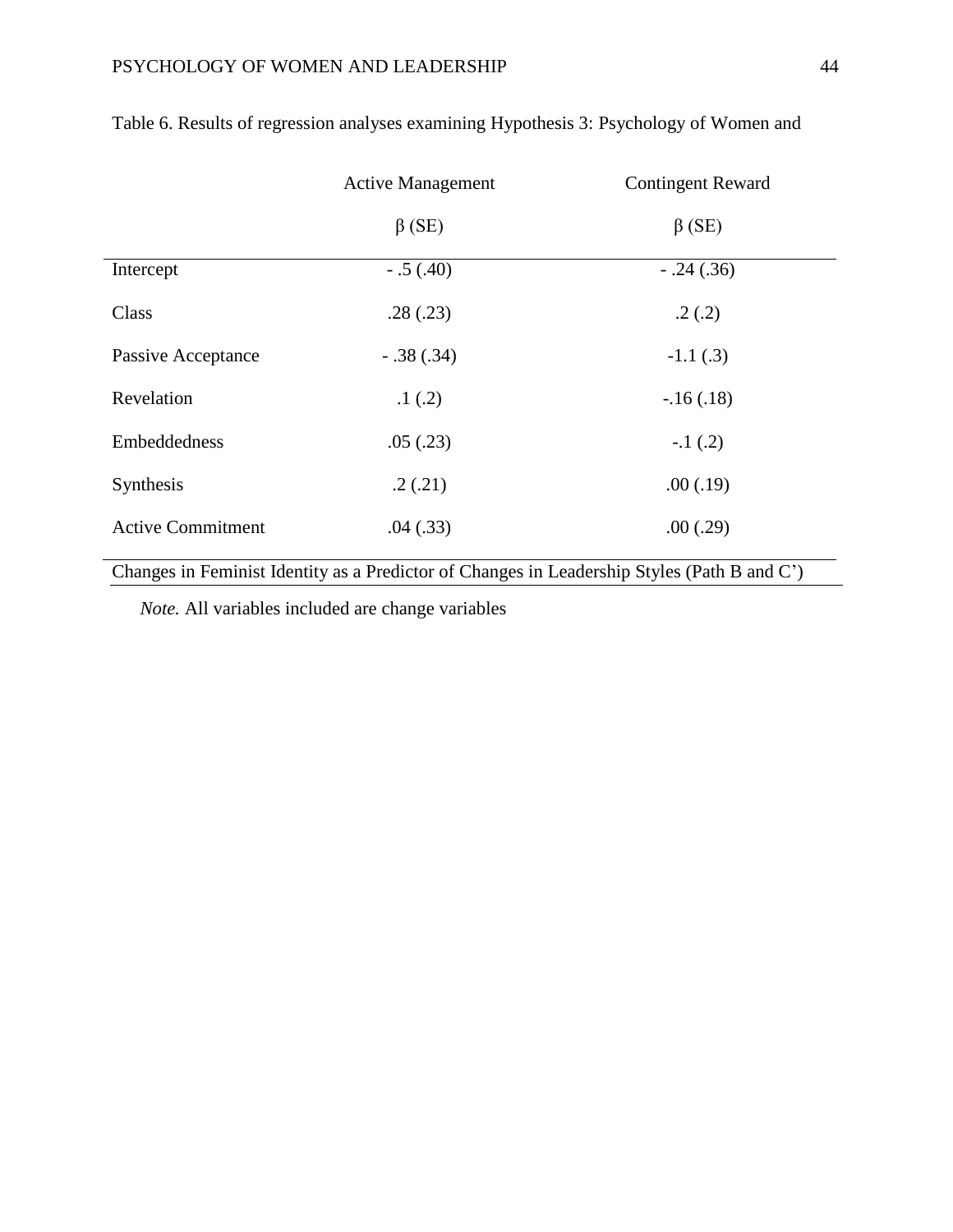## Appendix A

#### **Feminist Identity Development Scale (FIDS) (5 point scale)**

Strongly disagree-Strongly agree, labeled with stage numbers

- 1. I don't think there is any need for an Equal Rights Amendment; women are doing well.  $(1)$
- 2. Being a part of a women's community is important to me. (3)
- 3. I want to work to improve women's status. (5)
- 4. I feel that some men are sensitive to women's issues. (4)

5. I used to think there wasn't a lot of sex discrimination, but now I know how much there really is. (2)

6. Although many men are sexist, I have found that some men are very supportive of women and feminism. (4)

- 7. Especially now, I feel that the other women around me give me strength. (3)
- 8. I am very committed to a cause that I believe contributes to a more fair and more just world for all people. (5)
- 9. While I am concerned that women be treated fairly in life, I do not see men as the enemy. (4)
- 10. I share most of my social time with a few close women friends who share my feminist values. (3)
- 11. I don't see much point in questioning the general expectation that men should be masculine and women should be feminine. (1)
- 12. I am willing to make certain sacrifices in order to work toward making this society a non-sexist, peaceful place where all people have equal opportunities. (5)
- 13. I would describe my interactions with men as cautious. (NS)
- 14. One thing I especially like about being a woman is that men will offer me their seat on a crowded bus or open doors for me because I am a woman. (1)
- 15. When I think about sexism, my first reaction is always anger. (NS)
- 16. My social life is mainly with women these days, but there are a few men I wouldn't mind having a non-sexual friendship with. (3)
- 17. I've never really worried or thought about what it means to be a woman in this society. (1)
- 18. I evaluate men as individuals, not as members of a group of oppressors. (4)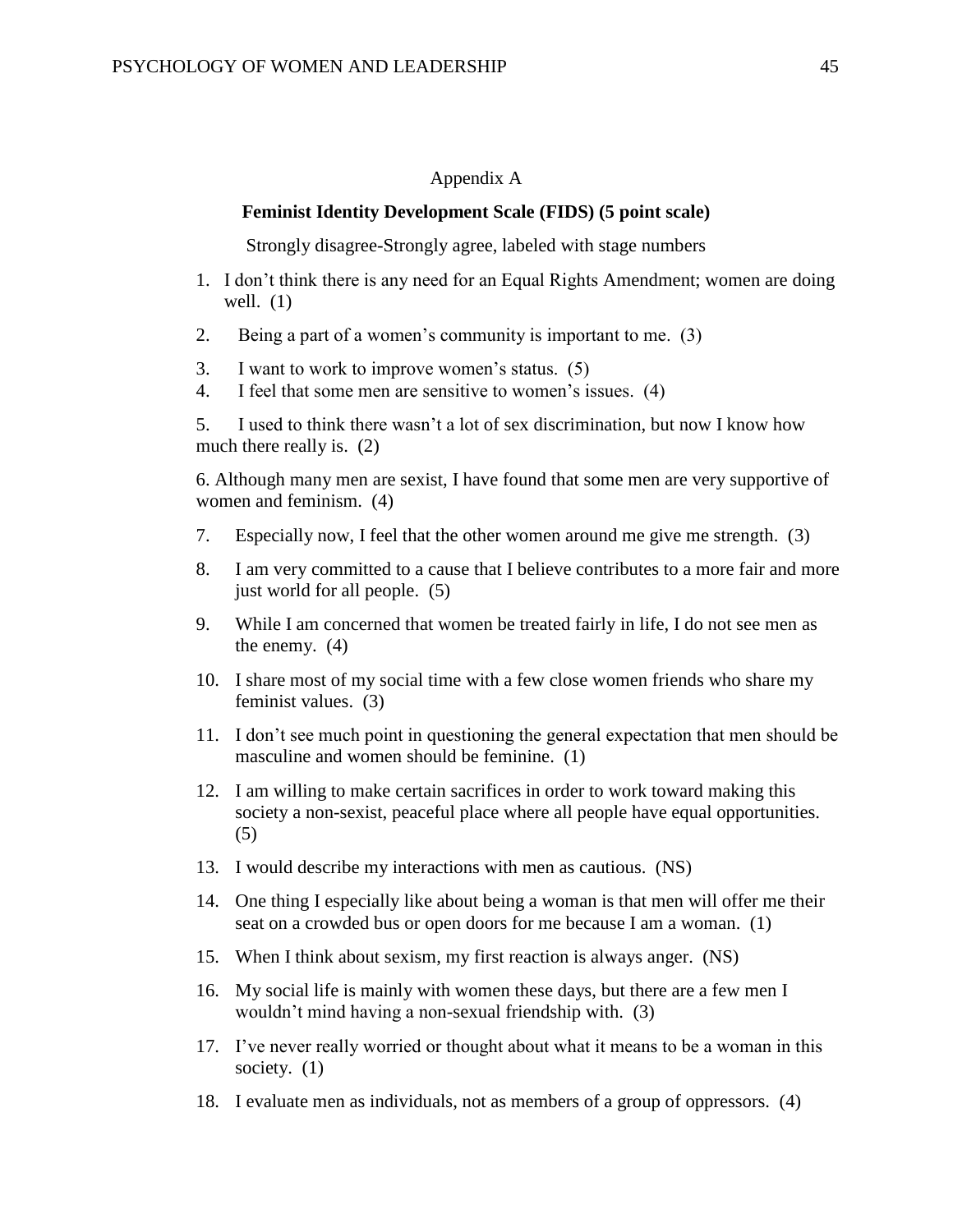- 19. I just feel like I need to be around women who share my point of view right now. (3)
- 20. I care very deeply about men and women having equal opportunities in all respects. (5)
- 21. It makes me really upset to think about how women have been treated so unfairly in this society for so long. (2)
- 22. I do not want to have equal status with men. (1)
- 23. It is very satisfying to me to be able to use my talents and skills for my work in the women's movement. (5)
- 24. If I were married and my husband was offered a job in another state, it would be my obligation as his spouse to move in support of his career. (1)
- 25. I don't think there is one "right" way to be a feminist. (NS)
- 26. I tend to be careful when I interact with men. (NS)
- 27. I believe that when people choose a career, they should not let sex role stereotypes influence their choice. (NS)
- 28. I think that most women will feel most fulfilled by being a wife and mother. (1)
- 29. When you think about most of the problems in the world—pollution, discrimination, the threat of nuclear war—it seems to me that most of them are caused by men. (2)
- 30. I am angry that I've let men take advantage of me. (2)
- 31. Being a feminist is one of a number of things that make up my identity. (NS)
- 32. It only recently occurred to me that I think that it's unfair that men have the privileges they have in this society simply because they are men. (2)
- 33. I feel that I am a very powerful and effective spokesperson for the women's issues I am concerned with right now. (5)
- 34. I feel angry about the way women have been left out of history text books. (NS)
- 35. If I were to paint a picture or write a poem, it would probably be about women or women's issues. (3)
- 36. I think that men and women had it better in the 1950s when married women were housewives and their husbands supported them. (1)
- 37. Some of the men I know seem more feminist than some of the women. (4)
- 38. When I see the way most men treat women, it makes me so angry. (2)
- 39. I can finally feel very comfortable identifying myself as a feminist. (NS)
- 40. Generally, I think that men are more interesting than women. (1)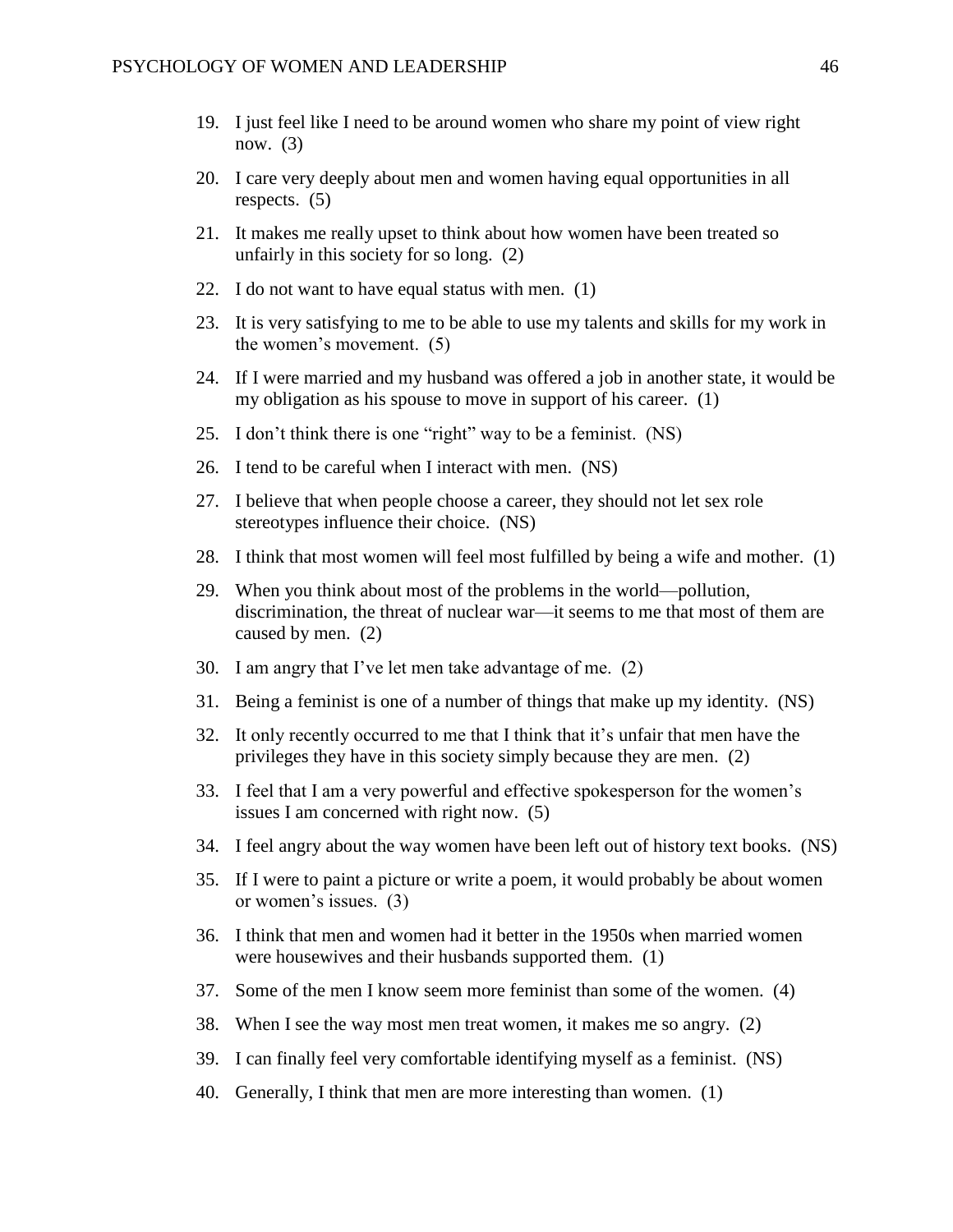- 41. Men and women are equal but different. (NS)
- 42. Recently I read something or had a specific experience that sparked my greater understanding of sexism. (2)
- 43. I think that rape is sometimes the woman's fault. (1)
- 44. On some level, my motivation for almost every activity I engage in is my desire for an egalitarian world. (5)
- 45. I am not sure what is meant by the phrase "women are oppressed under patriarchy." (1)
- 46. I think it's lucky that women aren't expected to do some of the more dangerous jobs that men are expected to do, like construction work or race car driving. (1)
- 47. I have a lifelong commitment to working for social, economic, and political equality for women. (5)
- 48. Particularly now, I feel most comfortable with women who share my feminist point of view. (3)

NOTE: Numbers in parentheses at the end of items indicate the stage for that item.  $NS = No$ Stage. These items are not part of the final scales but were present in test development. They can be omitted if desired.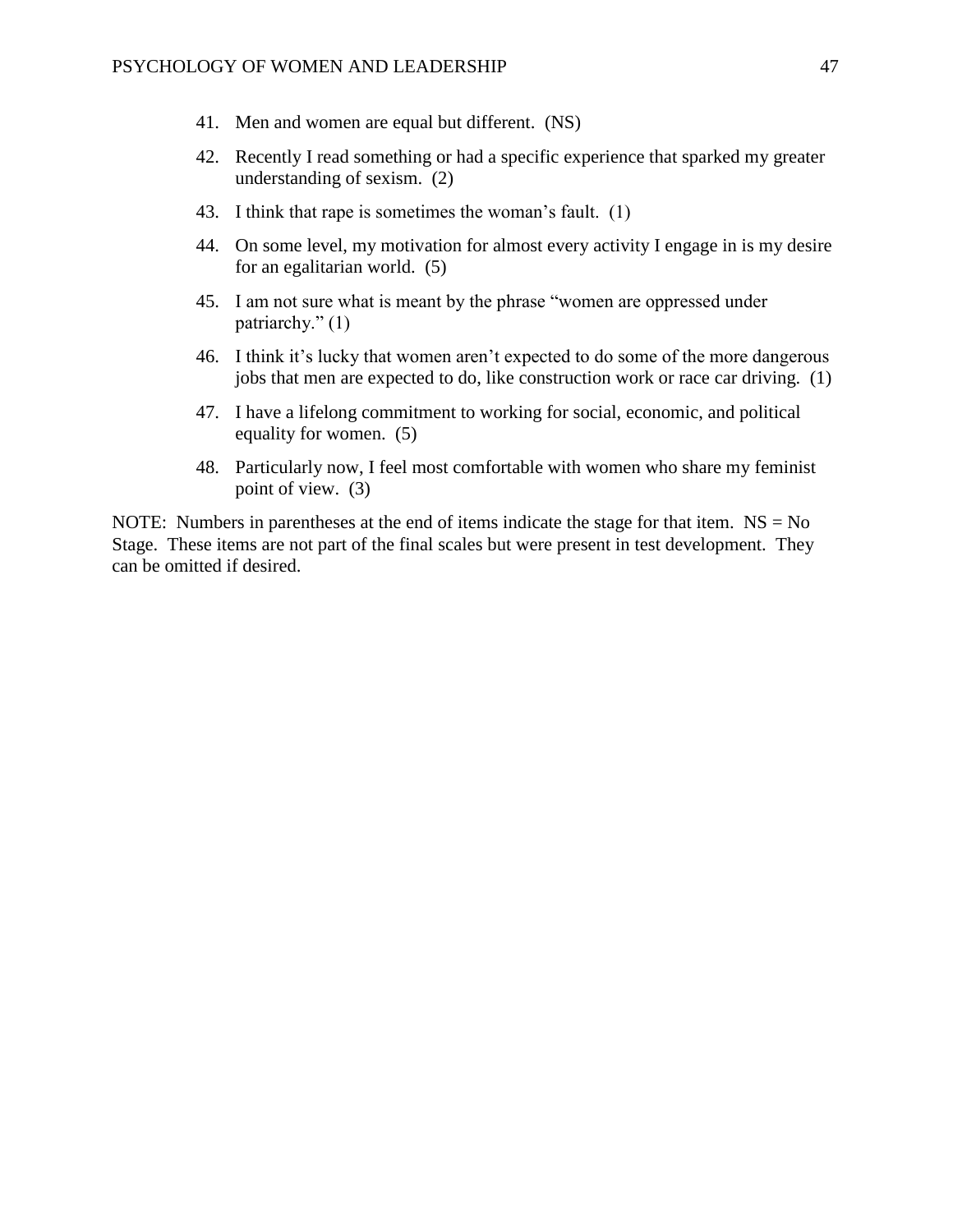## Appendix B

Perceptions of Female Leaders Method Materials

Job Descriptions

The following is a job description for the Vice President of Sales at AE Fortune 500 Company.

## **Vice President of Sales at AE Fortune 500 Company job responsibilities include:**

Training and supervising junior executives Overseeing multiple projects at once Presenting workshops and orientations Breaking into new markets Keeping abreast of industry trends Generating new clients Communicating with other executive members Overseeing sales department employees Employee development Setting deadlines and requirements

## **Necessary skills and personal characteristics needed for the job:**

Ambitious Dedicated Independent Direct **Motivated** Ability to work well under pressure Ability to collaborate with others Ability to exert authority over others Ability to develop new and innovative ideas Must embrace challenges

Employees to be evaluated for an annual performance review, the employee you will be reviewing today is indicated by an asterix: Andrea\* James Joe Mark Beth Steve Bill John Jared Sarah

Jerry

The following is background information on the current Vice President of AE Fortune 500 Company to be evaluated: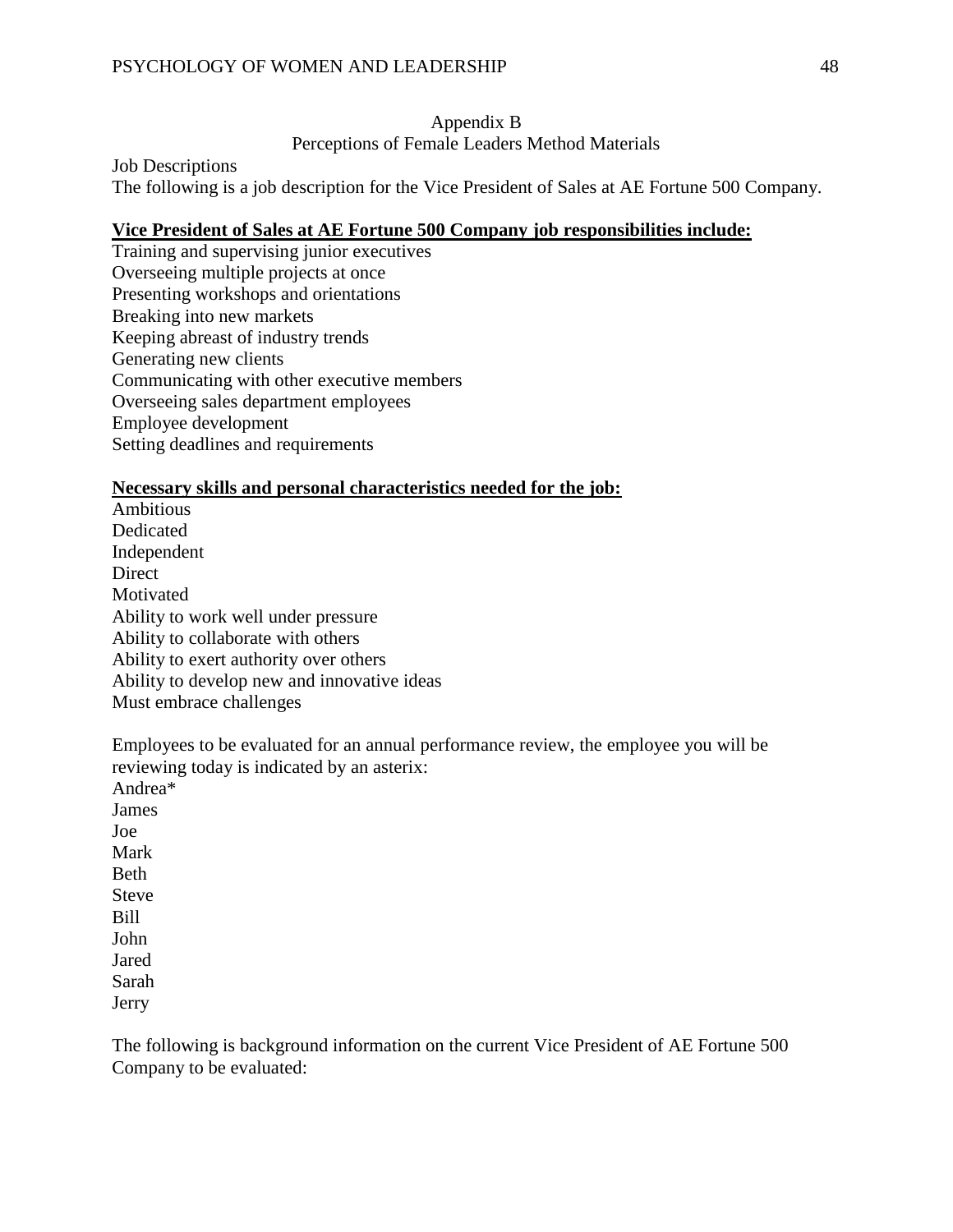## PSYCHOLOGY OF WOMEN AND LEADERSHIP 49

Name: Andrea Smith Birthplace: Indiana College Attended: Indiana University Grade Point Average: 3.8 Current status in the company: She has undergone the annual review and has been designated as a top performer by the organization. Tenure within the company: 12 years Management training history: Management classes completed, Business degree, Presents workshops on management Present number of employees supervised: 250 A listing of personal interests: Reading, writing, biking, traveling

Manipulation check: What type of company does Andrea work for? Sales Military Teaching Lawyer

Which of the following is one of Andrea's job responsibilities? Generating new clients Selling products Greets customers Enters data into system

Which of the following are necessary skills and characteristics necessary for the job? Check all that apply. Mathematical computational skill Motivated Computer/Technical Literacy Public speaking

Andrea was evaluated very highly by all reviewers. She was highly praised for her ability to lead others, commitment to work, her independence, and overall ability to control and coordinate the operation of sales. She has been identified as one of a small group of rising stars. Her performance is in the top 5% of all managers at her level.

Please rate the degree to which Andrea fulfills the following characteristics (9-point scale):

Competent/Incompetent

Productive/Unproductive

Effective Leader/Ineffective Leader

How much do you think you would like this individual (5-point scale)?

Like a great deal-Dislike a great deal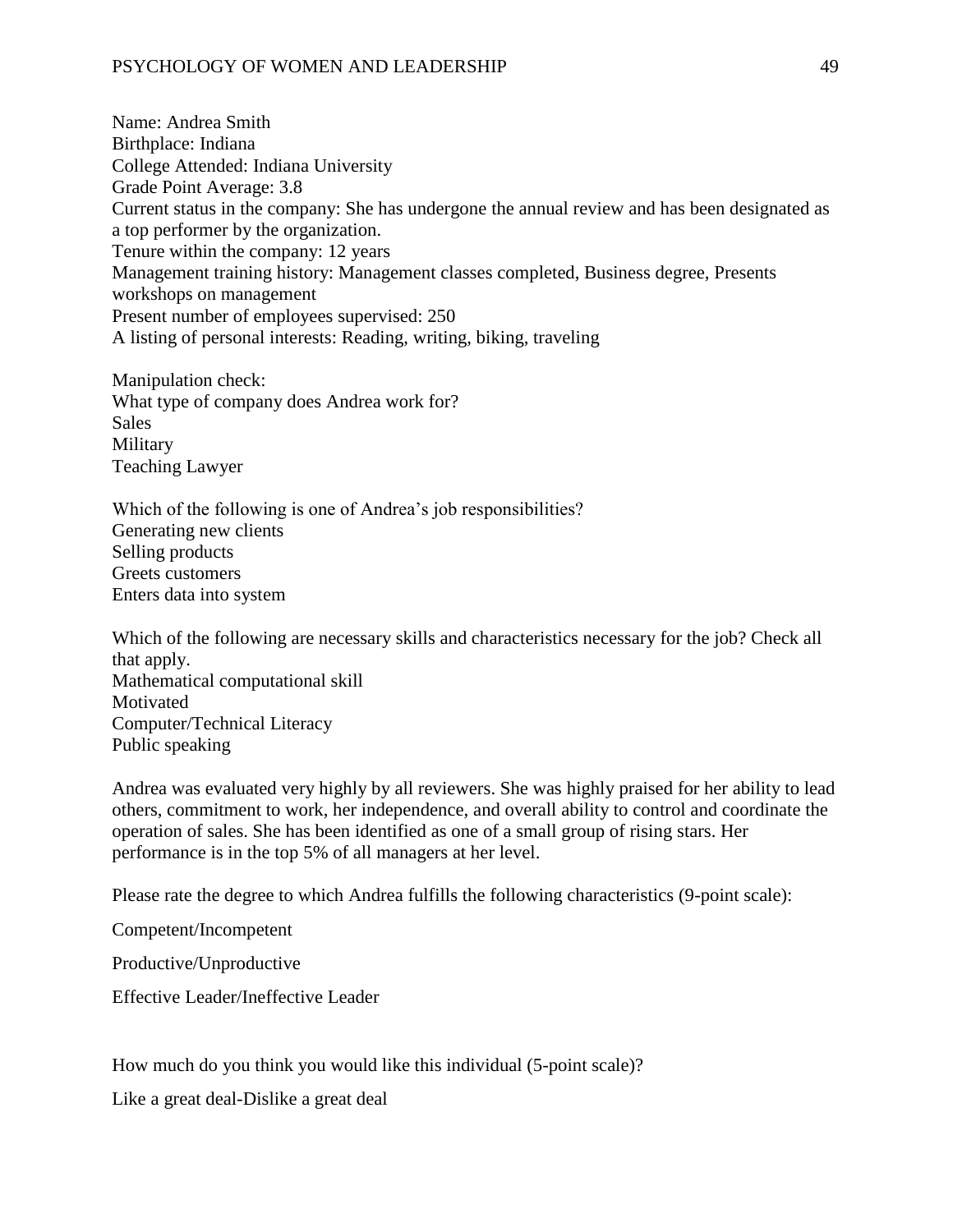Please rate the degree to which Andrea fulfills the following characteristics (9-point scale): Ambitious/Unambitious Active/Passive Decisive/Indecisive Strong/Weak Tough/Gentle Bold/Timid Assertive/Unassertive Sensitive/Insensitive Kind/Unkind Warm/Cold

Please rate the degree to which Andrea fulfills the following characteristics (9-point scale):

Abrasive/Non-abrasive Conniving/Non-conniving Manipulative/Non-manipulative Trustworthy/Non-trustworthy Selfish/Unselfish Pushy/Accommodating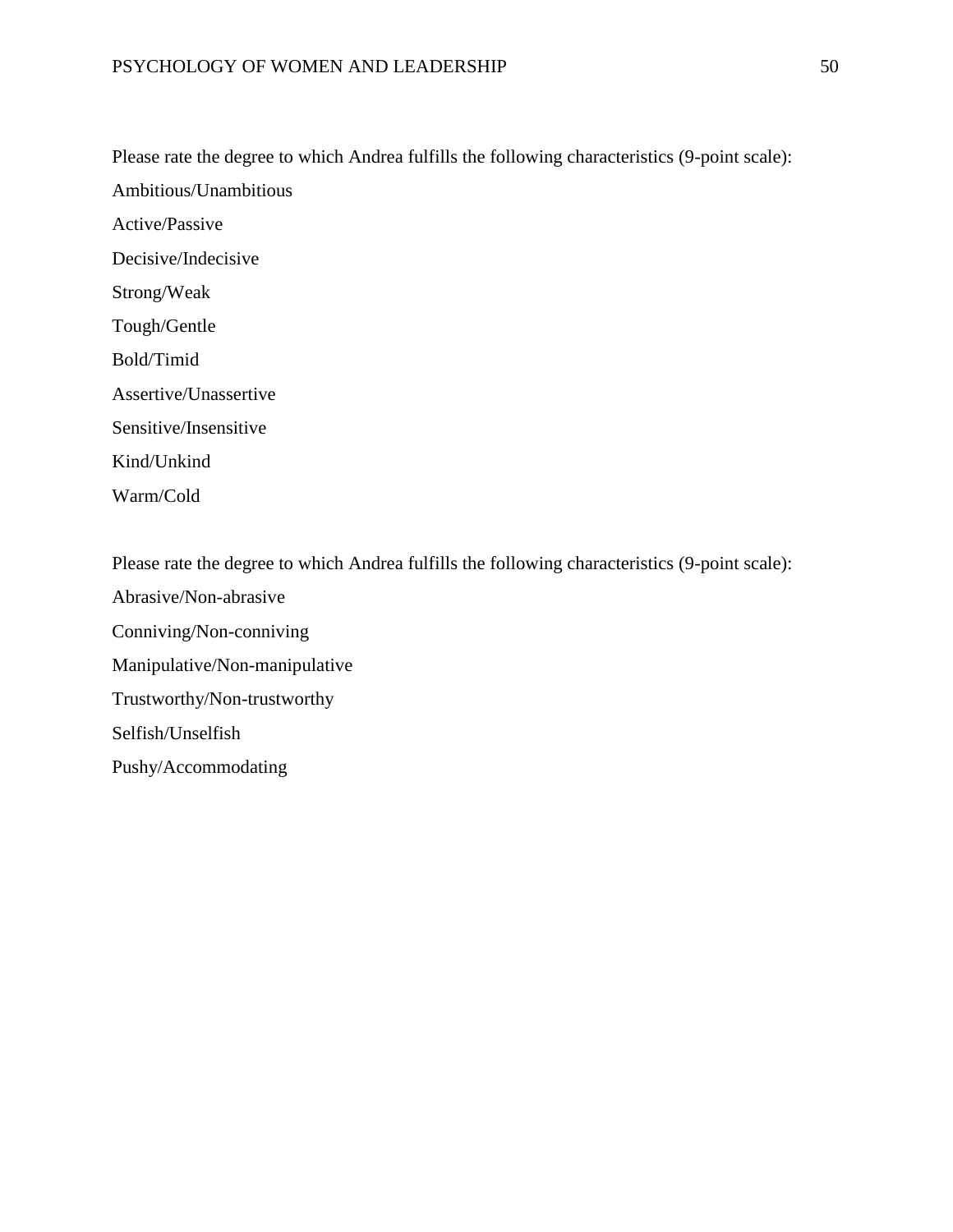### Appendix C

## **The Gender and Authority Measure (5 point scale)**

Strongly agree-Strongly disagree

1. If I were in serious legal trouble, I would prefer a male to a

female lawyer.

2. The people I look up to most are women.a

3. I would feel more comfortable if the pilot of an airplane

I was traveling on were male.

4. I would rather be stopped by a woman police officer (vs. a man).a

5. I probably prefer that the U.S. president is a man, versus a woman.

6. In general, I would rather work for a man than for a woman.

7. If I were having a serious operation, I would have more confidence in a male surgeon.

8. When it comes to politics, I would rather vote for women than for men.a

9. For most college courses, I prefer a male professor to a female professor.

10. Personally, I would rather go to a male doctor than a female doctor.

11. In general, women make better leaders than men do.a

12. In most areas, I would rather take advice from a man than from a woman.

13. In general, I would rather take orders from a man than

from a woman.

14. If I were being sentenced in court, I would prefer that the

judge be a woman.a

15. In general, I feel more comfortable when a man(vs. a woman) is in charge. a.Items require reverse scoring.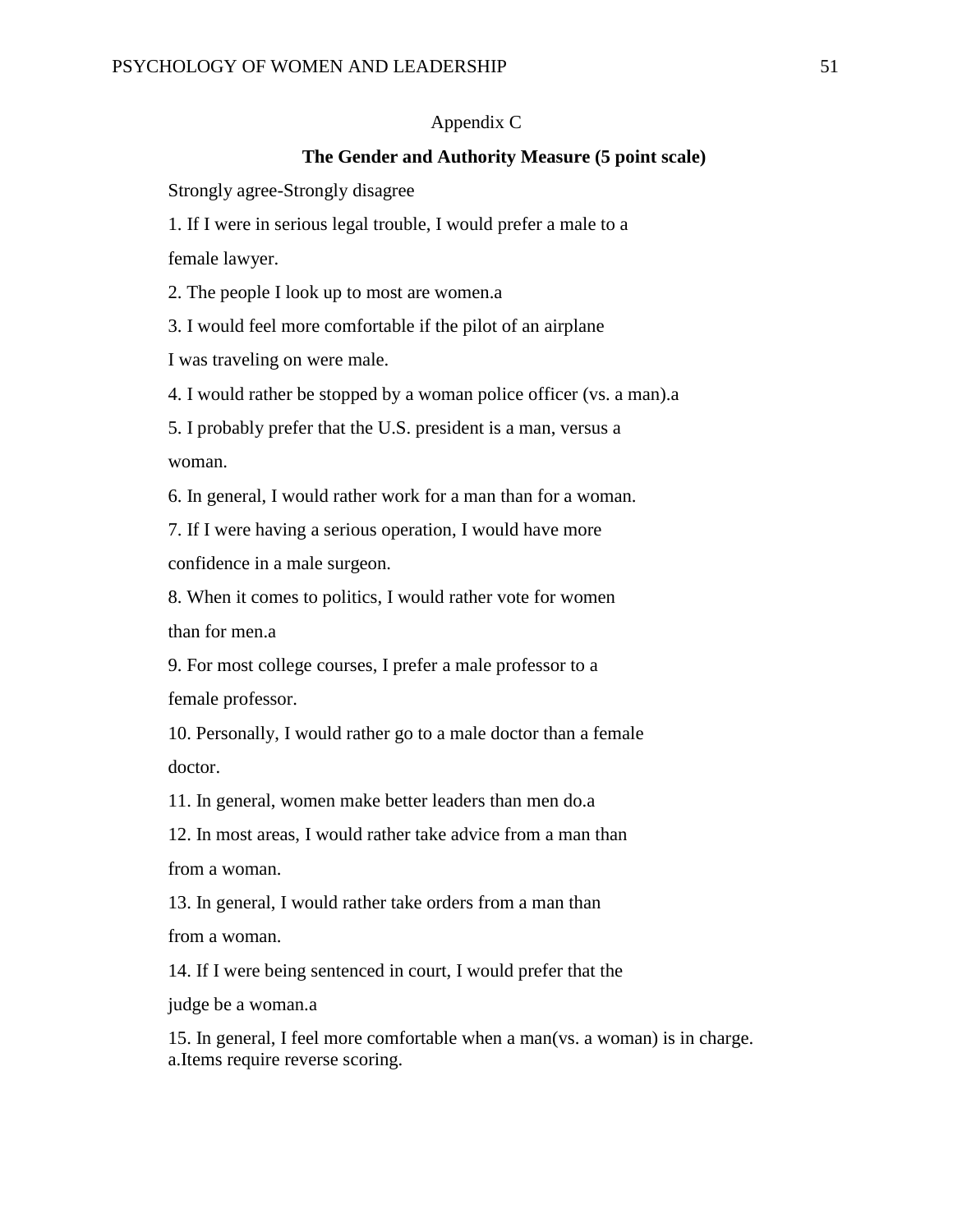## Appendix D

## **Multifactor Leadership Questionnaire**

This questionnaire is to describe your leadership style as you perceive it. Please answer all items on this answer sheet. If an item is irrelevant, or if you are unsure or do not know the answer, leave the answer blank. Forty-five descriptive statements are listed on the following pages. Judge how frequently each statement fits you. The word "others" may mean your peers, clients, direct reports, supervisors, and/or all of these individuals.

Use the following rating scale:

Not at all Once in a while Sometimes Fairly often Frequently,

if not always

0 1 2 3 4

- 1. I provide others with assistance in exchange for their efforts.
- 2. I re-examine critical assumptions to question whether they are appropriate.
- 3. I fail to interfere until problems become serious.
- 4. I focus attention on irregularities, mistakes, exceptions, and deviations from standards.
- 5. I avoid getting involved when important issues arise.
- 6. I talk about my most important values and beliefs.
- 7. I am absent when needed.
- 8. I seek differing perspectives when solving problems.
- 9. I talk optimistically about the future.
- 10. I instill pride in others for being associated with me.
- 11. I discuss in specific terms who is responsible for achieving performance targets.
- 12. I wait for things to go wrong before taking action.
- 13. I talk enthusiastically about what needs to be accomplished.
- 14. I specify the importance of having a strong sense of purpose.
- 15. I spend time teaching and coaching.
- 16. I make clear what one can expect to receive when performance goals are achieved.
- 17. I show that I am a firm believer in "If it ain't broke, don't fix it."
- 18. I go beyond self-interest for the good of the group.
- 19. I treat others as individuals rather than just as a member of a group.
- 20. I demonstrate that problems must become chronic before I take action.